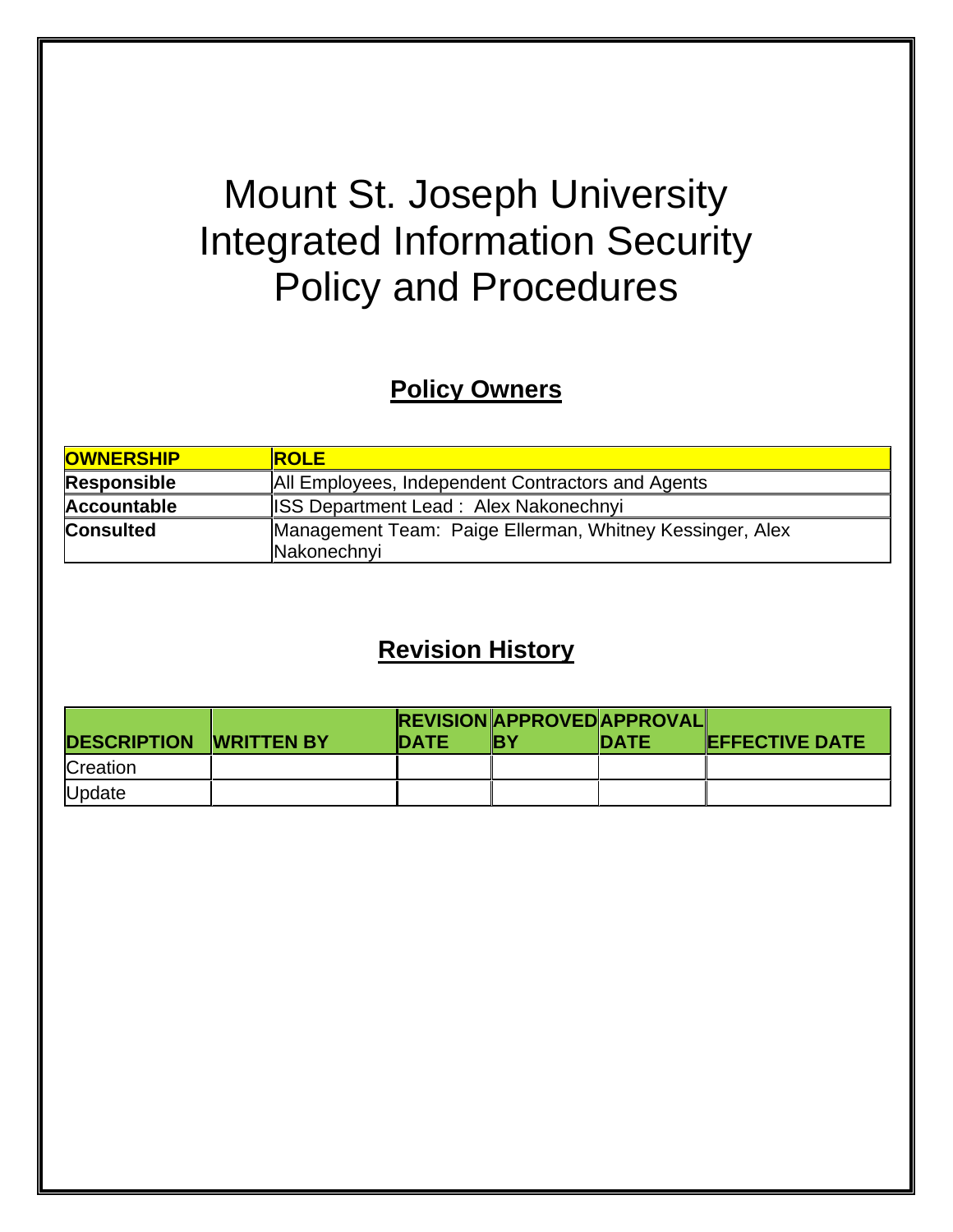# **TABLE OF CONTENTS**

| $1 \quad$ |                                                     |  |
|-----------|-----------------------------------------------------|--|
| 1.1       |                                                     |  |
| 1.2       |                                                     |  |
| 1.3       |                                                     |  |
| 1.4       |                                                     |  |
| 1.5       |                                                     |  |
|           |                                                     |  |
| 2.1       | <b>GENERAL REQUIREMENTS FOR WORKFORCE MEMBERS 8</b> |  |
| 2.2       |                                                     |  |
| 2.3       | ELECTRONIC COMMUNICATION, E-MAIL, INTERNET USAGE  9 |  |
| 2.4       |                                                     |  |
| 2.5       | REPORTING SOFTWARE OR HARDWARE MALFUNCTIONS12       |  |
| 2.6       |                                                     |  |
| 2.7       |                                                     |  |
| 2.8       | TRANSFERRING SOFTWARE & FILES BETWEEN COMPANY and   |  |
| 2.9       |                                                     |  |
| 3.        |                                                     |  |
| 3.1       |                                                     |  |
| 3.2       |                                                     |  |
| 3.3       |                                                     |  |
| 3.4       |                                                     |  |
| 3.5       |                                                     |  |
| 3.6       |                                                     |  |
| 3.7       |                                                     |  |
|           |                                                     |  |
| 4.1       | NETWORK CONNECTIONS AND REMOTE ACCESS  18           |  |
| 4.2       |                                                     |  |
| 4.3       |                                                     |  |
| 4.4       |                                                     |  |
| 4.5       |                                                     |  |
|           |                                                     |  |
| 5.1       |                                                     |  |
| 5.2       |                                                     |  |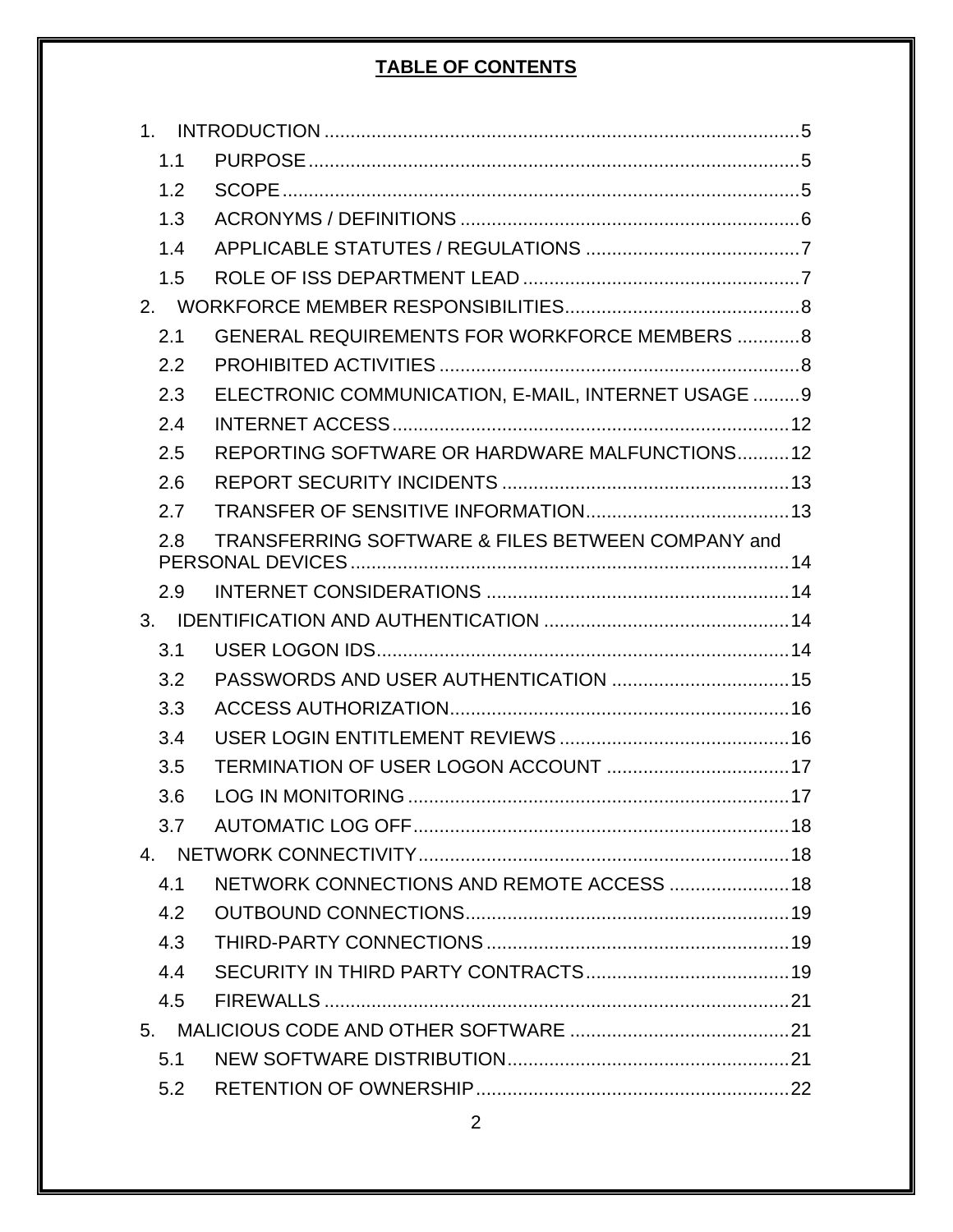| 6.             |                                                         |  |
|----------------|---------------------------------------------------------|--|
| 6.1            |                                                         |  |
| 6.2            | INSTALLATION OF AUTHENTICATION AND ENCRYPTION           |  |
|                |                                                         |  |
| 6.3            |                                                         |  |
| 6.4            |                                                         |  |
| 7 <sub>1</sub> |                                                         |  |
| 8.             |                                                         |  |
| 8.1            |                                                         |  |
| 8.2            |                                                         |  |
| 8.3            |                                                         |  |
| 8.4            |                                                         |  |
| 8.5            | DISPOSAL OF PAPER AND/OR EXTERNAL MEDIA26               |  |
| 9.             |                                                         |  |
| 9.1            |                                                         |  |
| 9.2            |                                                         |  |
| 10.            | RETENTION / DESTRUCTION OF COMPANY INFORMATION28        |  |
| 11.            | HARDWARE AND ELECTRONIC MEDIA TRACKING; DISPOSAL 28     |  |
| 11.1           |                                                         |  |
| 11.2           |                                                         |  |
| 11.3           |                                                         |  |
| 12.            |                                                         |  |
| 13.            |                                                         |  |
| 14.            | INFORMATION SYSTEM ACTIVITY REVIEW, RISK ASSESSMENT AND |  |
|                |                                                         |  |
| 15.            |                                                         |  |
| 16.            |                                                         |  |
| 17.            | SECURITY TRAINING AND AWARENESS PROGRAM 34              |  |
| 18.            | SECURITY MANAGEMENT PROCESS, RISK ANALYSIS AND RISK     |  |
| 19.            |                                                         |  |
| 20.            |                                                         |  |
| 21.            | DISCOVERY POLICY: PRODUCTION AND DISCLOSURE  41         |  |
| 22.            |                                                         |  |
| 23.            | INCIDENT RESPONSE PLAN AND DATA BREACH MANAGEMENT  41   |  |
| 24.            | RED FLAGS RULE IDENTITY THEFT PREVENTION PROGRAM41      |  |
|                |                                                         |  |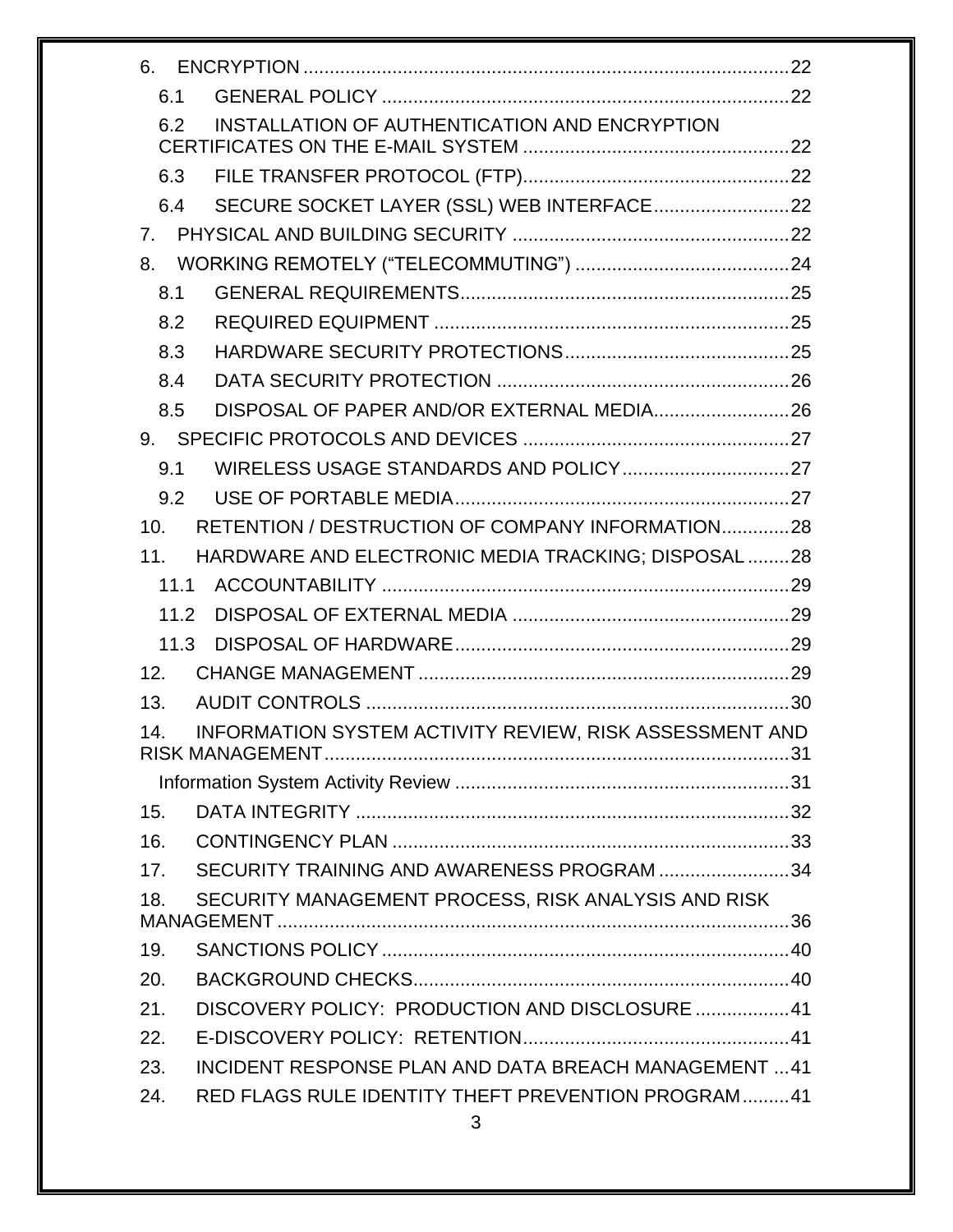| 24.5 GUIDELINES FOR PREVENTING AND MITIGATING IDENTITY |                                              |
|--------------------------------------------------------|----------------------------------------------|
|                                                        |                                              |
|                                                        |                                              |
|                                                        |                                              |
|                                                        |                                              |
|                                                        |                                              |
|                                                        | 24.6 DOCUMENTATION OF DETECTED RED FLAGS  44 |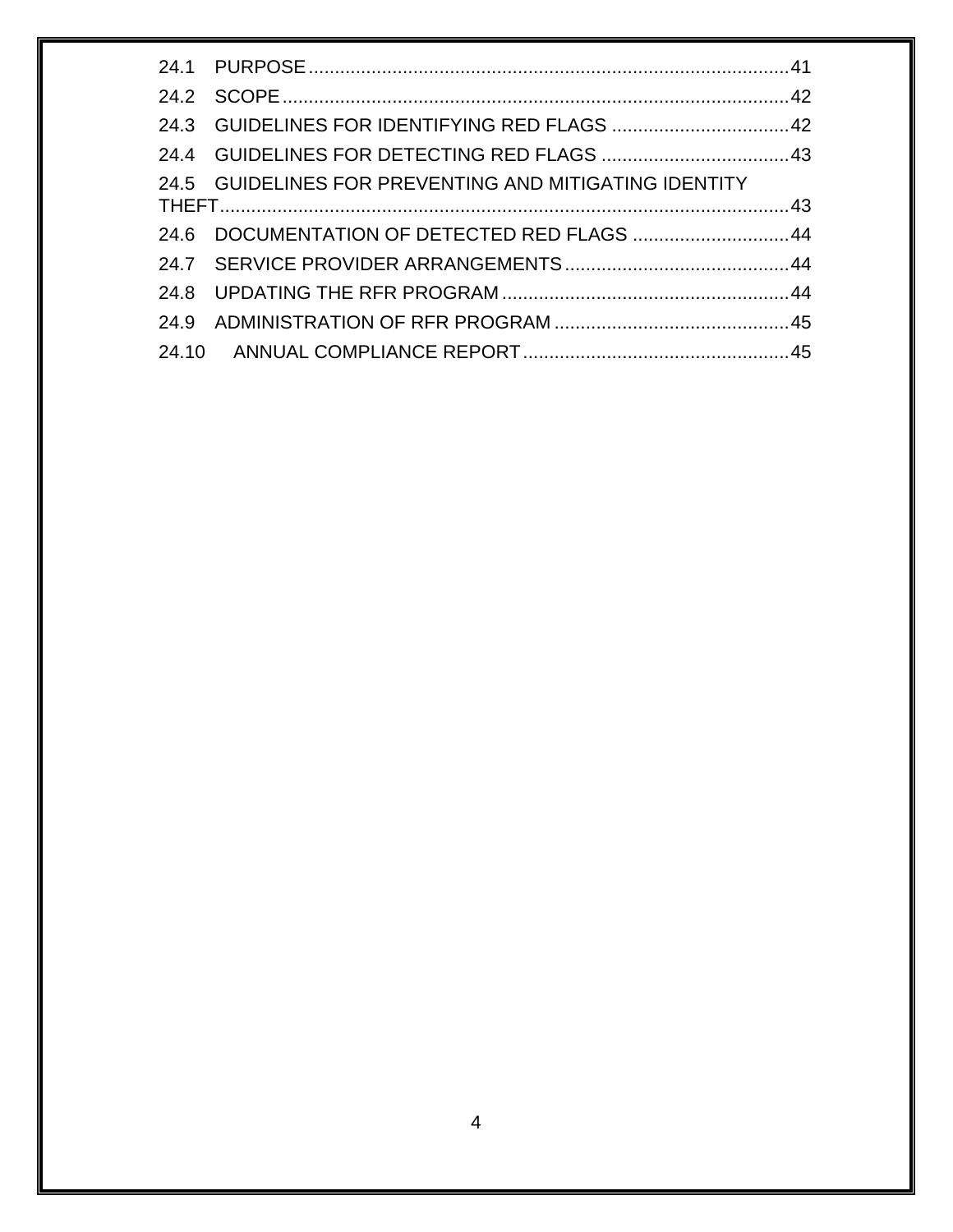## <span id="page-4-0"></span>**1. INTRODUCTION**

#### <span id="page-4-1"></span>1.1 PURPOSE

This integrated information security policy and procedures (the "Policy" or "ISPP") defines the administrative, technical, and physical safeguards ("Information Security Program") in use at Mount St. Joseph University ("MSJ" or "Mount") in order to ensure the confidentiality, integrity, and availability of the data environment at MSJ. The Policy provides IT managers within MSJ with policies and guidelines concerning the acceptable use of MSJ Information Systems and Resources.

The Policy requirements and restrictions defined in this document shall apply to MSJ network infrastructures, databases, external media, encryption, hardcopy reports, films, slides, models, wireless, telecommunication, conversations, and any other methods used to convey knowledge and ideas across all hardware, software, and data transmission mechanisms.

This Policy must be followed by all MSJ Workforce Members, temporary workers, and all independent contractors working at the MSJ campus and telecommuting locations. This Policy shall be updated in response to environmental and operational changes affecting the security of MSJ information.

References: 16 C.F.R. §314.4 (e); ISO 5.1.

#### <span id="page-4-2"></span>1.2 SCOPE

This Policy defines common security requirements for all MSJ personnel and systems that create, maintain, store, access, process or transmit MSJ information. This Policy also applies to Information Resources owned by others (such as contractors of MSJ), entities in the private sector, and in cases where MSJ has a legal, contractual, or fiduciary duty to protect said Resources while in MSJ custody. In the event of a conflict, the more restrictive measures shall apply. This Policy covers the MSJ network system which is comprised of various hardware, software, communication equipment, and other devices designed to assist MSJ in the creation, receipt, storage, processing, and transmission of MSJ information. MSJ's network includes equipment connected to any MSJ domain or VLAN, either hardwired or wirelessly, and includes all stand-alone equipment that is deployed by MSJ at its campus location or at remote locales.

The Policy is intended to set a minimum set of standards for information collection, sharing, storage, and processing at MSJ. Because different departments process data differently, each department is empowered to create their own policies and procedures to supplement this Policy in the event that more restrictive requirements are deemed necessary by a Supervisor. Departments are **not** authorized to deviate from the terms of this Policy in any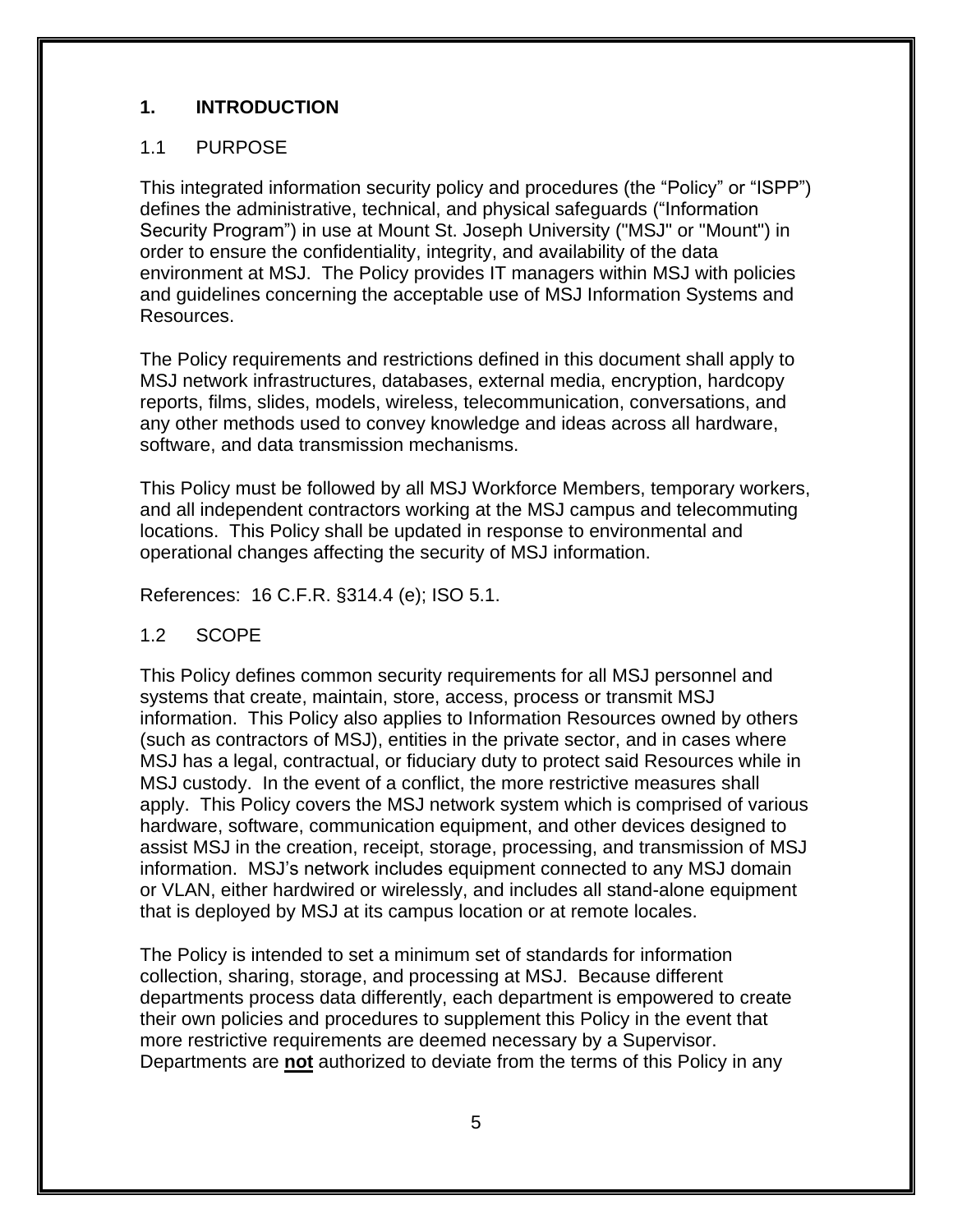way that would result in a direct contradiction of, or relaxing of, the safeguards contained in this Policy.

# <span id="page-5-0"></span>1.3 ACRONYMS / DEFINITIONS

The following are key terms for use in this Policy. When capitalized in this Policy, the terms have the meaning shown below. Other notable terms shall be defined within the content of the Policy itself.

- a. *Information Resource or "Resource."* Any MSJ-owned computer, workstation, smart phone, telephone, laptop, computer network, software, hardware, media, and Internet software and services that are intended for business use.
- b. *Information Security Policy and Procedures ("Policy" or "ISPP").* This document, which establishes the basis for MSJ's Information Security Program.
- c. *Information Security Program.* MSJ's enterprise-wide Information Security Program through which the administrative, technical, and physical safeguards required by this Policy are implemented, maintained, and audited.
- d. *Information System or "System."* An interconnected set of Information Resources under the same direct management control that shares common functionality. An Information System normally includes hardware, software, information, data, applications, communications, and people.
- e. *ISS Department.* Information Services and Support, responsible for information technologies support and related services.
- f. *ISS Department Lead.* ISS Department Lead is responsible for confidentiality, integrity, and accessibility of all MSJ information.
- g. *Sensitive Information.* MSJ information that requires safeguarding from unauthorized use or disclosure. Sensitive Information includes, but it not necessarily limited to student information, vendor confidential information, trade secrets, financial information, Social Security numbers, credit/debit card information, health-related information, background check information, or Workforce Member information.
- h. *Service Provider.* A person or business that provides a service to MSJ directly involving covered accounts.
- i. *Supervisor*. A person responsible for overseeing and supervising the activities of a MSJ department or office.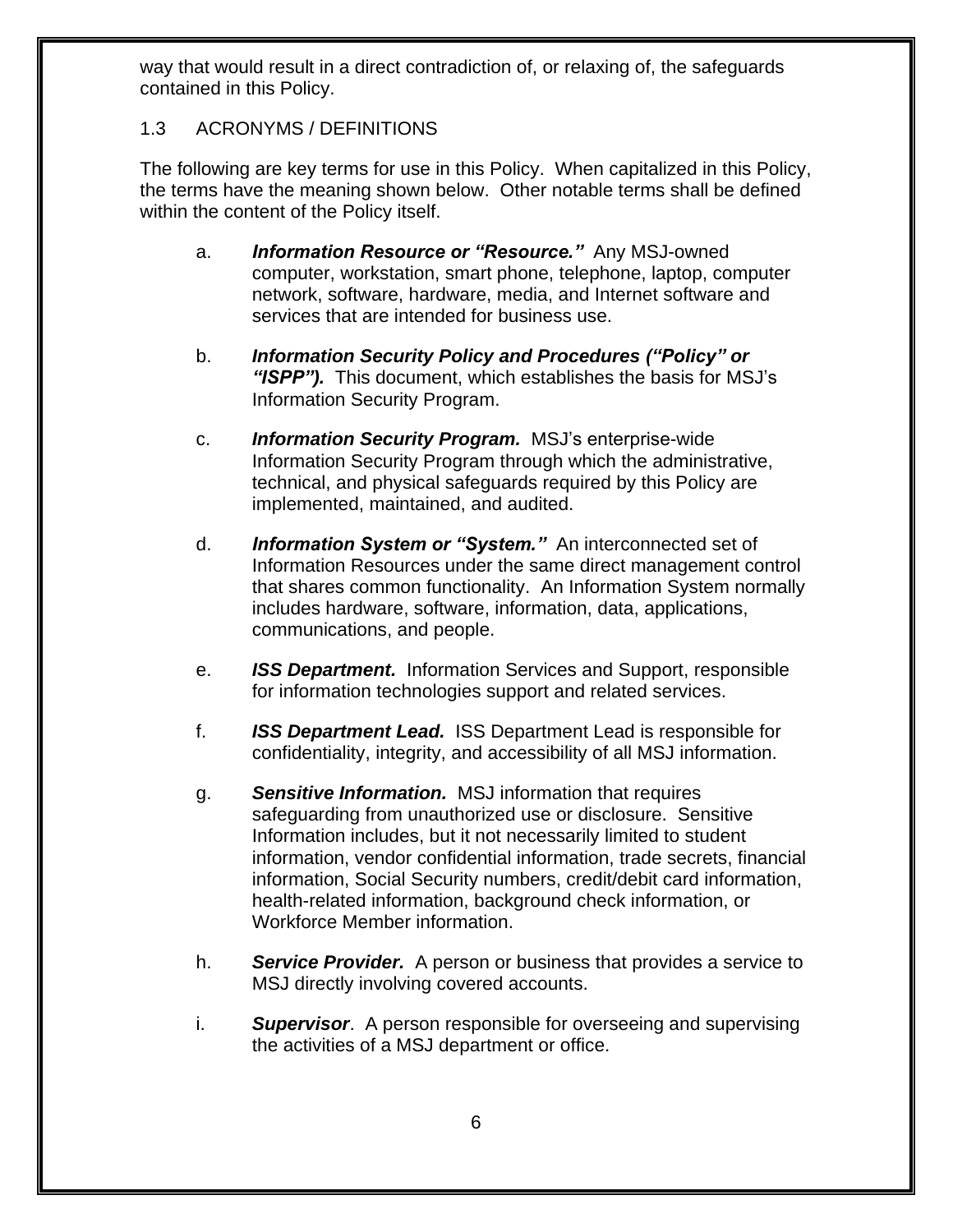- j. *User(s).* Any Workforce Member authorized to access Information Systems and Resources.
- k. *Workforce Members.* Employees and independent contractors of MSJ with assigned duties that involve the use of Sensitive Information in their performance of work for MSJ.

#### <span id="page-6-0"></span>1.4 APPLICABLE STATUTES / REGULATIONS

The following is a list of laws, mandates, and regulations that were incorporated into the various policy statements included in this document.

- a. Gramm Leach Bliley Act, 15 U.S.C. §6801, et. seq.
- b. FTC "Red Flags Rule," 16 C.F.R. Part 681 Supplement A to Appendix A, 15 U.S.C. §1681m(e), et. Seq.
- c. FTC "Safeguards Rule," 16 C.F.R. §314, et. seq.
- d. NIST 800-53
- e. NIST 800-171 ("NIST")
- f. ISO/IEC 27001 ("ISO").

These laws and regulations serve as nationally and internationally recognized standards, which formally specify a management system intended to bring information security under explicit management control. While MSJ is not necessarily directly regulated by these laws or regulations, its clients may be so regulated and more broadly, these serve as foundational best practices for protecting information. Therefore, in support of its clients and in pursuing best practices, MSJ has implemented this Information Security Program and the Policy.

Reference: ISO 18.1.

#### <span id="page-6-1"></span>1.5 ROLE OF ISS DEPARTMENT LEAD

Information technology services are governed by the ISS Department. The ISS Department Lead shall oversee all ongoing activities related to the development, implementation, and maintenance of MSJ information security policy and procedures in accordance with applicable federal and state laws, and any agreements. The current ISS Department Lead for MSJ is: Alex Nakonechnyi.

The ISS Department Lead and any designated or assigned personnel are responsible for maintaining a log of security enhancements and features that have been implemented to further protect all Sensitive Information and assets held by MSJ.

References: 16 C.F.R. §314.4 (a); ISO 5.1.2.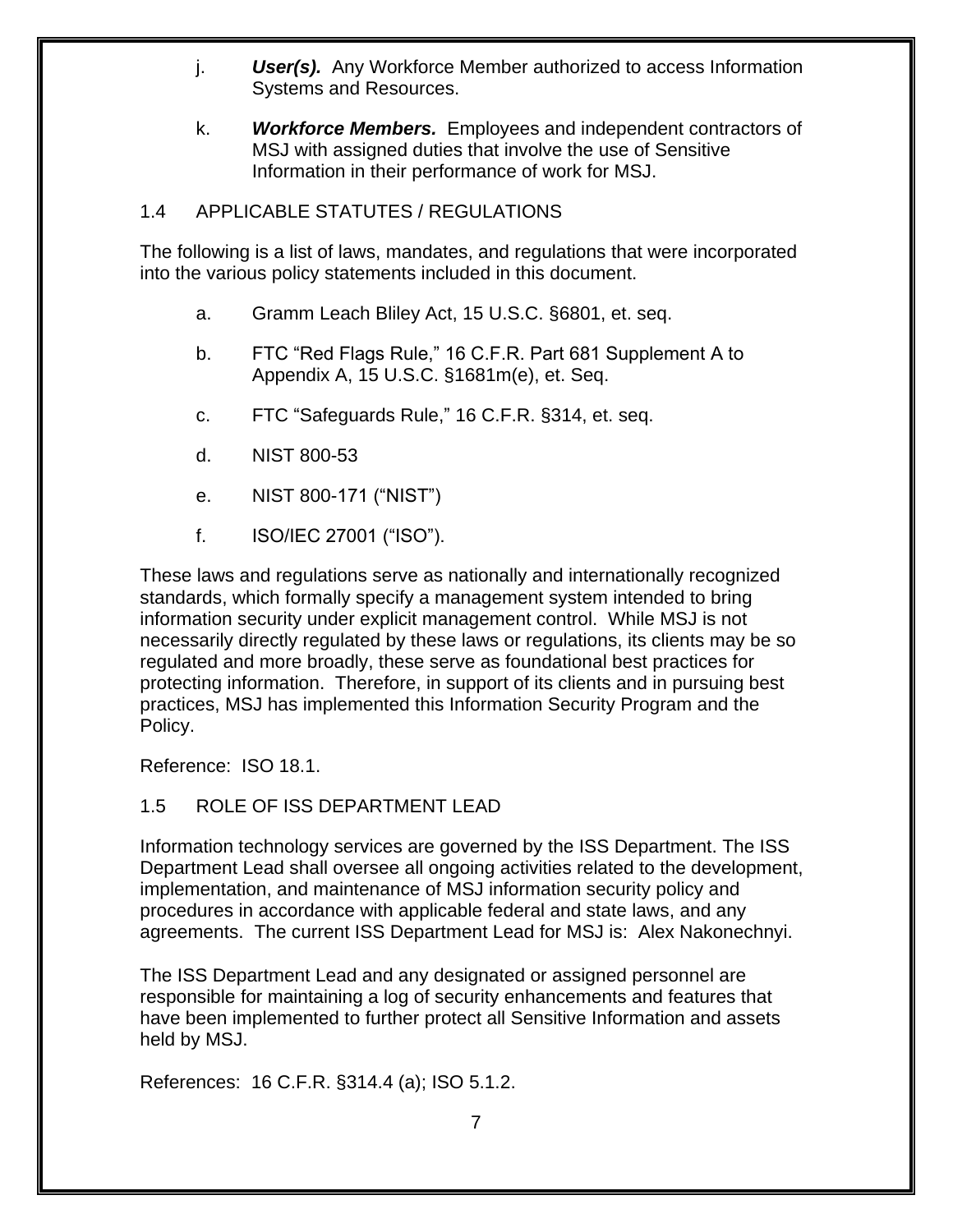# <span id="page-7-0"></span>**2. WORKFORCE MEMBER RESPONSIBILITIES**

#### <span id="page-7-1"></span>2.1 GENERAL REQUIREMENTS FOR WORKFORCE MEMBERS

The first line of defense in data security is the individual Workforce Member. Workforce Members are responsible for the security of all data which may come to them in whatever format. MSJ is responsible for maintaining ongoing training programs to inform all Users of these requirements. While this Policy includes numerous requirements that apply to Workforce Members (including Users) individually and collectively, the following are general security requirements that all Workforce Members are expected to follow. This list is not exhaustive, but intended as guidelines to put Workforce Members on notice.

- a. Use Information Resources and Systems only for MSJ approved purposes and in accordance with MSJ Policy.
- b. Secure Information Resources and Systems against unauthorized use, including keeping them physically secure when not in use and using all administrative, technical, and physical safeguards in accordance with this Policy.
- c. Maintain and update User credentials, including strong passwords and other access controls to ensure access to Sensitive Information is limited to authorized personnel only.
- d. Report all suspected or actual security incidents to the ISS Department Lead as required by this Policy.
- e. Securely destroy all Sensitive Information and Information Resources.
- f. Only use the minimum necessary Sensitive Information to accomplish any assigned duty.
- g. Comply with all MSJ directions and notices concerning information security, to include applying all security patches and updates to MSJ Information Resources.

#### <span id="page-7-2"></span>2.2 PROHIBITED ACTIVITIES

Workforce Members are prohibited from the following activities. The list is not exhaustive, but intended as a guideline to put Workforce Members on notice. Other prohibited activities are referenced elsewhere in this Policy.

a. Crashing an Information System. Deliberately crashing an Information System is strictly prohibited. If it is shown that the crash occurred as a result of User action, any repetition of the action by that User may be viewed as a deliberate act.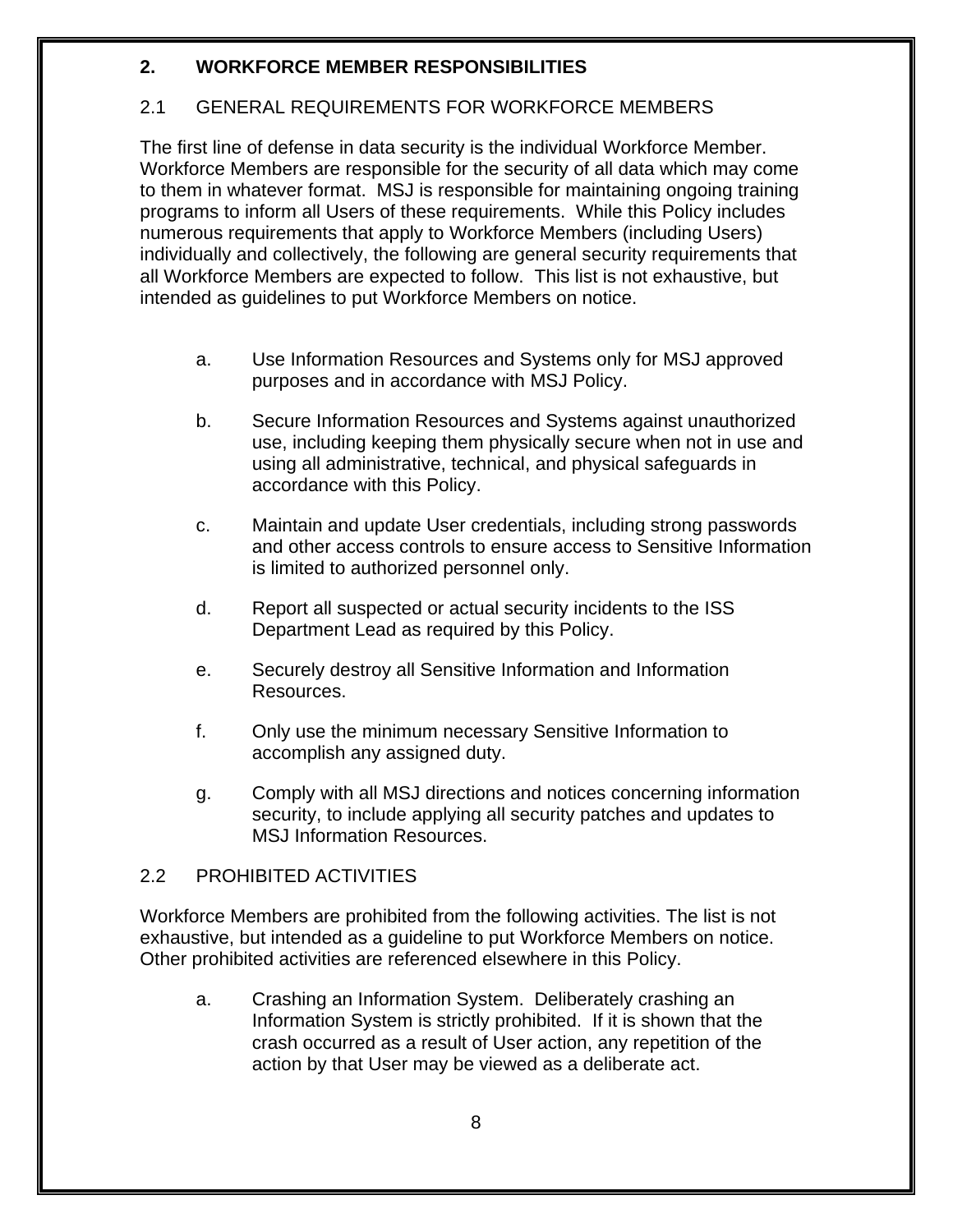- b. Attempting to break into an Information Resource or to bypass a security feature. This includes running password-cracking programs or sniffer programs, and attempting to circumvent file or other Resource permissions.
- c. Introducing, or attempting to introduce malicious software, such as computer viruses, Trojan horses, peer-to-peer ("P2P") or other malicious code into an Information System.

Exception: Authorized Information System support personnel, or others authorized by the ISS Department Lead, may test the resiliency of a system. Such personnel may test for susceptibility to hardware or software failure, security against hacker attacks, and system infection. For more information about MSJ's policies with respect to Peer-to-Peer sharing, please refer to the [Peer-to-Peer](https://mymount.msj.edu/ICS/icsfs/Peer-toPeer_(P2P)_File_Sharing_Policy_revised_Augu.pdf?target=93fa2666-a23f-41a1-aa86-1d15ae59f7c4)  [\(P2P\) File Sharing Policy](https://mymount.msj.edu/ICS/icsfs/Peer-toPeer_(P2P)_File_Sharing_Policy_revised_Augu.pdf?target=93fa2666-a23f-41a1-aa86-1d15ae59f7c4)

- d. Browsing. The willful, unauthorized access or inspection of confidential or Sensitive Information to which a Workforce Member has not been approved on a "need to know" basis is prohibited. MSJ has access to Sensitive Information, which includes personally identifiable information which is protected by laws and agreements which stipulate a "need to know" before approval is granted to view the information. The purposeful attempt to look at or access information to which one has not been granted access by the appropriate approval procedure is strictly prohibited.
- e. Personal or Unauthorized Software. Use of personal software on Information Resources without the express written approval of the ISS Department Lead is prohibited.
- f. Software Use. Violating or attempting to violate the terms of use or license agreement of any software product used by MSJ is strictly prohibited.
- g. System Use. Engaging in any activity for any purpose that is illegal or contrary to the policies, procedures, or business interests of MSJ is strictly prohibited.

<span id="page-8-0"></span>References: ISO 8.1.3; NIST 800-171 3.1.2, 3.4.9, 3.14.7

#### 2.3 ELECTRONIC COMMUNICATION, E-MAIL, INTERNET USAGE

As a productivity enhancement tool, MSJ encourages the business use of electronic communications. However, all electronic communication systems and all messages generated on or handled by MSJ-owned equipment are considered the property of MSJ and not the property of the individual User. Consequently, this Policy applies to all MSJ Workforce Members, contractors, and Users, and also covers all electronic communications including, but not limited to, those communications sent via telephones, e-mail, voicemail, instant messaging,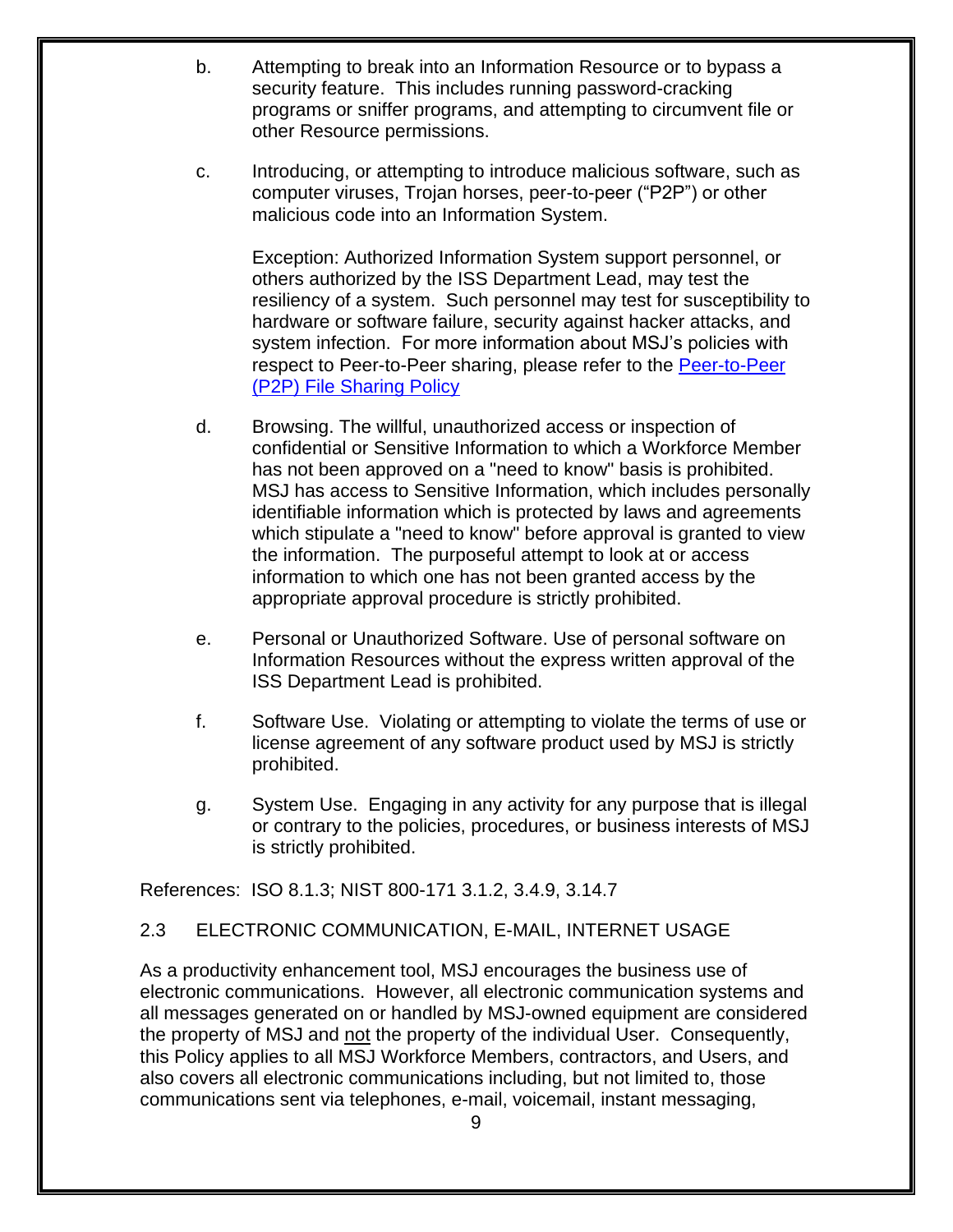text/SMS messaging, Internet, fax, personal computers, mobile devices, and servers.

Information Resources, such as individual computer workstations, smart phones, laptops, computer systems, networks, e-mail, and Internet software and services are intended for business purposes. However, incidental personal use is permissible as long as:

- a. it does not consume more than a trivial amount of the Workforce Member's time or resources,
- b. it does not interfere with staff productivity,
- c. it does not preempt any MSJ activity,
- d. it does not violate any of the following Policy requirements:
	- i. Copyright Violations. This includes the act of pirating software, music, books and/or videos or the use of pirated software, music, books and/or videos and the illegal duplication and/or distribution of information and other intellectual property that is under copyright.
	- ii. Illegal Activities and Sports Pools. Use of Information Systems for or in support of illegal purposes as defined by federal, state, or local law is strictly prohibited. MSJ Information Systems shall not be used for operating or participating in sports pools.
	- iii. Commercial and Charitable Use. Use of Information Systems for personal or commercial profit is strictly prohibited. For example, Users may not use Information Systems for participating in offers to buy, sell, give away, or donate personal goods or services. Solicitation of charitable donations is also prohibited, unless otherwise approved by MSJ (such as United Way or Fine Arts Fund campaigns).
	- iv. Political Activities. All political activities are strictly prohibited on MSJ premises or through the use of Information Systems. MSJ encourages all of its Workforce Members to vote and to participate in the election process, but these activities must not be performed using Information Systems except as explicitly authorized by MSJ. Discussion of political issues and candidates, via Information Systems, is also inappropriate.
	- v. Social Media Use. Although social media use on Information Resources may be appropriate in some instances, Users must abide by the [Social Media Guidelines.](https://mymount.msj.edu/ICS/icsfs/O-Social_Media_Policy_and_Guidelines.pdf?target=b194caf0-2a10-41c9-93df-71936f6fe08b)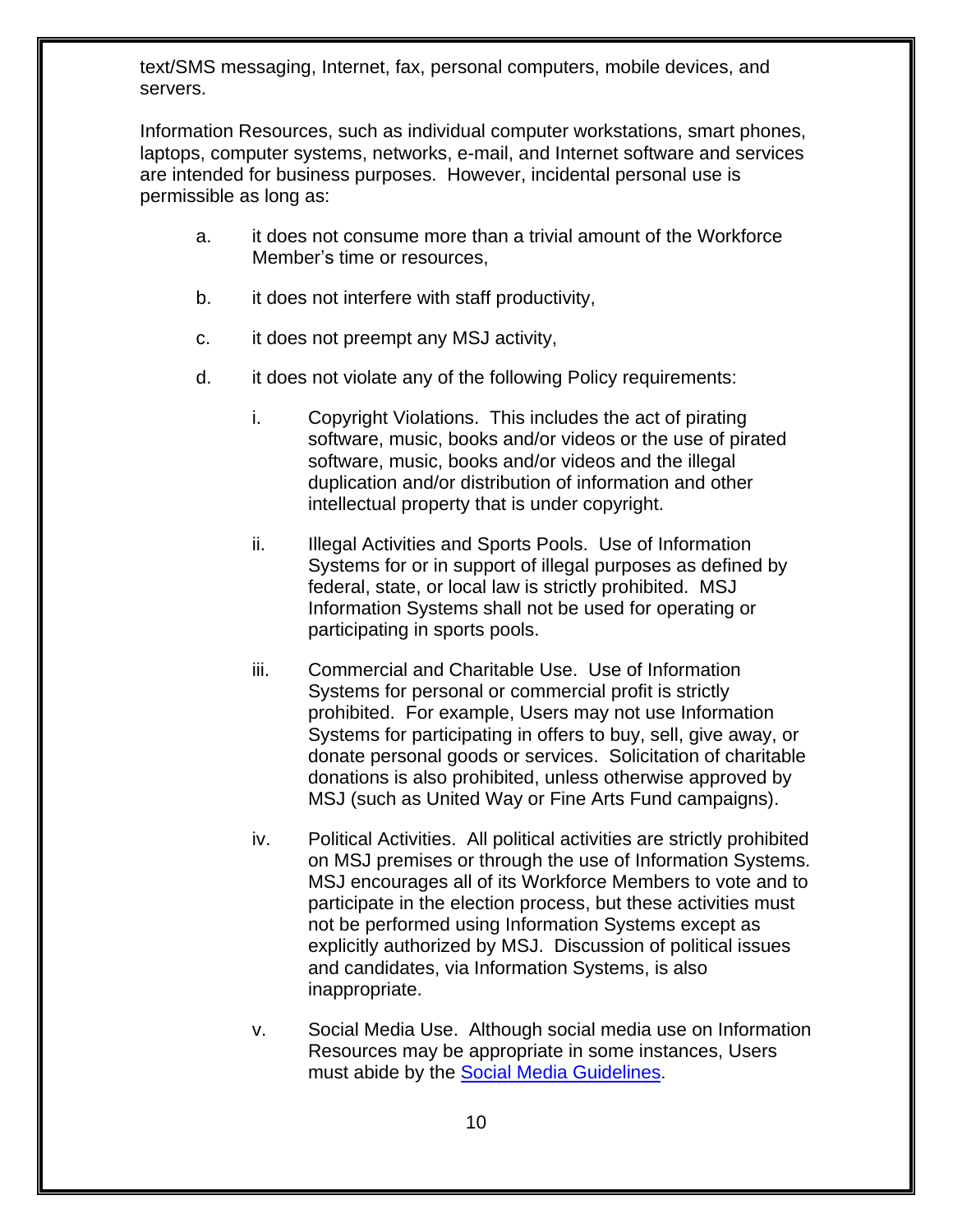- vi. Harassment. MSJ strives to maintain a workplace free of harassment and that is sensitive to the diversity of its Workforce Members. Therefore, MSJ prohibits the use of Information Systems in ways that are disruptive, offensive to others, or harmful to morale.
- vii. Junk E-mail. All communications using Information Systems shall be purposeful and appropriate. Distributing "junk" mail, such as chain letters, advertisements, unauthorized solicitations, or other mass emails using a listserv, is prohibited, unless authorized by a Supervisor or the ISS Department. Any approved use of such "junk" mail shall be used responsibly and within the scope of the approved use.
	- A chain letter is defined as a letter sent to several persons with a request that each send copies of the letter to an equal number of persons.
	- Advertisements offer services from someone else to a Workforce Member.
	- Solicitations are when someone asks a Workforce Member for something.

If a Workforce Member receives any of the above on a MSJ workstation, device, or account, the Workforce Member shall delete the e-mail message immediately and report the message to the ISS Department Lead. Workforce Members shall not forward such email messages to anyone or click on any links in such messages.

In addition to prohibiting the use of Information Systems for personal use, MSJ also prohibits the use of personal information systems and e-mail accounts for MSJ-related business or affairs. Workforce Members shall not use third party personal information services, such as Google Drive, Box.com, Dropbox, or personal e-mail without the explicit and written authorization of the ISS Department Lead.

Users should have no expectation of privacy in the use of Information Systems. Generally, while it is not the policy of MSJ to monitor the content of any electronic communication, MSJ is responsible for servicing and protecting MSJ's equipment, networks, data, and resource availability and therefore may be required to access and/or monitor electronic communications from time to time. MSJ reserves the right, at its discretion, to review any Workforce Member's files or electronic communications to the extent necessary to ensure compliance with all applicable laws and regulations as well as MSJ policies. Workforce Members should compose all electronic communication with recognition of the fact that any content could be monitored, and that any electronic communication could be forwarded, intercepted, printed, or stored by others.

References: NIST 800-171 3.1.2, 3.13.1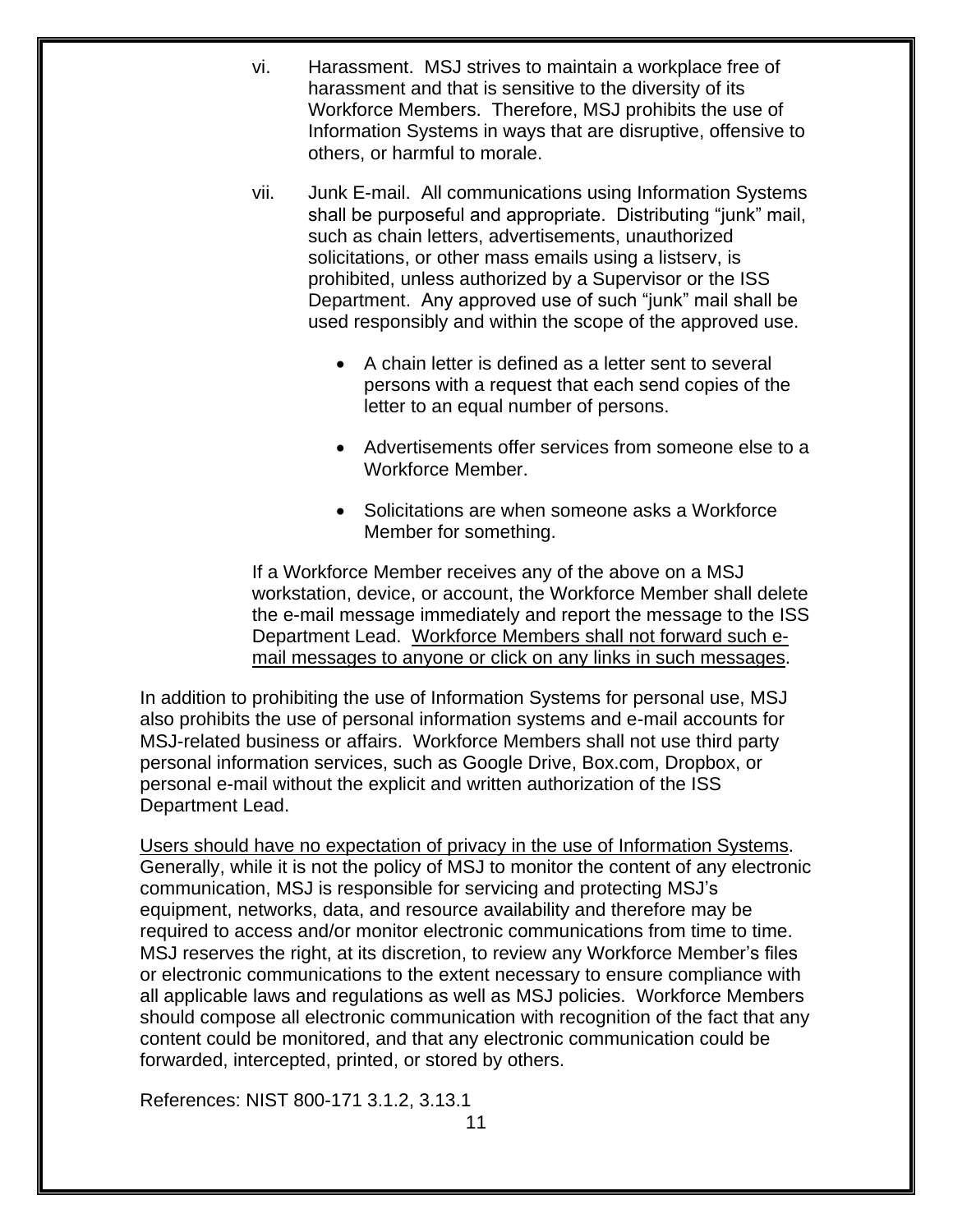# <span id="page-11-0"></span>2.4 INTERNET ACCESS

Internet access is provided for MSJ Users and is considered a great resource for MSJ. This Resource is costly to operate and maintain, and must be allocated primarily to those with business, administrative, or contract needs. The Internet access provided by MSJ should not be used for personal purposes or entertainment, such as listening to online radio, watching movies or videos, or playing games.

Users must understand that individual Internet usage is monitored, and if a Workforce Member is found to be spending an excessive amount of time or consuming large amounts of bandwidth for personal use, disciplinary action may be taken.

Many Internet sites, such as games, peer-to-peer file sharing applications, chat rooms, and online music sharing applications, have already been blocked by MSJ routers and firewalls. This list of unacceptable websites is constantly monitored and updated as necessary. Any User visiting pornographic websites will be disciplined and may be terminated. In the event that a User must visit an unacceptable website for legitimate research, academic, or MSJ-related work, that User must receive explicit approval in writing by the ISS Director Lead and General Counsel.

Reference: NIST 800-171 3.1.2

#### <span id="page-11-1"></span>2.5 REPORTING SOFTWARE OR HARDWARE MALFUNCTIONS

Users should immediately inform the appropriate MSJ personnel when the User's hardware or software does not appear to be functioning correctly. The malfunction - whether accidental or deliberate - may pose an information security risk or may be symptomatic of a larger issue. If the User, or the User's manager or Supervisor, suspects a computer virus infection, it should be reported to the ISS Department Lead and the following steps should be taken immediately:

- a. Stop using the computer.
- b. Do not carry out any commands, including commands to <Save> data.
- c. Do not close any of the computer's windows or programs.
- d. Do not turn off the computer or peripheral devices.
- e. If possible, physically disconnect the computer from any networks to which it is attached.
- f. Inform the appropriate personnel or ISS Department Lead as soon as possible. Write down any unusual activity of the computer or Information Resource (screen messages, unexpected disk access,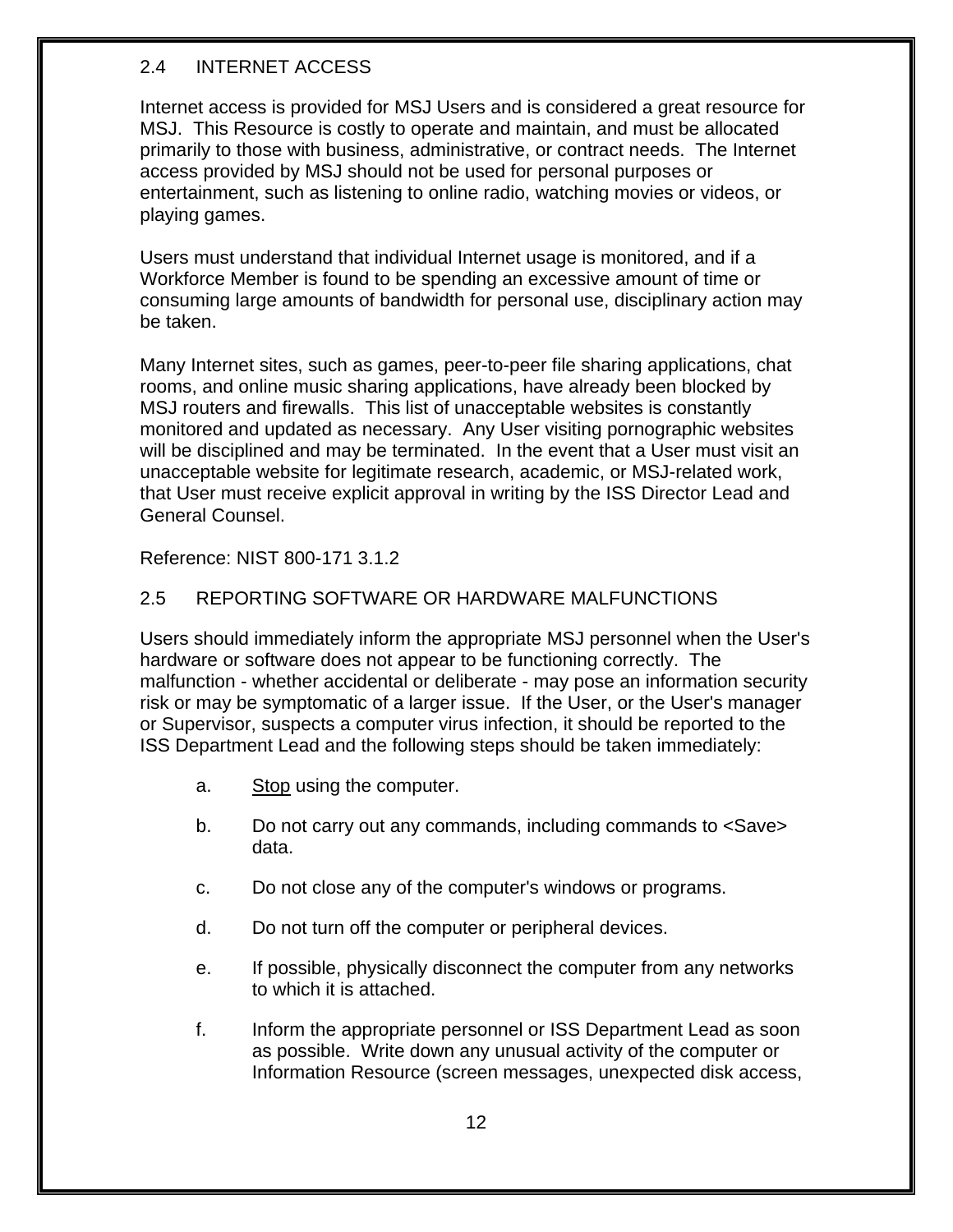unusual responses to commands) and the date/time when these activities were first noticed.

- g. Write down any changes in hardware, software, or use of software that preceded the malfunction.
- h. Do not attempt to remove a suspected virus or malicious software.

The ISS Department Lead should monitor the resolution of the malfunction or incident, and record the result of the action with recommendations on action steps to avoid similar occurrences in the future.

References: ISO 16.1; NIST 800-171 3.14.1

# <span id="page-12-0"></span>2.6 REPORT SECURITY INCIDENTS

It is the responsibility of every Workforce Member and User to report actual or suspected security incidents on a continuous basis to the appropriate Supervisor or ISS Department Lead. Users are responsible for the day-to-day, hands-on security of any Information Resources assigned to him or her.

Workforce Members are expected to formally report all security incidents to either their immediate Supervisor, or to the ISS Department Lead, through the established procedure. Reports of security incidents shall be escalated as quickly as possible. Each incident will be analyzed to determine if changes in the existing security structure are necessary. All reported incidents are logged and the remedial action indicated and taken shall be documented. It is the responsibility of the ISS Department Lead to provide training on any procedural changes that may be required as a result of the investigation of the incident.

#### **Any incidents that involve a potential compromise of Sensitive Information must be escalated to the ISS Department Lead and managed in strict accordance with legal counsel and the Incident Response Plan.**

References: 16 C.F.R. §314.4 (c); ISO 16.1.2; NIST SP 800-53 Rev. 4 IR-6, SI-5; NIST 800-171 3.6.2, 3.14.3

# <span id="page-12-1"></span>2.7 TRANSFER OF SENSITIVE INFORMATION

When Sensitive Information sent from one individual is received by another individual while conducting MSJ business, the receiving individual shall maintain the confidentiality of the information in accordance with the conditions imposed by the providing individual. All Workforce Members must recognize the sensitive nature of data maintained by MSJ and hold all data in the strictest confidence. Any purposeful and unauthorized release of Sensitive Information by a Workforce Member may result in disciplinary action, up to and including, termination of employment or a contract.

References: ISO 13.2.1.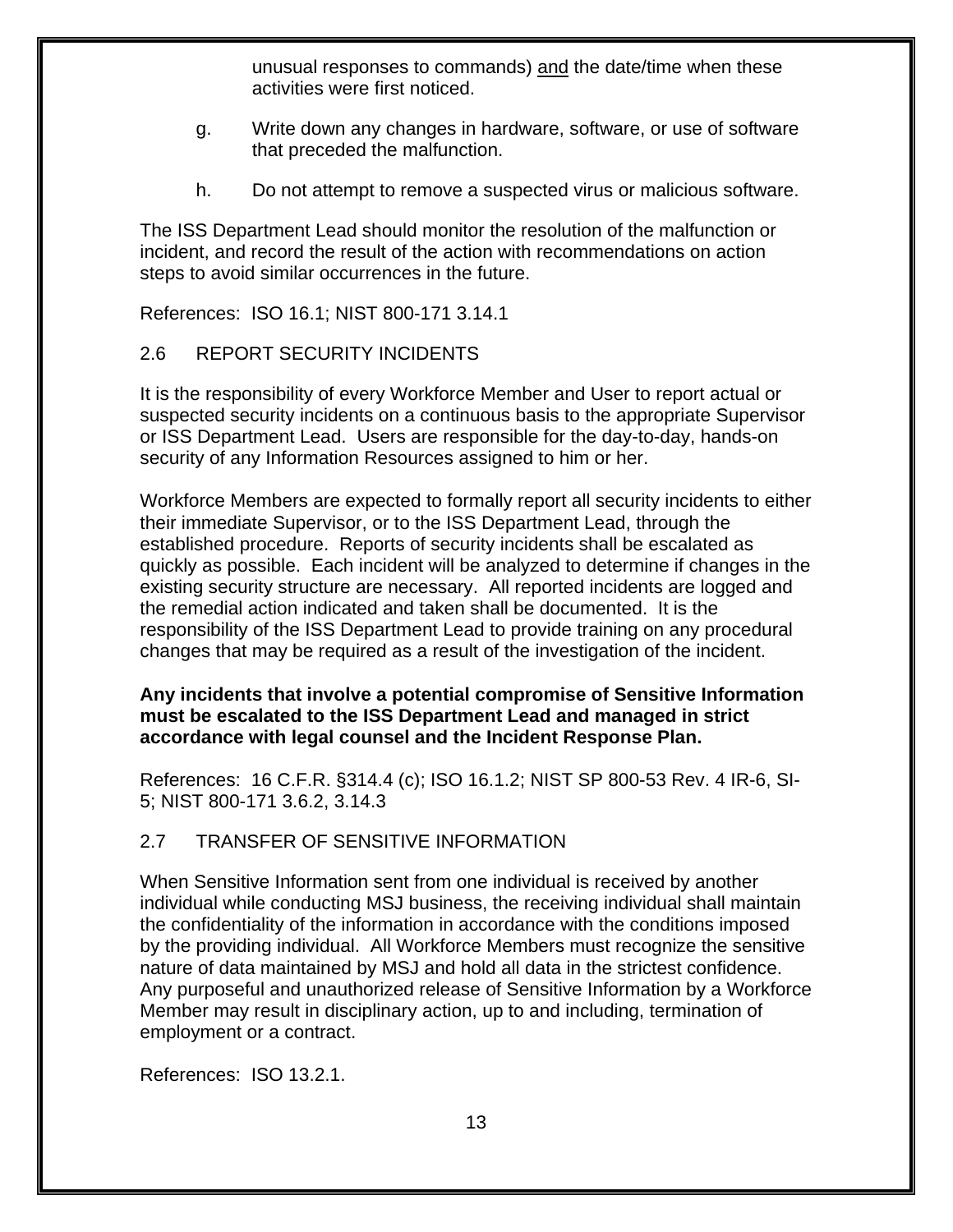#### <span id="page-13-0"></span>2.8 TRANSFERRING SOFTWARE & FILES BETWEEN COMPANY AND PERSONAL DEVICES

Personal software shall not be used on Information Resources or Information Systems unless approved in writing by the ISS Department Lead. MSJ's Wide Area Network ("WAN") is maintained with a wide range of security protections in place, which include features such as virus protection, e-mail file type restrictions, firewalls, anti-hacking hardware and software, etc. Personal software and the use of personal computing devices on Information Resources or networks can compromise the security protections in use.

If a need for specific software exists, Users shall submit a request to the applicable Supervisor. Users shall not use MSJ purchased software on non-Information Resources. Sensitive Information shall not be placed on any computer that is not the property of MSJ without written consent of the ISS Department Lead. In the event that a Supervisor receives a request to transfer MSJ data to a non-MSJ Computer System, the Supervisor should notify the ISS Department Lead or appropriate personnel of the intentions and the need for such a transfer of data.

#### <span id="page-13-1"></span>2.9 INTERNET CONSIDERATIONS

Special precautions are required to block Internet (public) access to Information Resources not intended for public access, and to protect Sensitive Information when it is to be transmitted over the Internet.

The following guidelines shall govern Internet usage.

Prior approval of the ISS Department Lead or appropriate personnel authorized by MSJ shall be obtained before:

- a. A new Internet, or other external network connection, is established;
- b. MSJ information (including notices, memoranda, documentation and software) is made available on any Internet-accessible Information Resource (e.g. web or ftp server); or
- c. Sensitive information, including credit card numbers, account numbers, data subject names, and identifiable information shall always be encrypted before being transmitted through the Internet.

References: NIST SP 800-53 Rev. 4 SC-7; NIST 800-171 3.13.5; (all of Section 2).

# <span id="page-13-2"></span>**3. IDENTIFICATION AND AUTHENTICATION**

#### <span id="page-13-3"></span>3.1 USER LOGIN IDS

Individual Users shall have unique login IDs. An access control system shall identify each User and prevent unauthorized Users from entering or using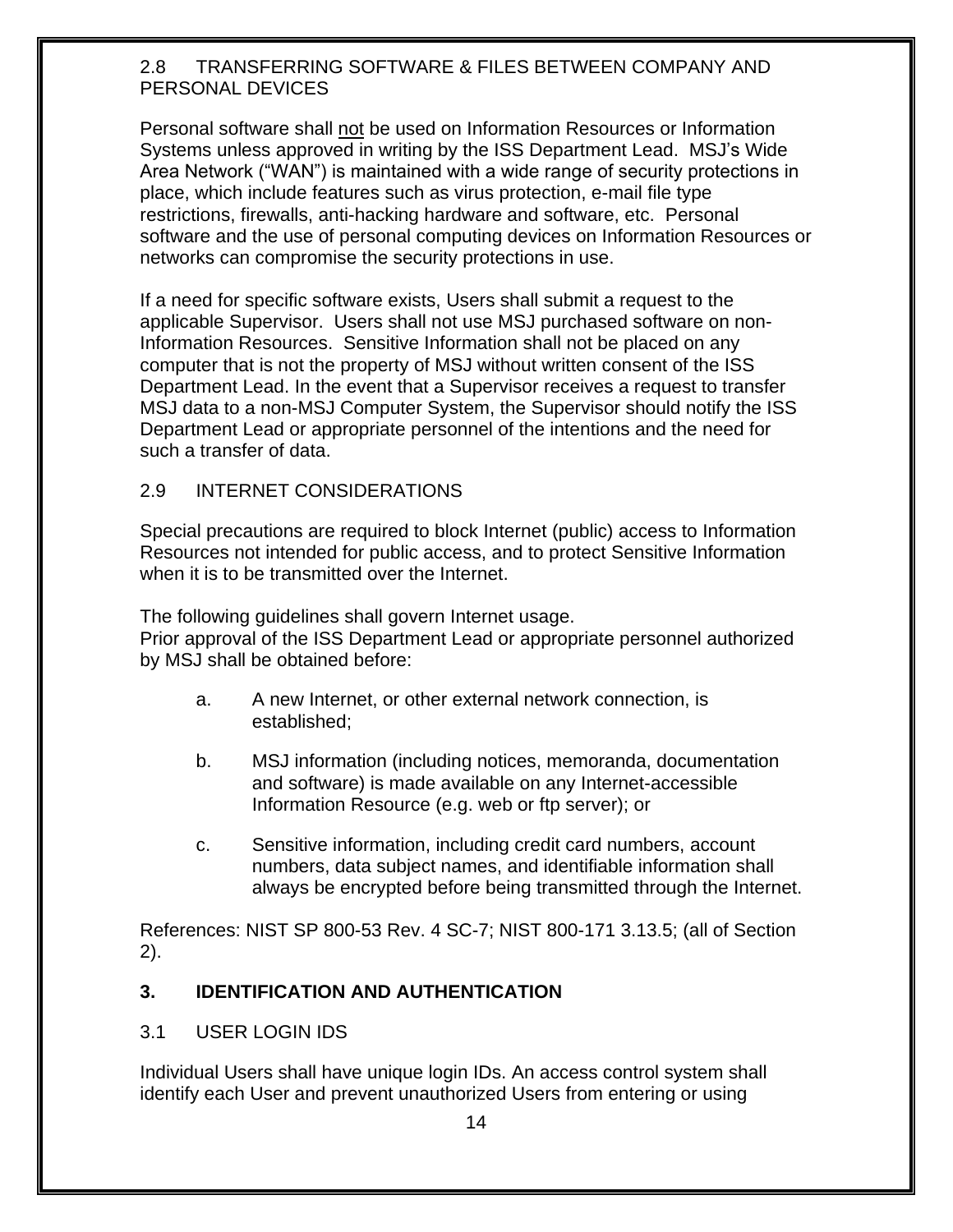Information Resources. The following requirements shall be satisfied in the establishment and maintenance of User login IDs and passwords.

- a. Each User shall be assigned a unique identifier.
- b. Users shall be responsible for the use and misuse of their individual login ID.
- c. All User login IDs shall be audited at least twice yearly and all inactive login IDs shall be revoked.
- d. Users who desire to obtain access to Information Systems must have a completed and signed a New Hire/New Volunteer Form (the "Network Access Form"). This form must be signed by the Supervisor of each User requesting access.

References: 16 C.F.R. 314.4 (b)(3); ISO 9.2; NIST SP 800-53 Rev. 4 AC-2, IA-2, IA-8; NIST 800-171 3.1.1, 3.1.7, 3.5.1, 3.5.6.

#### <span id="page-14-0"></span>3.2 PASSWORDS AND USER AUTHENTICATION

- a. User Account Passwords. User Login IDs and passwords are required in order to gain access to all Information Systems and Information Resources.
- b. Password Generation and Initial Access. Users are required to select a password or other credential in order to obtain access to any electronic information both at the Information System and Information Resource level. When passwords are reset, the User will be automatically prompted to manually change that randomly assigned password to his or her own password. The ISS Department Lead shall not and will not have access to or maintain a record of User passwords.
- c. Password Requirements. Passwords are required to be a minimum of ten characters. Passwords must contain a combination of upper and lower case alphabetic characters, numeric characters (such as digits 0-9), and special characters (such as !, \$, #, %). Further, passwords must not contain the User's account name or parts of the User's full name that exceed two consecutive characters.
- d. User Password Security. Users shall not share passwords with anyone, including personal assistants, colleagues, or family members. While Users are discouraged from writing down passwords, any documents containing passwords must be kept secure in a locked drawer or other physically secure location. **The ISS Department Help Desk will never ask for your password**.
- e. MSJ Password Security. When possible, passwords shall be masked or suppressed on all online screens, and shall never be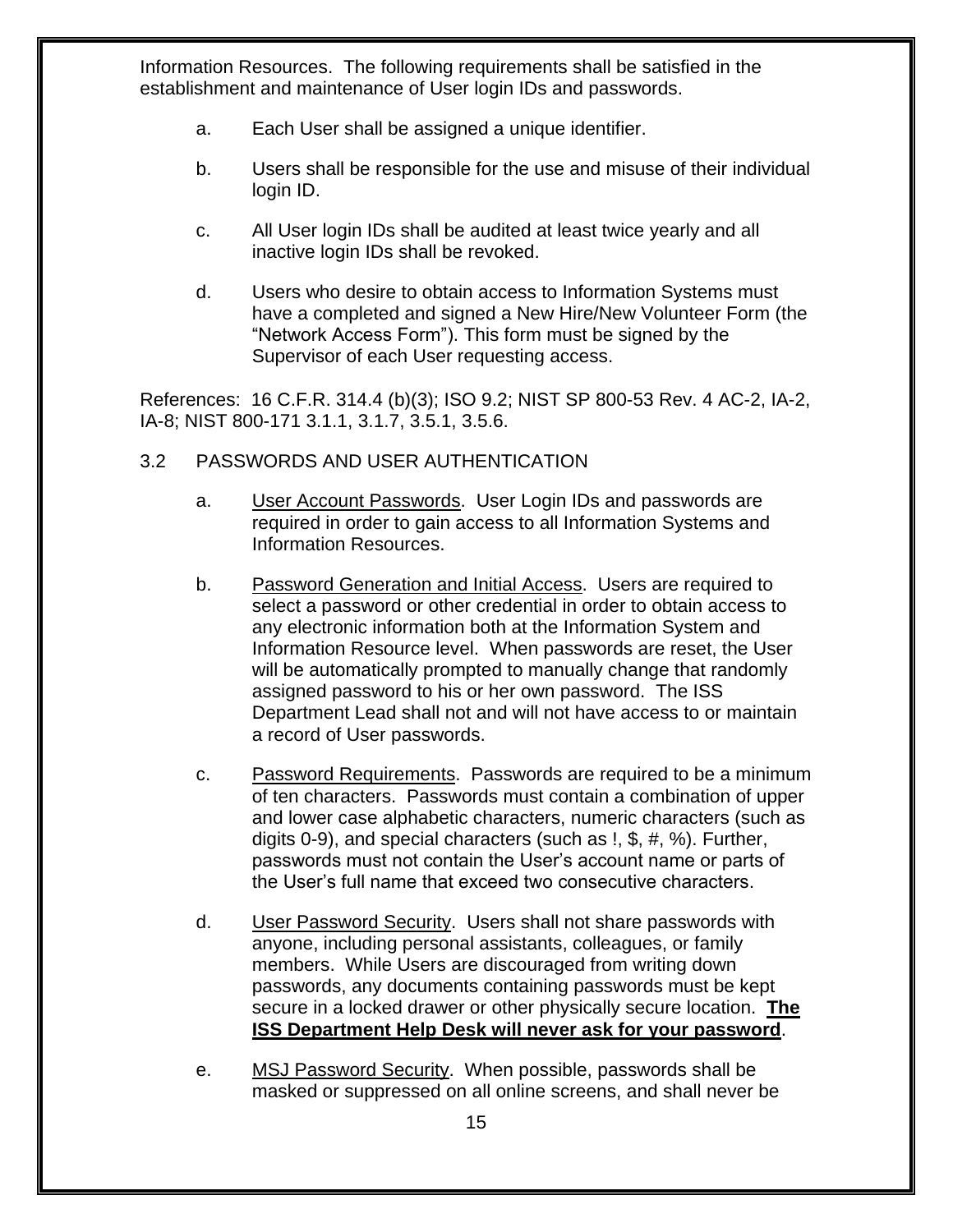printed or included in reports or logs. Passwords shall be stored in encrypted format and not in plain text.

- f. Password Changes. A User should change his or her password any time the User believes the password has been compromised. At a minimum, passwords should be changed every one hundred twenty (120) days.
- g. Password Re-Use. MSJ systems shall be configured to prevent the re-use of the past five (5) passwords for any User.
- h. Other Authentication Measures. Nothing in this Policy prohibits MSJ from pursuing and implementing additional authentication measures, including multi-factor authentication.

References: 16 C.F.R. §314.4 (b)(1); ISO 9.2.4, ISO 9.3; NIST SP 800-53 Rev. 4 AC-2, IA-3, IA-4; NIST 800-171 3.5.2, 3.5.3, 3.5.5, 3.5.7, 3.5.8, 3.5.10, 3.5.11.

#### <span id="page-15-0"></span>3.3 ACCESS AUTHORIZATION

Workforce Members shall be granted access to Sensitive Information and Information Systems in accordance with their assigned work duties. In other words, Workforce Members access to Sensitive Information should be on a "need to know basis." To meet this requirement, MSJ shall implement access controls to ensure that Workforce Member access is assigned, maintained, and terminated accordingly.

Supervisors shall be responsible for determining access requirements for any Workforce Members in their department. Rules for access to Information Systems (including internal and external telecommunications and networks) have been established by the information/application owner or manager responsible for the Resources.

Access to Information Systems is granted only by the completion of a Network Access Form. This form can only be initiated by the appropriate Supervisor, and must be signed by the Supervisor and the ISS Department Lead.

References: 16 C.F.R. §314.4 (b)(2); ISO 9.1.1, ISO 9.2.2; NIST SP 800-53 Rev. 4 AC-3, AC-5, AC-19, AC-20, AC-21, IA-3, IA-5; NIST 800-171 3.1.4, 3.13.3.

#### <span id="page-15-1"></span>3.4 USER LOGIN ENTITLEMENT REVIEWS

If a Workforce Member changes positions at MSJ, the Workforce Member's new Supervisor shall promptly notate the change of roles by indicating on the Network Access Form both the roles or access that need to be added and the roles or access that need to be removed so that Workforce Member has access to the minimum necessary data to effectively perform their new job functions. The effective date of the position change should also be noted on the Form so that MSJ can ensure that the Workforce Member will have appropriate roles, access,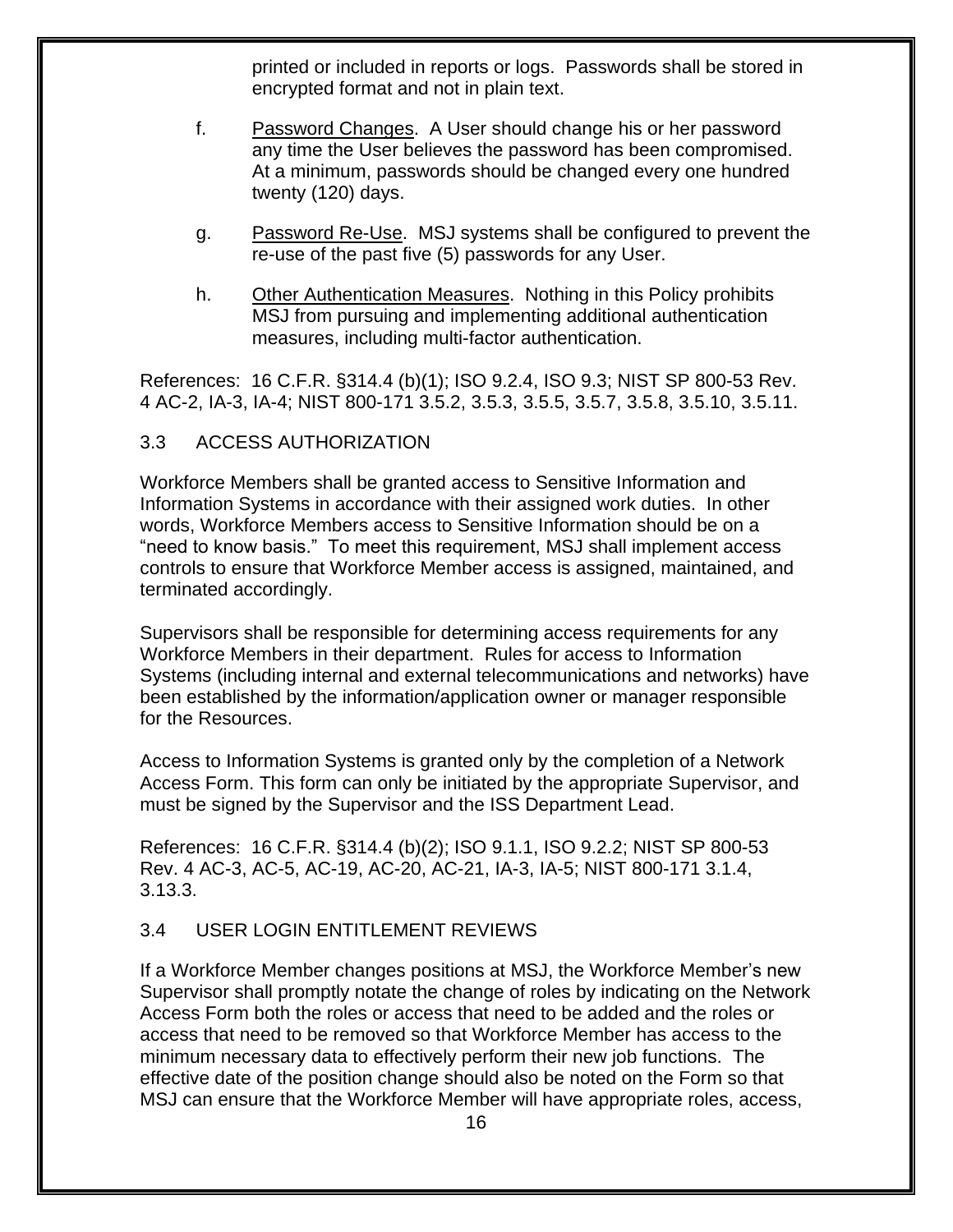and applications for their new job responsibilities. For a limited training period, it may be necessary for the Workforce Member who is changing positions to maintain their previous access as well as adding the roles and access necessary for their new job responsibilities.

No less than annually, departments shall, if there have been any entitlement or access changes, request meetings with the ISS Department to facilitate entitlement reviews with Supervisors to ensure that all Workforce Members have the appropriate roles, access, and software necessary to perform their job functions effectively while being limited to the minimum necessary data.

References: 16 C.F.R. § 314.4 (b)(2); ISO 9.2.3, ISO 9.2.5, ISO 9.2.6; NIST SP 800-53 Rev. 4 IA-5, IA-6.

#### <span id="page-16-0"></span>3.5 TERMINATION OF WORKFORCE MEMBER AND USER LOGON ACCOUNT

Upon termination of a Workforce Member, whether voluntary or involuntary, the Workforce Member's Supervisor shall promptly notify management and ISS Department Lead by completing a Network Termination Form ("Network Termination Form") and submitting the Network Termination Form to the ISS Department Lead. If the Workforce Member's termination is voluntary and the Workforce Member provides notice, the Workforce Member's Supervisor shall promptly notify ISS Department Lead of the Workforce Member's last scheduled work day so that their User account(s) can be configured to expire. The Workforce Member's Supervisor shall be responsible for insuring that all keys, ID badges, and other access credentials as well as MSJ equipment and property is returned to MSJ. All such materials must be returned prior to the Workforce Member leaving MSJ on their final day of employment, or the last day of any contract.

No less than quarterly, the ISS Department Lead or their designee shall provide a list of active User email accounts and User accounts for both network and application access to Supervisors for review. Department heads shall review the active email and access lists within five (5) business days of receipt. If any of the Workforce Members on the list are no longer employed or contracted by MSJ, the Supervisor will immediately notify ISS Department of the Workforce Member's termination status and submit the Network Termination Form.

References: 16 C.F.R. §314.4(b)(3); ISO 9.2.6; NIST SP 800-53 Rev. 4 IA-2, IA-4, IA-10, PS-4.

#### <span id="page-16-1"></span>3.6 LOG-IN MONITORING

MSJ shall install the necessary technical and administrative safeguards to properly monitor all attempted and actual log-ins to Information Systems. The ISS Department Lead is responsible for the implementation of such safeguards and regular auditing of such log reports to properly identify and remedy unauthorized access or attempts at such access.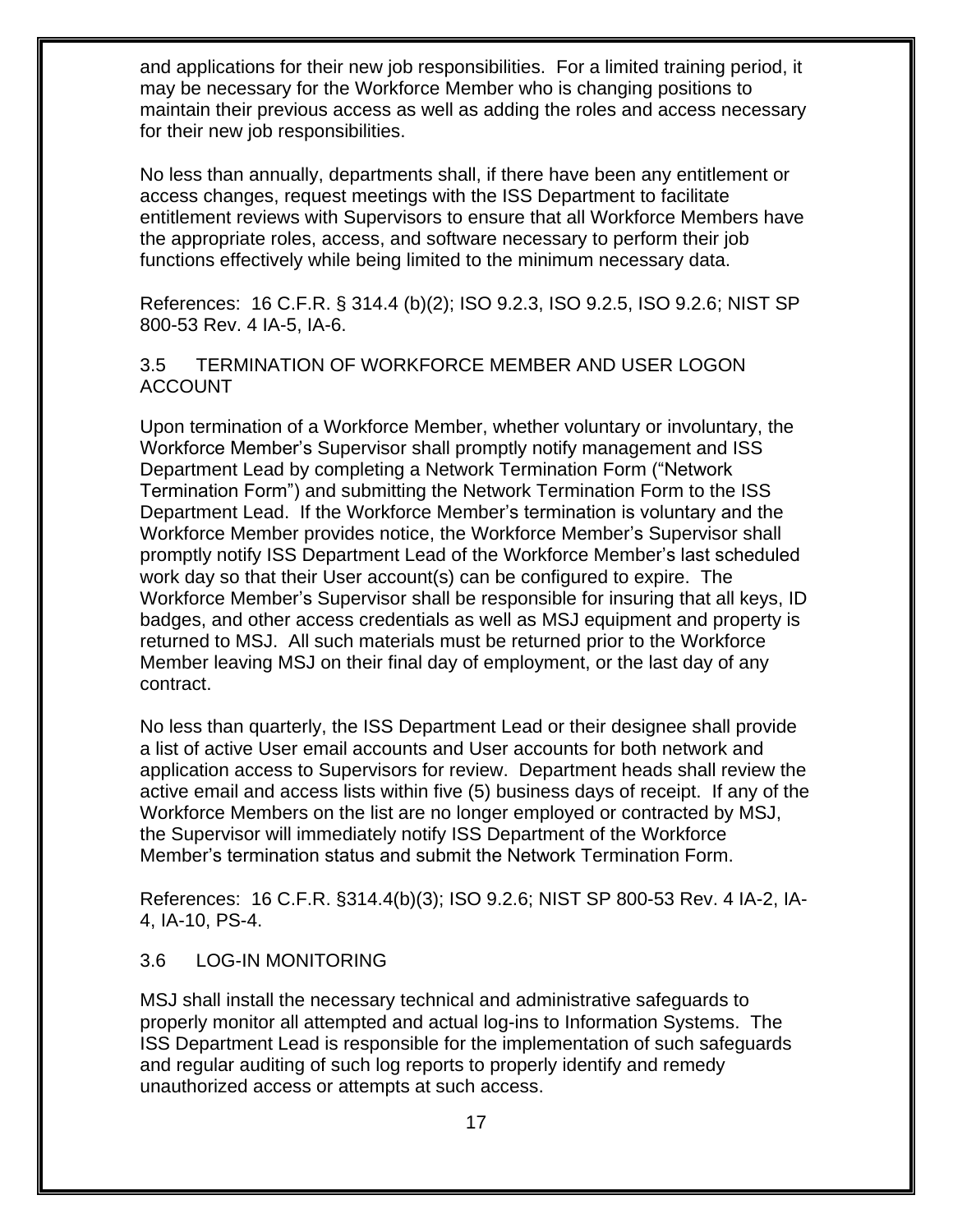References: 16 C.F.R. §314.4 (b)(1); ISO 12.4; NIST SP 800-53 Rev. 4 IA-10.

# <span id="page-17-0"></span>3.7 DATA SUBJECT REQUESTS

MSJ may maintain and process personally identifiable information relating to individuals from around the world. In certain jurisdictions, data subjects have the right to request MSJ take particular actions with respect to the data subject's personal data, including furnishing copies and erasure. Any Workforce Member responsible for fielding and responding to data subject requests must make every effort to authenticate the data subject's identity prior to processing or honoring the request, while also confirming that the data subject is eligible for making the request at issue. MSJ should authenticate the data subject's identity by requesting confirmation of data elements already in MSJ's possession. Under no circumstances should MSJ seek to authenticate a data subject's identity by requesting personal data not already in MSJ's possession.

With respect to "Student Records," as that term is defined under FERPA, Workforce Members should refer to **FERPA Guidelines for Employees** for additional guidance.

#### 3.8 AUTOMATIC LOG OFF

MSJ shall implement technical measures to force or compel the logging off of Information Systems containing Sensitive Information due to fifteen (15) minutes of inactivity.

References: 16 C.F.R. §314.4 (b)(3); NIST SP 800-53 Rev. 4 IA-3.8; NIST 800- 171 3.1.10, 3.1.11.

# <span id="page-17-1"></span>**4. NETWORK CONNECTIVITY**

# <span id="page-17-2"></span>4.1 NETWORK CONNECTIONS AND REMOTE ACCESS

**General Access**. All Workforce Member access to Information Systems shall be requested and approved using the Network Access Form. No exceptions. With the approval of such access in place, Workforce Members shall work with the appropriate ISS Department resources to establish and maintain network access in accordance with this Policy.

References: ISO 9.1.2, ISO 13.1.1; NIST SP 800-53 Rev. 4 3.1.12, 3.13.5.

Any systems that allow public access to host computers, including missioncritical servers, warrant additional security at the operating system and application levels. Such systems shall have the capability to monitor activity levels to ensure that public usage does not unacceptably degrade system responsiveness.

References: ISO 12.4.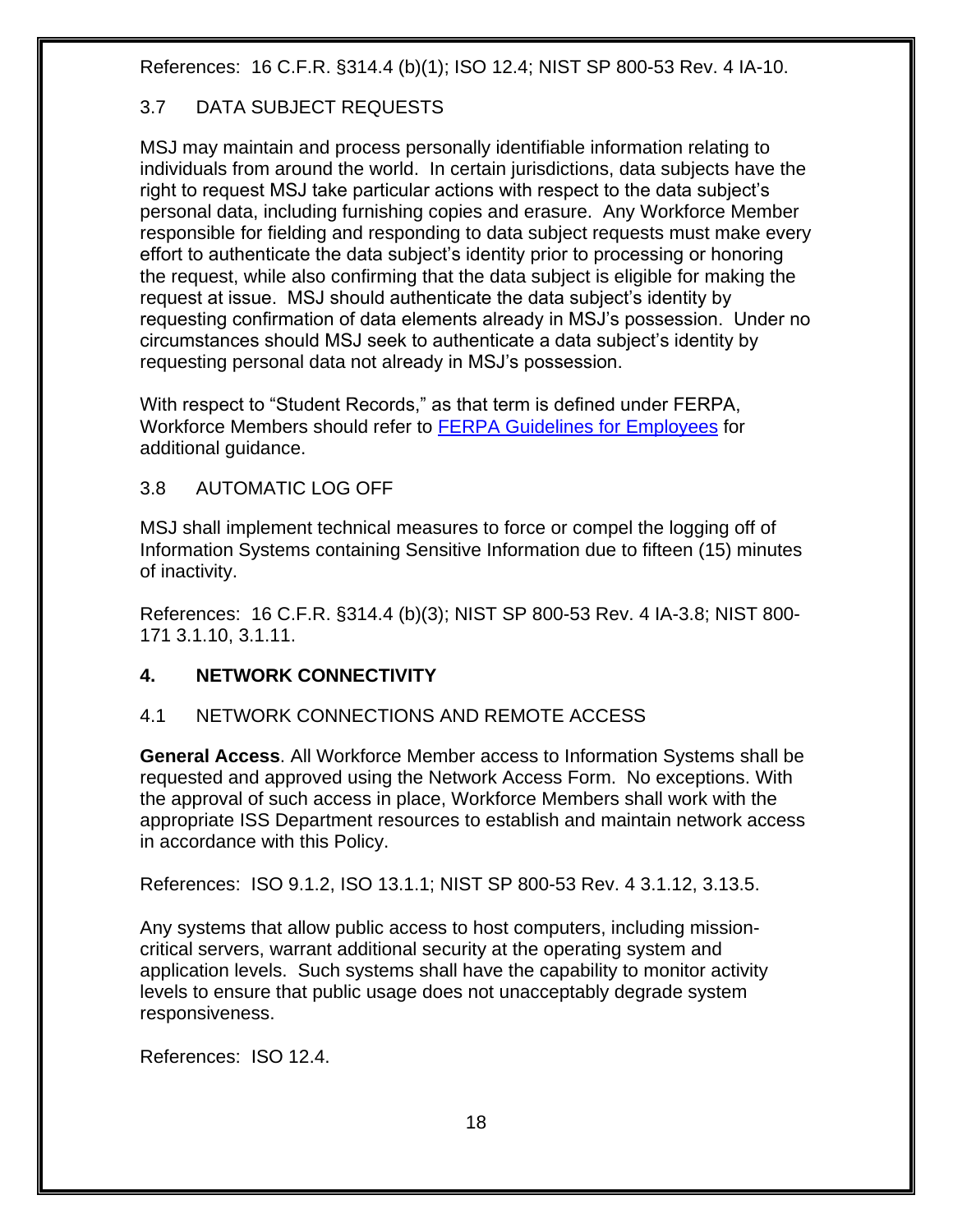**Remote Access.** Remote access to Information Systems shall be subject to authorization and authentication by an access control system and protected via a virtual private network ("VPN"). The ISS Department Lead shall establish and supervise such access control systems. Remote access privileges are granted only upon the request of a Supervisor with the submission of the Network Access Form and the approval of the ISS Department Lead or appropriate personnel. All remote access should also be secure via enabled multi-factor authentication.

References: ISO 6.2.2; NIST SP 800-53 Rev. 4 AC-17; NIST 800-171 3.1.12, 3.1.14, 3.1.16, 3.1.18.

## <span id="page-18-0"></span>4.2 OUTBOUND CONNECTIONS

MSJ provides Users a link to an Internet Service Provider. If a User has a specific need to link with an outside computer or network through a direct link, prior approval must be obtained from the ISS Department Lead. The ISS Department Lead or designated IT Department personnel will ensure adequate security measures are in place.

References: ISO 13.1; NIST SP 800-53 Rev. 4 SC-7

<span id="page-18-1"></span>4.3 THIRD-PARTY CONNECTIONS

The security of Information Systems can be jeopardized from third-party locations if security practices and Resources are inadequate. When there is a need to connect to a third-party location, a risk analysis should be conducted. The risk analysis should consider the type of access required, the value of the information, the security measures employed by the third party, and the implications for the security of MSJ Information System. The ISS Department Lead or appropriate personnel should be involved in the design and approval of any such connection.

References: ISO 13.1; NIST SP 800-53 Rev. 4 SC-7.

# <span id="page-18-2"></span>4.4 SECURITY IN THIRD-PARTY CONTRACTS

Access to a MSJ Information System should not be granted until a review of the following issues and requirements have been made.

- a. Applicable sections of this Policy have been reviewed and considered.
- b. Policies and standards established in the ISPP have been enforced.
- c. A risk assessment of the additional liabilities that will attach to each of the parties to the agreement.
- d. The right to audit contractual responsibilities are included in the agreement.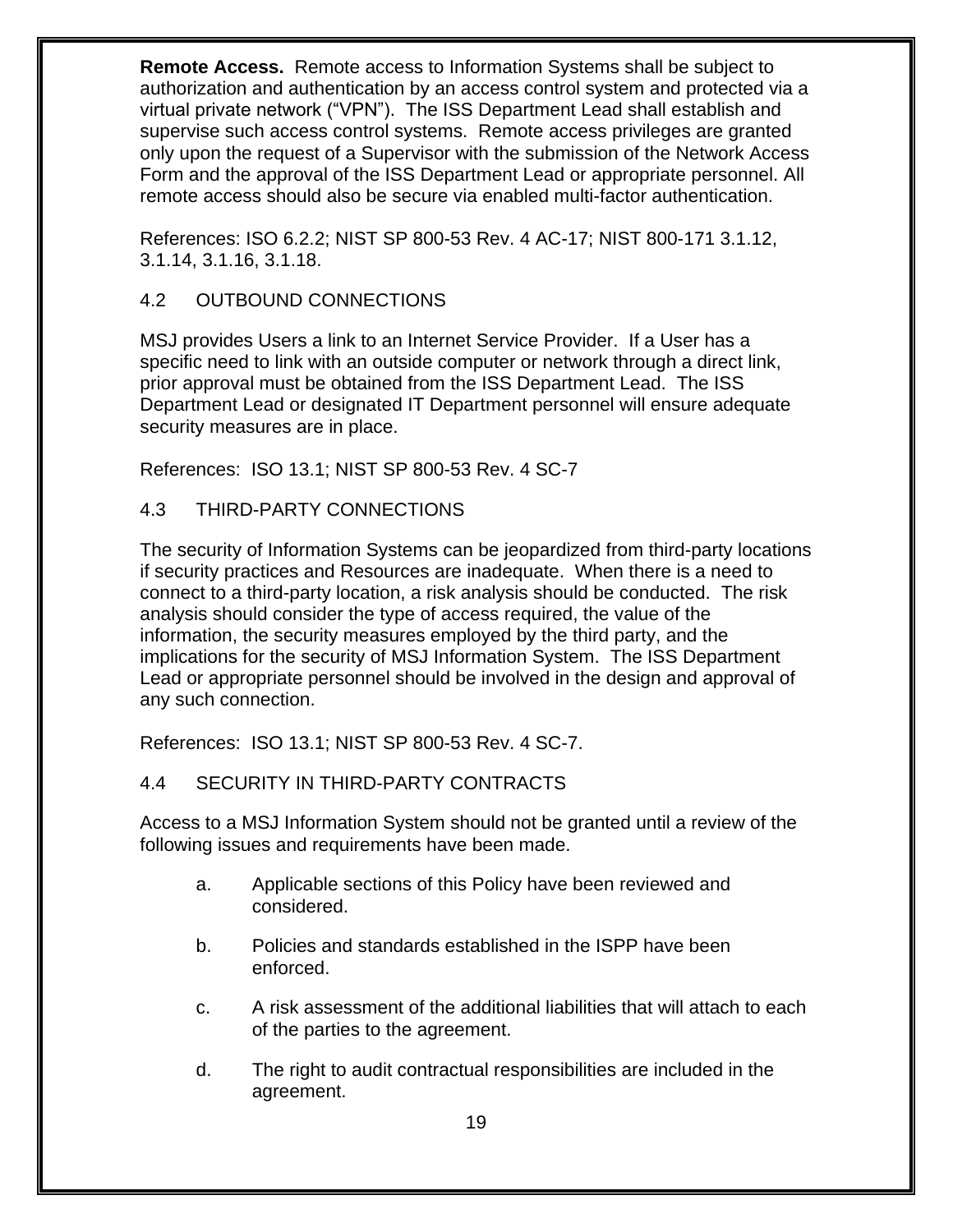- e. Arrangements for reporting and investigating security incidents must be included in the agreement in order to meet the legal and contractual obligations to MSJ clients and any regulators.
- f. A description of each service to be made available.
- g. Each service, access, account, and/or permission made available should only be the minimum necessary for the third party to perform their contractual obligations.
- h. A detailed list of Users that have access to the MSJ Information System must be maintained and auditable.
- i. If required under the contract, permission should be sought to screen authorized Users.
- j. Dates and times when the service is to be available should be agreed upon in advance.
- k. Procedures regarding protection of Information Resources should be agreed upon in advance and a method of audit and enforcement implemented and approved by both parties.
- l. The right to monitor and revoke third-party user activity should be included in each agreement.
- m. Language on restrictions on copying and disclosing Sensitive Information should be included in all agreements.
- n. Responsibilities regarding hardware and software installation and maintenance should be understood and agreed upon in advance.
- o. Measures to ensure the return or destruction of programs and information at the end of the contract should be written into the agreement.
- p. If physical protection measures are necessary because of contract stipulations, these should be included in the agreement.
- q. A formal method to grant and authorize Users that will have access to the data collected under the agreement should be formally established before any Users are granted access.
- r. Mechanisms should be in place to ensure that security measures are being followed by all parties to the agreement.
- s. Mandating annual security training on the ISPP, including a formal procedure to ensure that the training takes place, is attended by all required Users, and that the content is appropriate to support this MSJ Policy and others.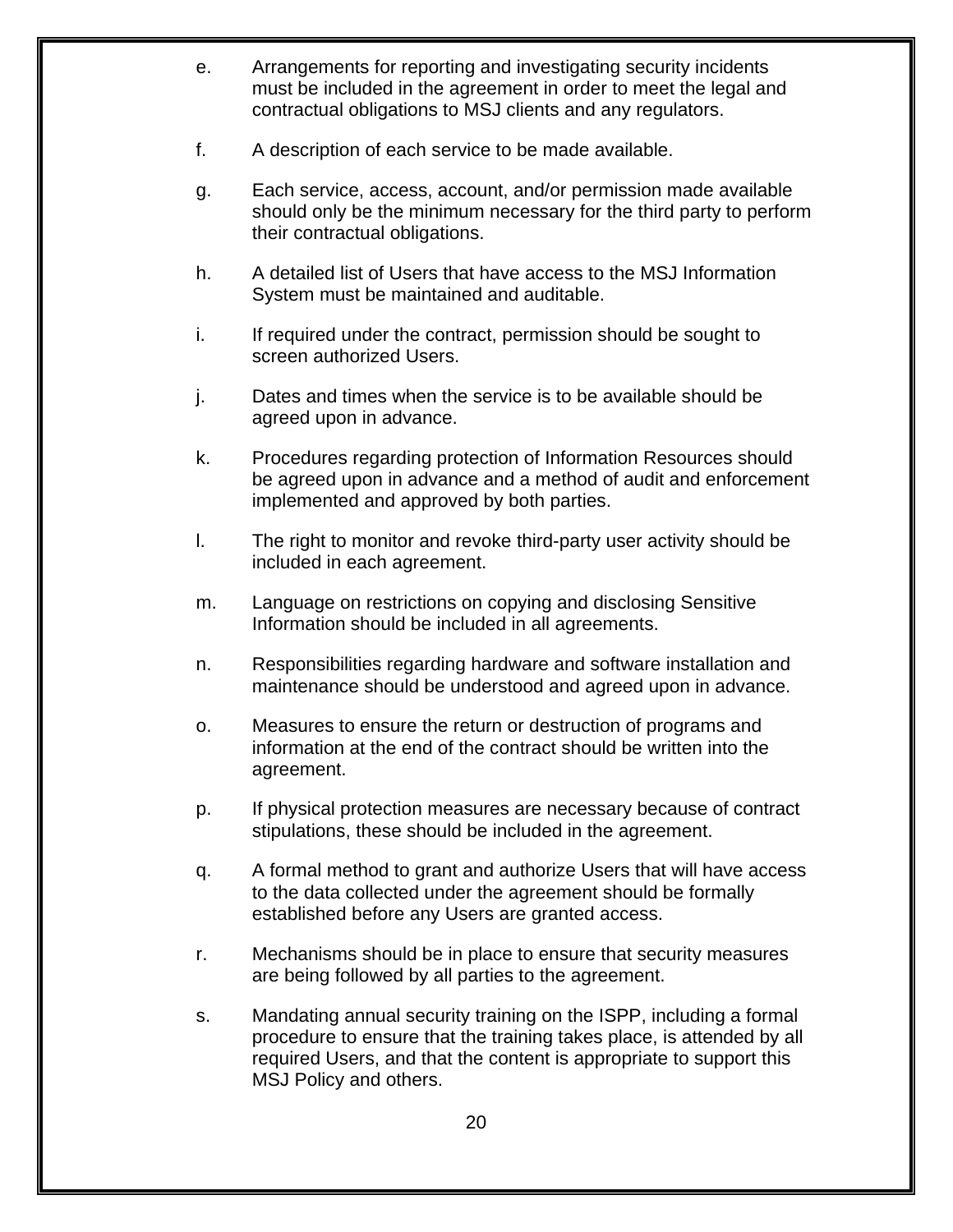t. A detailed list of the security measures which will be undertaken by all parties to the agreement should be published in advance of the agreement being entered.

<span id="page-20-0"></span>References: ISO 12.5; NIST SP 800-53 Rev. 4 PS-7, SA-9.

#### 4.5 FIREWALLS

MSJ authorization by the ISS Department Lead must be received before any User is granted direct access to a MSJ router or firewall, if ever.

References: 16 C.F.R. §314.4 (d) (1) & (2); §314.4 (b)(3); ISO 12.5; NIST SP 800-53 Rev. 4 SC-7.

# <span id="page-20-1"></span>**5. MALICIOUS CODE AND OTHER SOFTWARE**

#### <span id="page-20-2"></span>5.1 NEW SOFTWARE DISTRIBUTION

All new software will be tested by the IT Department in order to ensure compatibility with currently installed software and network configuration. In addition, all Users must scan all software for viruses before installation. This includes shrink-wrapped software procured directly from commercial sources as well as shareware and freeware obtained from the Internet, or on disks.

Although shareware and freeware can often be useful sources of work-related programs, the use and/or acquisition of such software must be approved by the ISS Department Lead. Because the software is often provided in an open distribution environment, special precautions must be taken before it is installed on Information Resources/Information Systems. These precautions include determining that the software does not interfere with or damage MSJ hardware, software, or data, and that the software does not contain viruses, either originating with the software or acquired in the process of distribution.

All data and program files that have been electronically transmitted to a MSJ Information System/Information Resource from another location must be scanned for viruses immediately after being received and before being released to Users.

All portable media is a potential source for a computer virus. Therefore, every CD-ROM, DVD, and USB device must be scanned for virus infection prior to copying information to a MSJ Information System/Information Resource.

Computers shall never be "booted" from portable media (CD-ROM, DVD, or USB device) received from an outside source. Users shall always remove any portable media device from the computer when not in use. This is to ensure that the portable media device is not in the computer when the machine is powered on. A portable media device infected with a boot virus may infect a computer in that manner, even if the portable media device is not "bootable."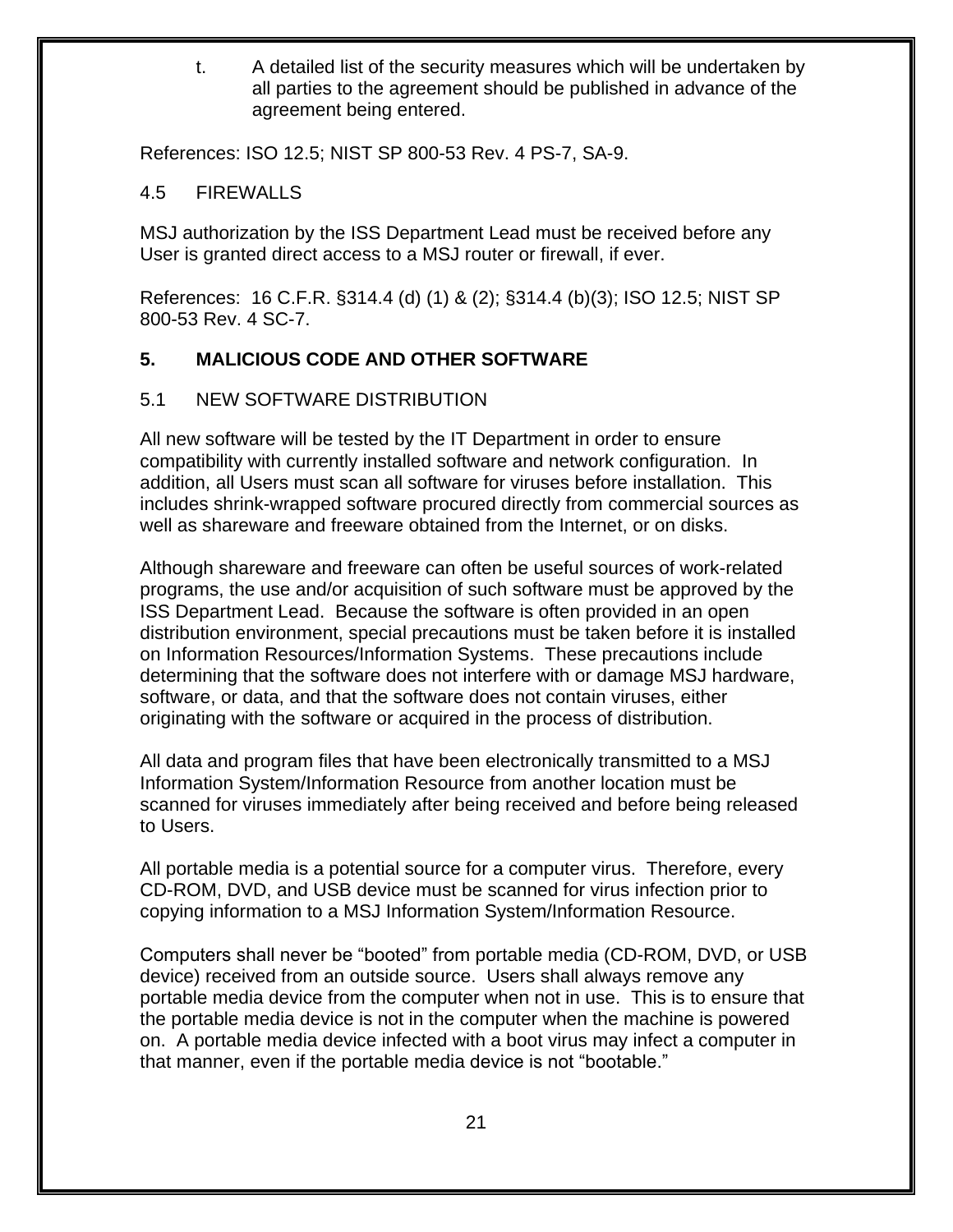References: ISO 12.2, ISO 12.6; NIST SP 800-53 Rev. 4 CM-10, SA-4, SI-3; NIST 800-171 3.7.4, 3.14.2

#### <span id="page-21-0"></span>5.2 RETENTION OF OWNERSHIP

All software programs and documentation generated or provided by Workforce Members for the benefit of MSJ are the property of MSJ unless otherwise addressed by a contractual agreement. Workforce Members developing programs or documentation must sign a statement acknowledging MSJ ownership at the time of employment or care.

<span id="page-21-1"></span>Reference: ISO 8.1.2

#### **6. ENCRYPTION**

#### <span id="page-21-2"></span>6.1 GENERAL POLICY

Encryption is the most effective way to achieve data security by rendering Sensitive Information unreadable or usable without access to the decryption key. Whenever possible and feasible, MSJ requires that all Sensitive Information be encrypted, in transit and at rest. All MSJ-issued laptops and mobile devices shall be encrypted and shall transmit all Sensitive Information in an encrypted format.

#### <span id="page-21-3"></span>6.2 INSTALLATION OF AUTHENTICATION AND ENCRYPTION CERTIFICATES ON THE E-MAIL SYSTEM

Any User desiring to transfer secure e-mail with a specific identified external user may request to exchange public keys with the external user by contacting the ISS Department Lead. Once verified, the certificate is installed on each recipient workstation, and the two may safely exchange secure e-mail. Approved secure e-mail solutions are also an option.

#### <span id="page-21-4"></span>6.3 FILE TRANSFER PROTOCOL (FTP)

Files may be transferred to secure FTP websites through the use of appropriate security precautions. Requests for any FTP transfers should be directed to the ISS Department Lead or ISS Department.

#### <span id="page-21-5"></span>6.4 SECURE SOCKET LAYER (SSL) WEB INTERFACE

If access to an external website is required for any Information System storing Sensitive Information, the connection must be made via a secure SSL or TSL managed website. Any such access must be requested using the Network Access Form.

References: 16 C.F.R. §314.4 (b)(3); ISO 10; NIST SP 800-53 Rev. 4 SC-8, SC-13, SC-28; NIST 800-171 3.1.13, 3.1.17, 3.13.4. 3.13.10.

# <span id="page-21-6"></span>**7. PHYSICAL AND BUILDING SECURITY**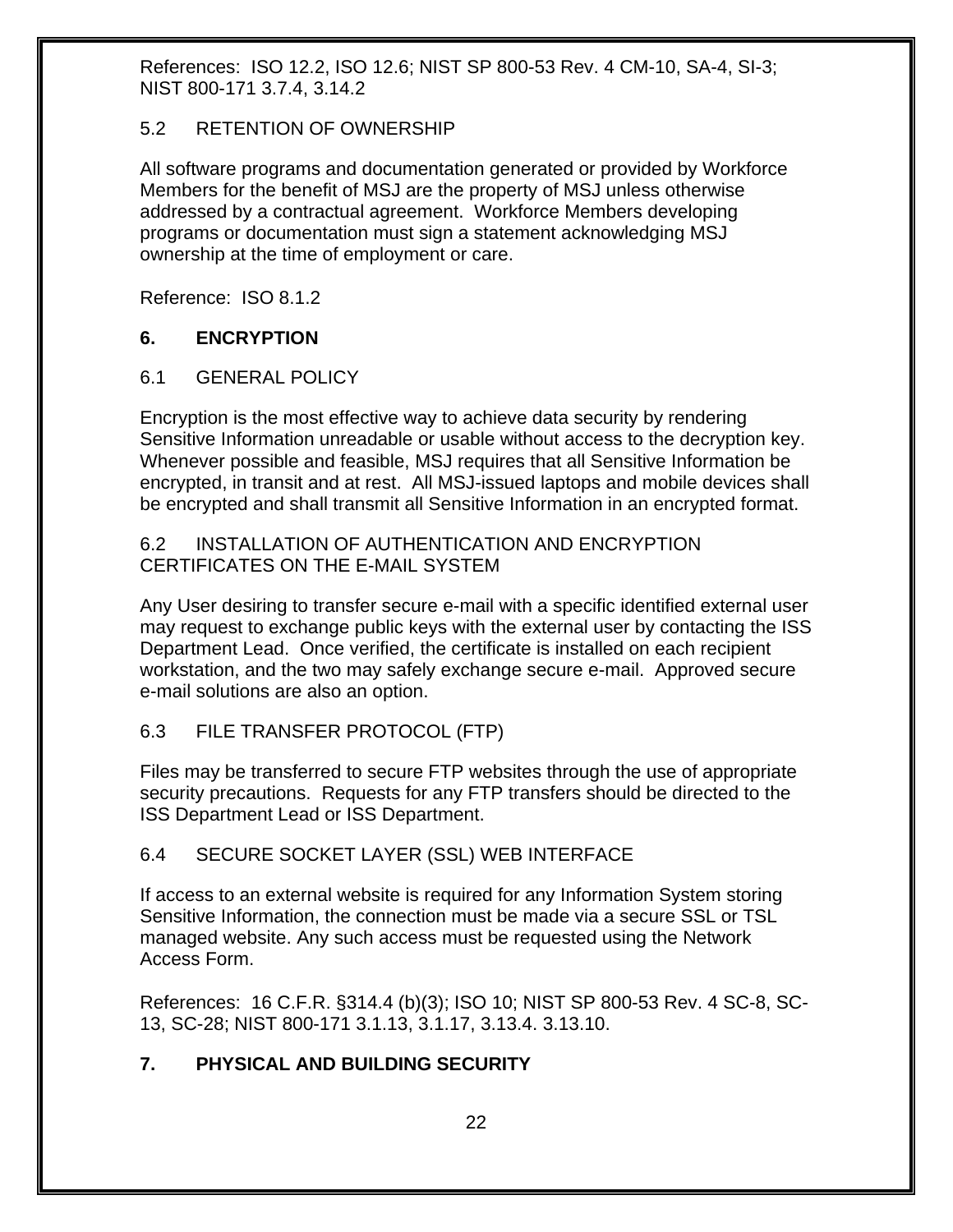It is the Policy of MSJ to provide building access in a secure manner. Each MSJ building, may be somewhat unique in terms of layout, entranceway access, fire escape requirements, and server room control. However, MSJ strives to continuously upgrade and expand its security and to enhance protection of its assets and MSJ information. The following are the minimum requirements for the physical security of any facility, office, or location in which Information Systems and Sensitive Information are stored.

- a. Each MSJ building/department will adopt a security plan, which includes identification and location of Information Systems and Sensitive Information.
- b. Entrance to MSJ buildings during non-working hours shall be access-controlled through the use of physical locks or other key systems to which only authorized personnel have access.
- c. Workforce Members shall immediately report any lost or stolen access credentials or keys to their Supervisor and ISS Department Lead as soon as possible.
- d. Where possible, facilities should be safeguarded by an alarm system which notifies campus police.
- e. Any unmonitored door with access to spaces where Sensitive Information is in use, must remain locked.
- f. The reception area shall be staffed at all times during normal working hours.
- g. Any unrecognized person in a restricted office location should be challenged as to their right to be there. If for any reason Workforce Members have concerns about such a challenge, they should report any unrecognized persons to their Supervisor or campus police.
- h. All Workforce Members shall follow the relevant Residence Life Policy in the Student Handbook. Additionally, all dormitory overnight visitors must sign in at the front desk and provide contact information in case of emergency.
- i. Fire Protection. Use of local building codes will be observed. Manufacturer's recommendations on the fire protection of individual hardware will be followed.
- j. Maintenance Records. Any maintenance performed on MSJ facility security systems, or on the building itself, to the extent it could impact physical security must be documented. Such maintenance records must be maintained by the ISS Department Lead for six (6) years unless otherwise approved by Chief Compliance and Risk Officer.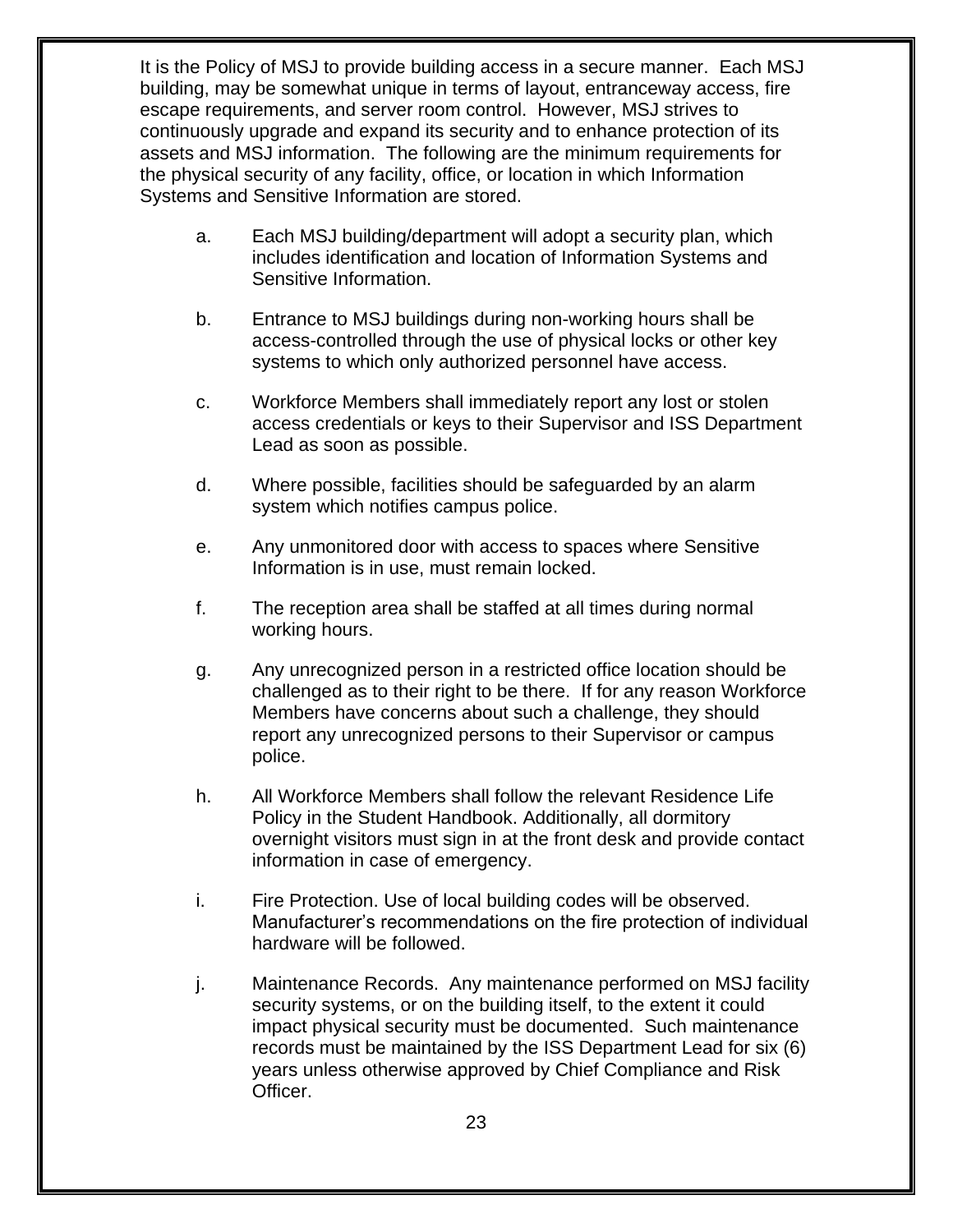- k. Office, workspace and workstation security.
	- i. **Workforce Members shall lock offices, cabinets, drawers, and any other storage spaces containing, or allowing access to, Sensitive Information when not in use. If not possible, Workforce Members shall have such offices, cabinets, drawers, and any other storage spaces secured behind locked doors or be attended to when not secured.**
	- ii. Workstations that store or access Sensitive Information shall only be in access-controlled locations. Laptops and mobile devices with access to Sensitive Information shall remain physically secure or under Workforce Member control at all times. Any loss or theft of a device containing or capable of accessing Sensitive Information or Information Systems should be reported to the ISS Department Lead immediately.
	- iii. Workstations accessing and displaying Sensitive Information shall be located in rooms accessible only by personnel authorized to use Sensitive Information and shall be oriented as to most effectively minimize incidental viewing by individuals without authorization to view Sensitive Information. For example, workstation monitors with Sensitive Information should face away from hallways and publicly accessible areas.
	- iv. Workforce Members shall log off any Information Systems and Information Resource when completing assigned tasks.
	- v. When possible, Workforce Members shall activate locking workstation and laptop screen savers that prohibit access without the entry of a password.

References: 16 C.F.R. §314.4 (b)(3); §314.4 (c); ISO 11; NIST SP 800-53 Rev. 4 PE-1, PE-2, PE-3, PE-4, PE-5, PE-6, PE-8, PE-13, PE-16, PE-18, PE-20; NIST 800-171 3.10.1, 3.10.2, 3.10.3, 3.10.5.

# <span id="page-23-0"></span>**8. WORKING REMOTELY ("TELECOMMUTING")**

MSJ considers working remotely ("telecommuting") to be an acceptable work arrangement in certain circumstances and only with explicit MSJ approval. This Policy is applicable to all Workforce Members who work either permanently or only occasionally outside of the MSJ office environment. It applies to Workforce Members who work from their home full-time, Workforce Members on temporary travel, Users who work from a satellite office location, and to any User who connects to a MSJ network from a remote location.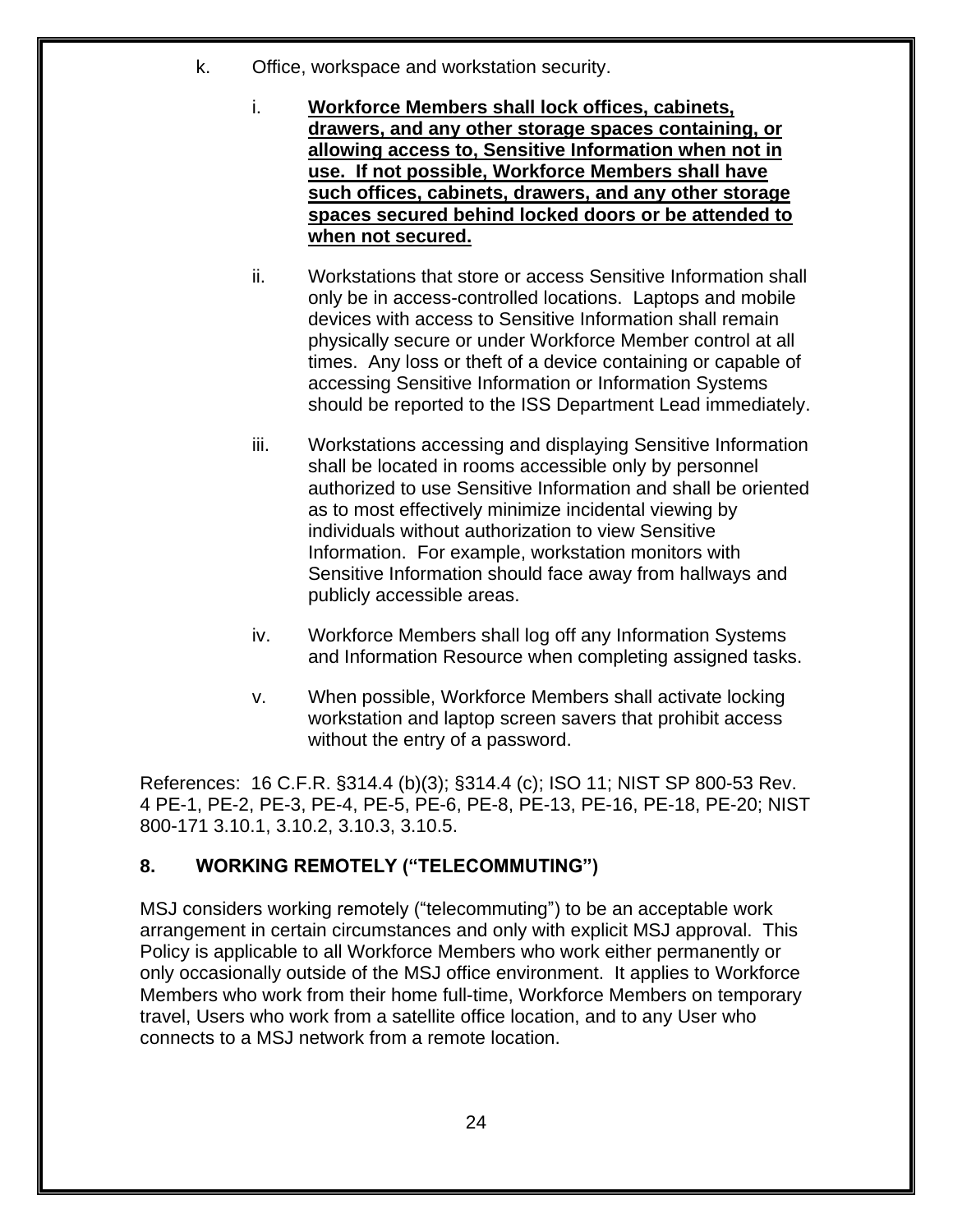While telecommuting can be an advantage for Workforce Members and for MSJ in general, it presents new risks in the areas of confidentiality and security of data. Workforce Members linked to MSJ's network become an extension of the WAN and present additional environments that must be protected against the danger of spreading Trojans, viruses, or other malware. This arrangement also exposes MSJ's Sensitive Information to risks not present in the traditional office environment.

Reference: ISO 6.2.2

#### <span id="page-24-0"></span>8.1 GENERAL REQUIREMENTS

Telecommuting Users are required to follow all policies that are applicable to other Workforce Members. Failure to follow any of these policies or information security requirements while working remotely may be grounds for disciplinary action, including termination.

#### <span id="page-24-1"></span>8.2 REQUIRED EQUIPMENT

Workforce Members approved for telecommuting must understand that MSJ will not provide all equipment necessary to ensure proper protection of information to which the Workforce Member has access; however, the minimum equipment and environment required is addressed in the MSJ Flex Work Schedule and Telecommuting policy.

Reference: ISO 8.1.2

#### <span id="page-24-2"></span>8.3 HARDWARE SECURITY PROTECTIONS

- a. Virus Protection. Remote Users must never stop the update process for virus protection. Virus protection software is installed on all MSJ computers and is set to update the virus pattern on a daily basis. This update is critical to the security of all data, and must be allowed to complete.
- b. VPN and Firewall Use. Established procedures must be rigidly followed when accessing MSJ information of any type. MSJ requires the use of VPN software and a firewall device for remote access. Disabling a firewall or failing to use a VPN is reason for termination.
- c. Physical Security. Remote Users must maintain the physical security of all Information Resources, either by direct physical control or the use of lockable storage units or offices. If such portable devices must be left in a car, they should be stored in a locked trunk and out of sight.
- d. Multi-factor Authentication. Multi-factor authentication for devices connecting remotely should be enabled and in use.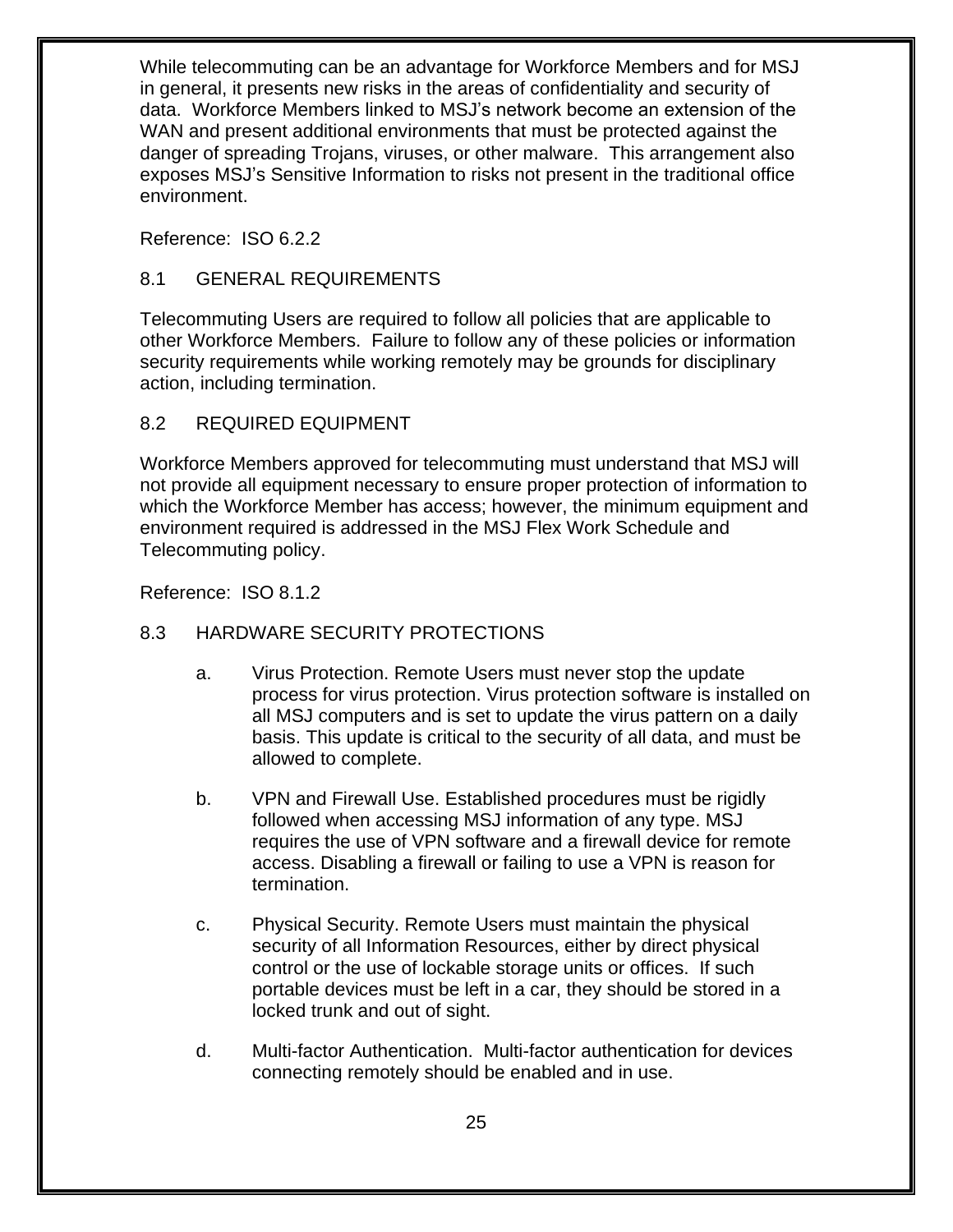e. Lock Screens. No matter what location, Users shall lock the screen before walking away from the workstation or laptop. Users shall ensure the activation of any automatic log-off feature to log the portable device out after a set period of inactivity.

Reference: ISO 11.2.6; NIST 800-171 3.1.10.

- <span id="page-25-0"></span>8.4 DATA SECURITY PROTECTION
	- a. Data Backup. Remote Users shall follow established backup procedures for all data, to include storing such backups on MSJ networks and using all available encryption technology. Remote Users shall not create separate backups locally on any Information Resource.
	- b. Transferring Data to and from MSJ. Transferring of data to MSJ requires the use of an approved VPN connection to ensure the confidentiality and integrity of the data being transmitted.
	- c. E-mail. Encryption should be considered when sending Sensitive Information. Personal e-mail accounts shall never be used for MSJ business.
	- d. Non-MSJ Networks. Extreme care must be taken when connecting MSJ equipment to a home, hotel, or public network. All such connections shall be made with MSJ VPN in use. MSJ has no ability to monitor or control the security procedures on non-MSJ networks.
	- e. Hard Copy Reports or Documents. All MSJ documents should be secured when not in use. Workforce Members shall not leave such documents out in public view. All MSJ documents should be securely shredded prior to recycling or disposal.
	- f. Data Entry When in a Public Location. Workforce Members are expected to use care and discretion when working in a public location. Workforce Members should not perform work tasks which require the use of Sensitive Information when easily observed in a public area (i.e. airports, airplanes, hotel lobbies, coffee shops).
	- g. Sending Sensitive Information Outside MSJ. All external transfer of data must be associated with an official MSJ contract, nondisclosure agreement, or other written agreement in which the recipient is bound to protect Sensitive Information. Sensitive Information must be transmitted through secure, encrypted, means.

# <span id="page-25-1"></span>8.5 DISPOSAL OF PAPER AND/OR EXTERNAL MEDIA

a. Shredding. All paper which contains Sensitive Information that is no longer needed must be shredded or otherwise rendered unreadable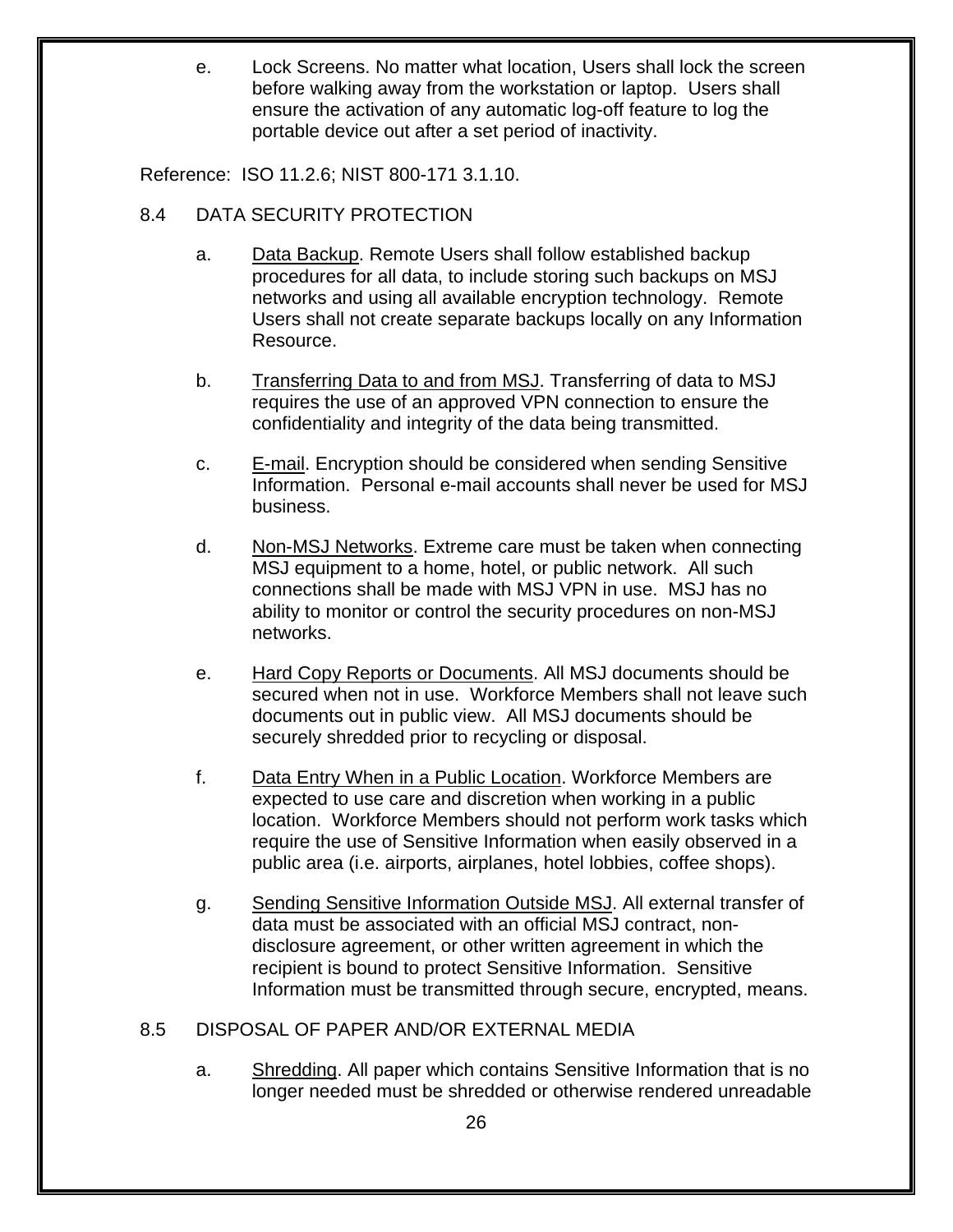before being discarded or recycled. Workforce Members shall not place such paper in a trash container or recycle bin without first shredding. All Workforce Members permanently working remotely MUST have direct access to a shredder.

b. Disposal of Electronic Media. All electronic media must be disposed of in accordance with this Policy and in the same manner as would take place should the Workforce Member work in a MSJ office.

Reference: ISO 8.3.2; NIST 800-171 3.8.3.

# <span id="page-26-0"></span>**9. SPECIFIC PROTOCOLS AND DEVICES**

# <span id="page-26-1"></span>9.1 WIRELESS USAGE STANDARDS AND POLICY

This Policy outlines the processes and procedures for acquiring wireless access privileges, utilizing wireless access, and ensuring the security of MSJ Information Resources using wireless networks. Any wireless use will be approved by the ISS Department Lead prior to implementation.

In order to be granted the ability to utilize the wireless network interface on any Information Resource, Workforce Members shall be required to obtain the approval of their immediate Supervisor and the ISS Department Lead. The Network Access Form is used to make such a request.

The ISS Department Lead shall establish the minimum software and security requirements for any wireless access. Where provided, multi-factor authentication must be utilized to gain access to any Information Resource.

Reference: NIST SP 800-53 Rev. 4 AC-18; NIST 800-171 3.1.16, 3.1.17.

# <span id="page-26-2"></span>9.2 USE OF PORTABLE MEDIA

The use of portable media in various formats is not common practice within MSJ. All Users must be aware that Sensitive Information could potentially be lost or compromised when moved outside of MSJ networks. Portable media received from an external source could potentially pose a threat to MSJ networks. Portable media within the scope of this Policy includes, but is not limited to, SD cards, DVDs, CD-ROMs, and USB "thumb" or "flash" drives. Since portable media are easily lost, care and protection of these devices must be addressed. In the rare cases portable media use is required the following rules must be followed.

MSJ rules governing the use of portable media include:

a. No Sensitive Information should ever be stored on portable media unencrypted.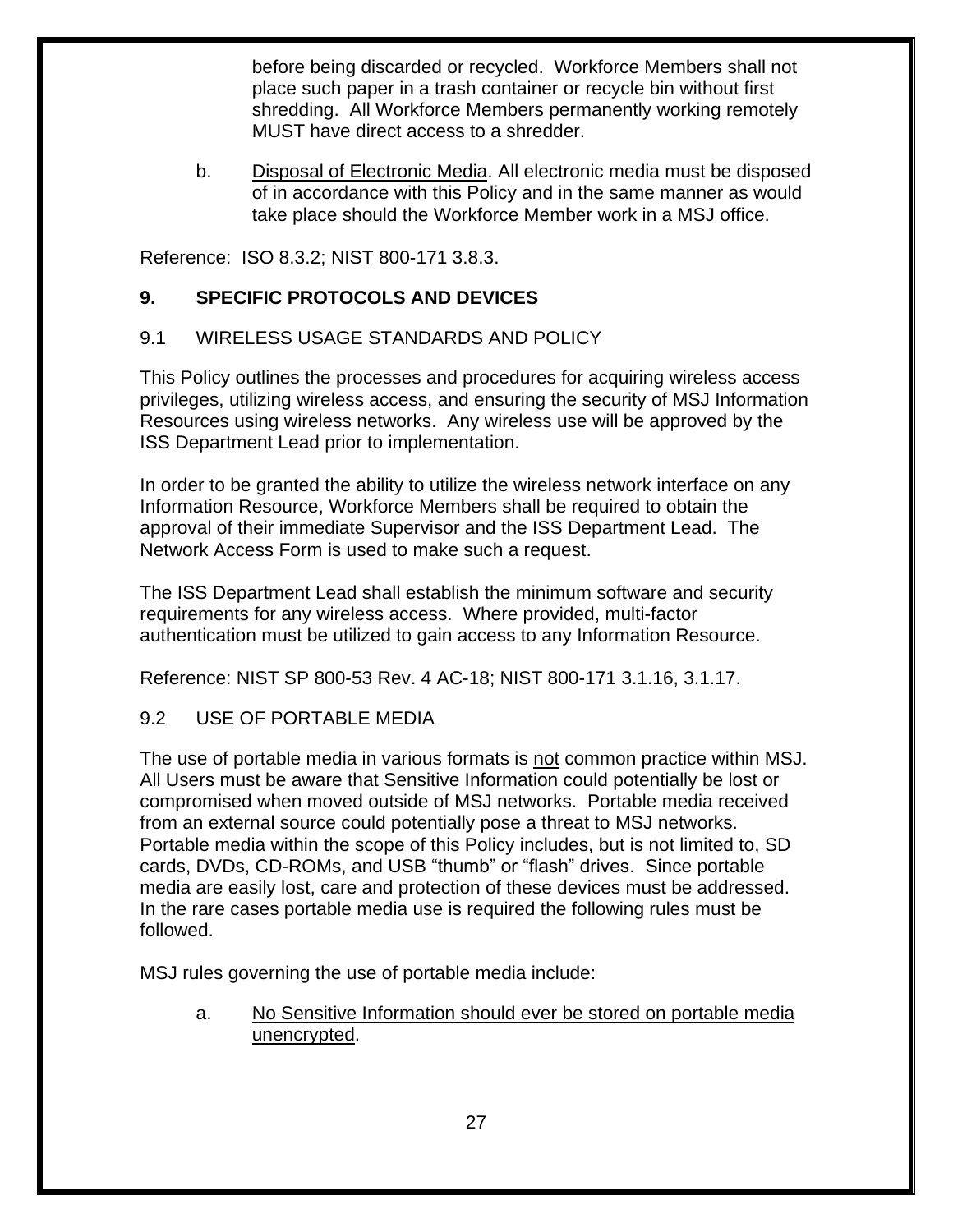- b. All portable media used to store Sensitive Information must be issued and tracked by MSJ. Workforce Members shall not use personal portable media to store Sensitive Information.
- c. Users must never connect their MSJ-owned portable media device to a workstation or device that is not issued by MSJ. Non-MSJ workstations and laptops may not have the same security protection standards required by MSJ. Therefore, virus patterns could potentially be transferred from the non-MSJ device to the media and then back to the MSJ workstation.
- d. Before initial use and before any Sensitive Information may be transferred to portable media, any portable media must be sent to the ISS Department Lead to ensure approved encryption is used.
- e. Workforce Members must report the loss or theft of all MSJ portable media to their immediate Supervisor. It is important that the ISS Department Lead is notified either directly from the Workforce Member or by the Supervisor immediately.
- f. When a Workforce Member leaves MSJ, all MSJ portable media in his or her possession must be returned to the ISS Department Lead or ISS Department for secure data erasure in accordance with this Policy.

References: 16 C.F.R. §314.4 (c); ISO 8.3.1; NIST SP 800-53 Rev. 4 MP-2, MP-5, MP-6, MP-7; NIST 800-171 3.8.7, 3.8.8.

# <span id="page-27-0"></span>**10. RETENTION / DESTRUCTION OF COMPANY INFORMATION**

Many MSJ contracts, as well as state and federal laws, require MSJ to retain, return or destroy information for various reasons. For example, as an academic institution, FERPA mandates that educational records be preserved to enable students and former students to exercise rights with respect to access to that information. Please refer to the [Record Retention and Document Destruction](https://mymount.msj.edu/ICS/icsfs/Record_Retention_and_Document_Destruction.pdf?target=9aef7503-c007-42aa-b812-197617fe3437)  [Policy](https://mymount.msj.edu/ICS/icsfs/Record_Retention_and_Document_Destruction.pdf?target=9aef7503-c007-42aa-b812-197617fe3437) for further guidance, and the MSJ Records Retention Schedule for specific guidance on retention requirements for various types of data and documents.

**Record Destruction.** All hard copy MSJ records that require destruction are to be securely shredded using commercially reasonable and industry standards.

The ISS Department Lead and Chief Compliance and Risk Officer shall determine the proper retention periods and the method for destruction of MSJ records and documenting such destruction.

References: 16 C.F.R. §314.4 (c).

# <span id="page-27-1"></span>**11. HARDWARE AND ELECTRONIC MEDIA TRACKING; DISPOSAL**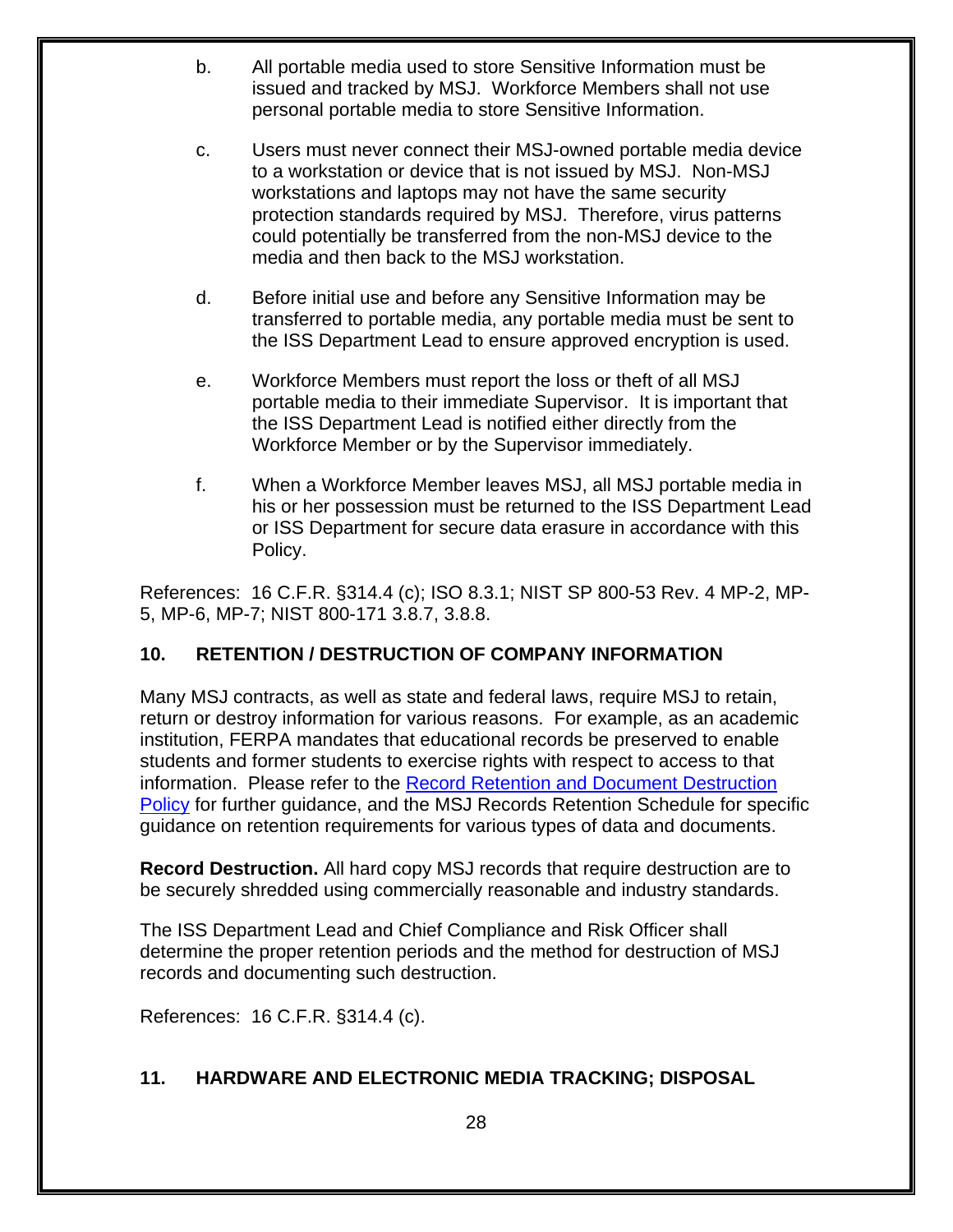## <span id="page-28-0"></span>11.1 ACCOUNTABILITY

During normal operations and when responding to an incident, it is critical that MSJ can quickly and properly determine the hardware and media in its inventory. MSJ shall implement procedures by which MSJ hardware and electronic media used to store Sensitive Information is properly acquired, maintained, transferred, and destroyed. The ISS Department Lead is responsible for implementing a procedure which includes documentation that logs all such MSJ hardware through their lifecycle at MSJ. Such logs shall be retained for a period of no less than six (6) years for purposes of audit, unless otherwise stipulated by policy, contract or law.

References: ISO 8.1.1; NIST SP 800-53 Rev. 4 CM-8, SA-4; NIST 800-171  $3.4.1.$ 

#### <span id="page-28-1"></span>11.2 DISPOSAL OF EXTERNAL MEDIA

It must be assumed that any external media in the possession of a Workforce Member is likely to contain Sensitive Information. Accordingly, external media (CD-ROMs, DVDs, USB drives) should be disposed of in a method that ensures that there will be no loss of data and that the confidentiality and security of that data will not be compromised.

All media will be secured until securely destroyed in accordance with this Policy. It is the responsibility of each Workforce Member to identify media which should be destroyed and to utilize this Policy in its destruction. When no longer needed all forms of external media are to be sent to the ISS Department Lead for proper disposal. External media should never be thrown in the trash. References: ISO 8.3.2; NIST SP 800-53 Rev. 4 MP-6.

#### <span id="page-28-2"></span>11.3 DISPOSAL OF HARDWARE

All hardware scheduled for disposal will be wiped of all data, and all MSJ settings and configurations will be reset to factory defaults. No other settings, configurations, software installation, or options will be made. Asset tags and any other identifying logos or markings will be removed.

References: 16 C.F.R. §314.4 (c); ISO 11.2.7; NIST SP 800-53 Rev. 4 MP-6

# <span id="page-28-3"></span>**12. CHANGE MANAGEMENT**

#### STATEMENT OF POLICY

MSJ must be able to trust all changes to Information Systems and Information Resources including software releases and software vulnerability patching in Information Systems that contain Sensitive Information. Change tracking allows the ISS Department to efficiently troubleshoot issues that arise due to an update, new implementation, reconfiguration, or other change to the System.

PROCEDURE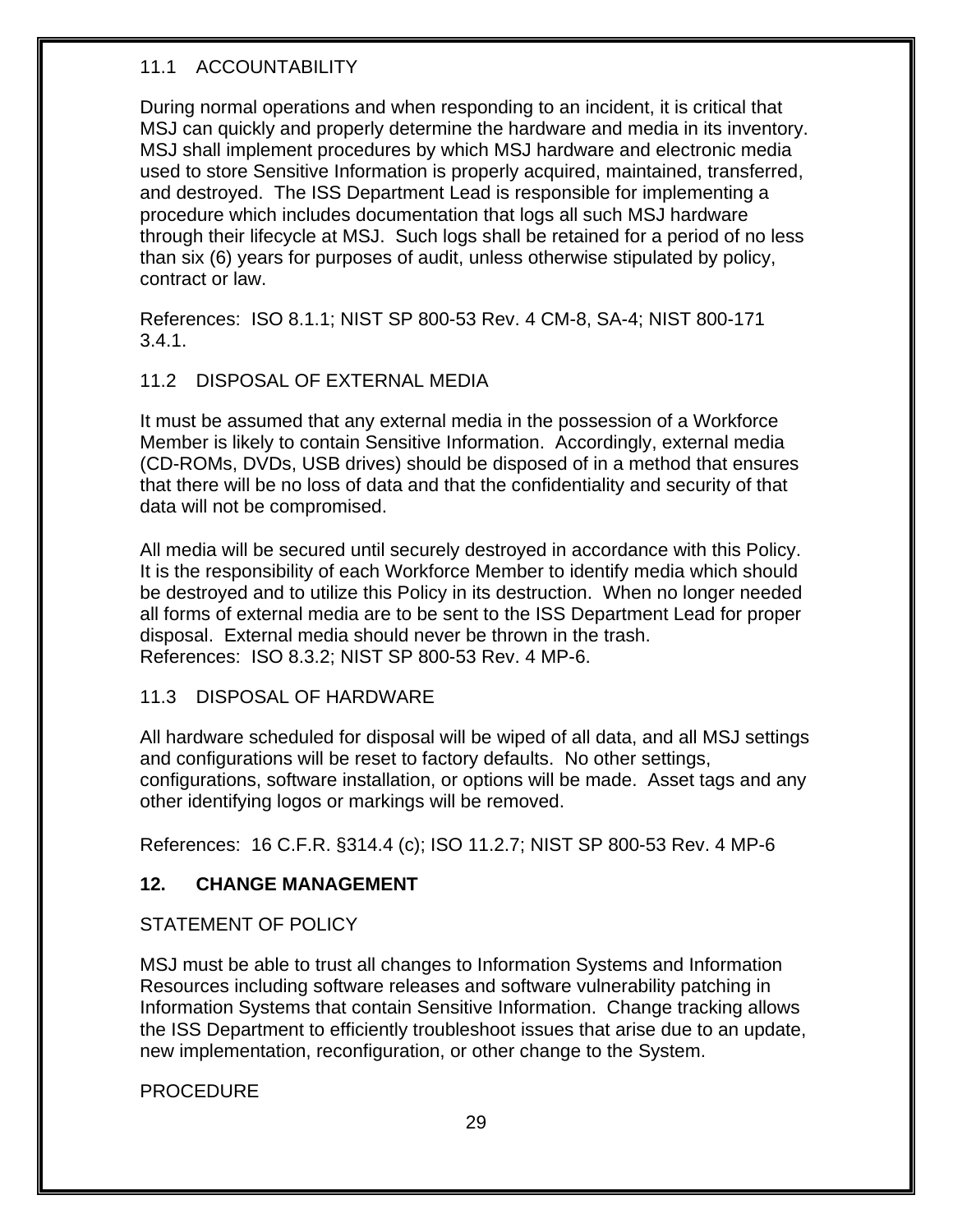- a. The ISS Department shall carefully log all changes made to any Information System or Information Resource.
	- i. When changes are tracked within a system, such as Windows updates in the Add or Remove Programs component or system updates performed and logged by a vendor, these changes do not need to be logged on the change management tracking log; however, the Workforce Member implementing the change will ensure that the change tracking is available for review, if necessary.
- b. The ISS Workforce Member implementing the change will ensure that all necessary data backups are performed prior to the change.
- c. The ISS Workforce Member implementing the change shall also be familiar with the rollback process in the event that the change causes an adverse effect within the System or Resource and needs to be removed.

References: ISO 12.1.2; NIST SP 800-53 Rev. 4 CM-3, CM-4, CM-5; NIST 800- 171 3.4.5

# <span id="page-29-0"></span>**13. AUDIT CONTROLS**

#### STATEMENT OF POLICY

MSJ shall implement hardware, software, and/or procedural mechanisms that record and examine activity in Information Systems that contain Sensitive Information. Audit Controls are technical mechanisms that track and record computer activities. An audit trail may determine if a security violation occurred by providing a chronological series of logged computer events that relate to an operating system, an application, or User activities.

MSJ is committed to routinely auditing Users' activities in order to continually assess potential risks and vulnerabilities to Sensitive Information in its possession. As such, MSJ will continually assess potential risks and vulnerabilities to Sensitive Information in its possession and develop, implement, and maintain appropriate administrative, physical, and technical security measures in accordance with the law and industry best practices.

#### PROCEDURE

- a. See policy entitled Information System Activity for the administrative safeguards for auditing system activities.
- b. MSJ shall enable event auditing on all computers that process, transmit, and/or store Sensitive Information for purposes of generating audit logs. Each audit log shall include, at a minimum: User ID, login time and date, and scope of Sensitive Information being accessed for each attempted access.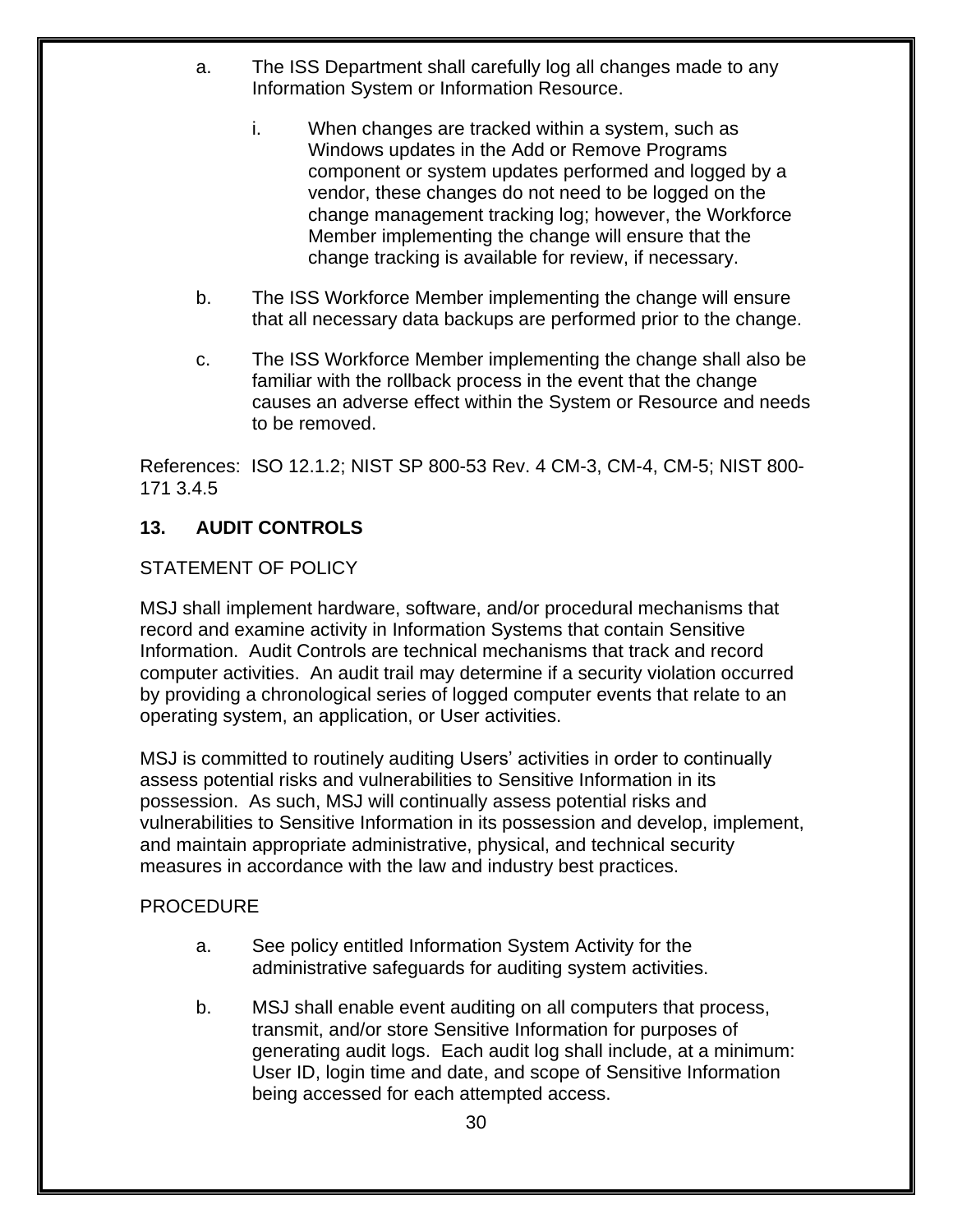- c. Audit trails shall be stored on a separate computer system to minimize the impact of such auditing on business operations and to minimize access to audit trails.
- d. MSJ shall utilize appropriate network-based and host-based intrusion detection systems. The ISS Department Lead shall oversee the implementation and use of such systems.

References: 16 C.F.R. §314.4 (b)(3); ISO 12.7; NIST SP 800-53 Rev. 4 AU-1, AU-9, AU-11, AU-12, PM-14; NIST 800-171 3.3.1, 3.3.3, 3.3.8.

# <span id="page-30-0"></span>**14. INFORMATION SYSTEM ACTIVITY REVIEW, RISK ASSESSMENT AND RISK MANAGEMENT**

# STATEMENT OF POLICY

The purpose of this Policy is to establish the process for conducting, on a periodic basis, an operational review of system activity including, but not limited to, User accounts, system access, file access, security incidents, audit logs, and access reports. MSJ shall conduct a regular internal review of records of system activity to minimize security violations. In conjunction with Information System Activity Reviews, MSJ shall regularly schedule and complete risk assessments and implement steps to mitigate any identified risks to information security.

<span id="page-30-1"></span>Information System Activity Review

a. See policy entitled Audit Controls for a description of the technical mechanisms that track and record activities on Information Systems that contain or use Sensitive Information.

Reference: ISO 12.7

b. The ISS Department Lead shall be responsible for conducting reviews of Information Systems' activities. Such person(s) shall have the appropriate technical skills with respect to the operating system and applications to access and interpret audit logs and related information appropriately.

Reference: ISO 18.2

- c. The ISS Department Lead shall develop a report format to capture the review findings. Such a report shall include the reviewer's name, date and time of performance, and significant findings describing events requiring additional action (e.g., additional investigation, Workforce Member training and/or discipline, program adjustments, modifications to safeguards).
- d. Such reviews shall be conducted annually. Audits also shall be conducted if MSJ has reason to suspect wrongdoing. In conducting these reviews, the ISS Department Lead shall examine audit logs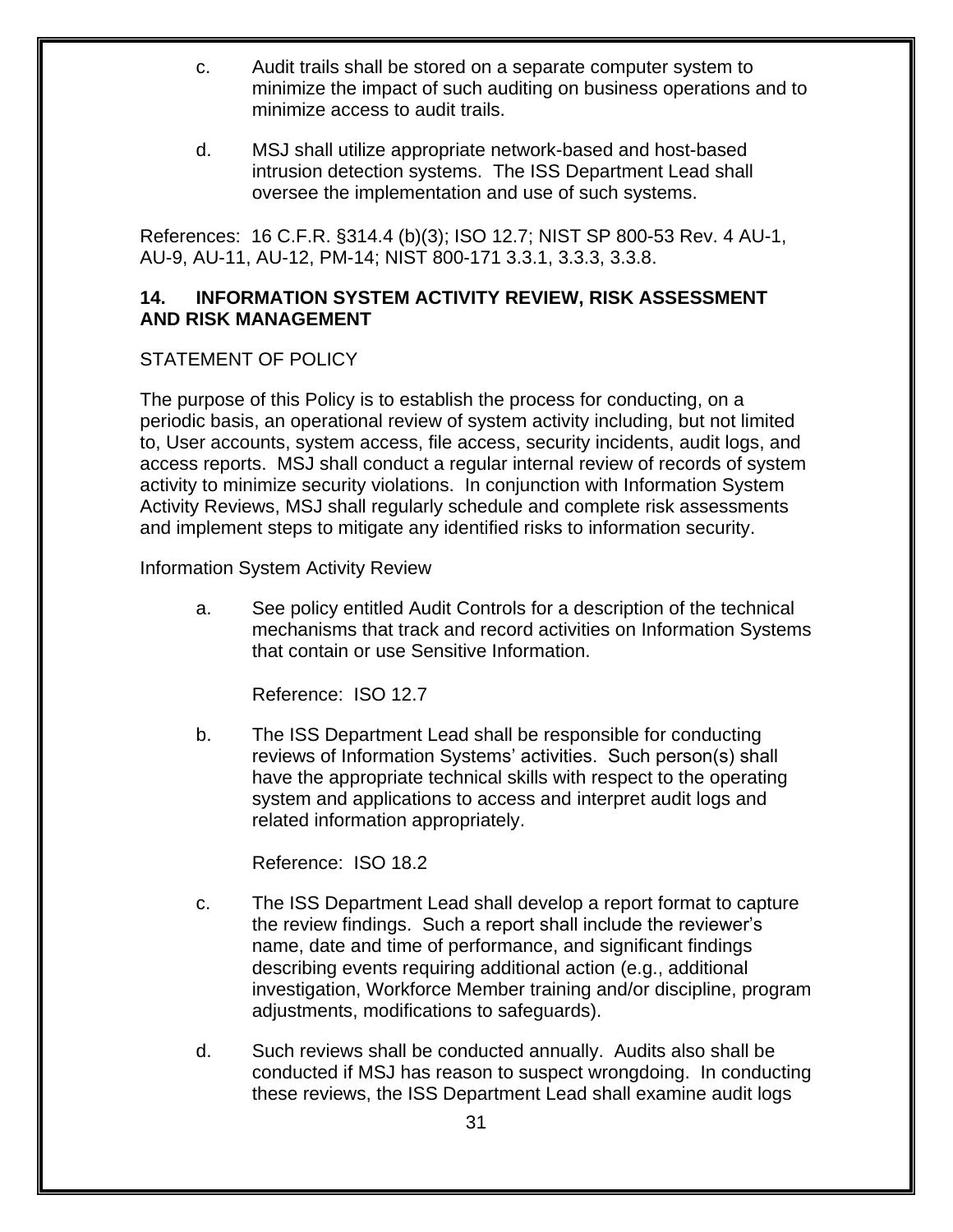for security-significant events including, but not limited to, the following:

- i. Logins. Scan successful and unsuccessful login attempts. Identify multiple failed login attempts, account lockouts, and unauthorized access.
- ii. File Accesses. Scan successful and unsuccessful file access attempts. Identify multiple failed access attempts, unauthorized access, and unauthorized file creation, modification, or deletion.
- iii. Security Incidents. Examine records from security devices or system audit logs for events that constitute system compromises, unsuccessful compromise attempts, malicious logic (e.g., viruses, worms), denial of service, or scanning/probing incidents.
- iv. User Accounts. Review User accounts within all systems to ensure Users that no longer have a business need for Information Systems no longer have such access to the information and/or system.

References: ISO 9.2, ISO 18.2.3; NIST 800-171 3.13.3.

e. The ISS Department Lead shall be responsible for maintaining such System Activity Reports. The ISS Department Lead shall consider such reports and recommendations in determining whether to make changes to MSJ's administrative, physical, and technical safeguards.

References: NIST SP 800-53 Rev. 4 CA-2, MP-2, PM-9, PM-12, PM-14, RA-2, RA-3, SA-5, SI-5; NIST 800-171 3.3.5, 3.4.2, 3.7.1. 3.7.2, 3.11.1

# <span id="page-31-0"></span>**15. DATA INTEGRITY**

# STATEMENT OF POLICY

MSJ shall implement and maintain appropriate electronic mechanisms to corroborate that Sensitive Information has not been altered or destroyed in an unauthorized manner. The purpose of this Policy is to protect MSJ's Sensitive Information from improper alteration or destruction.

#### PROCEDURE

a. To the fullest extent possible, MSJ shall utilize applications with built-in intelligence that will automatically check for human errors.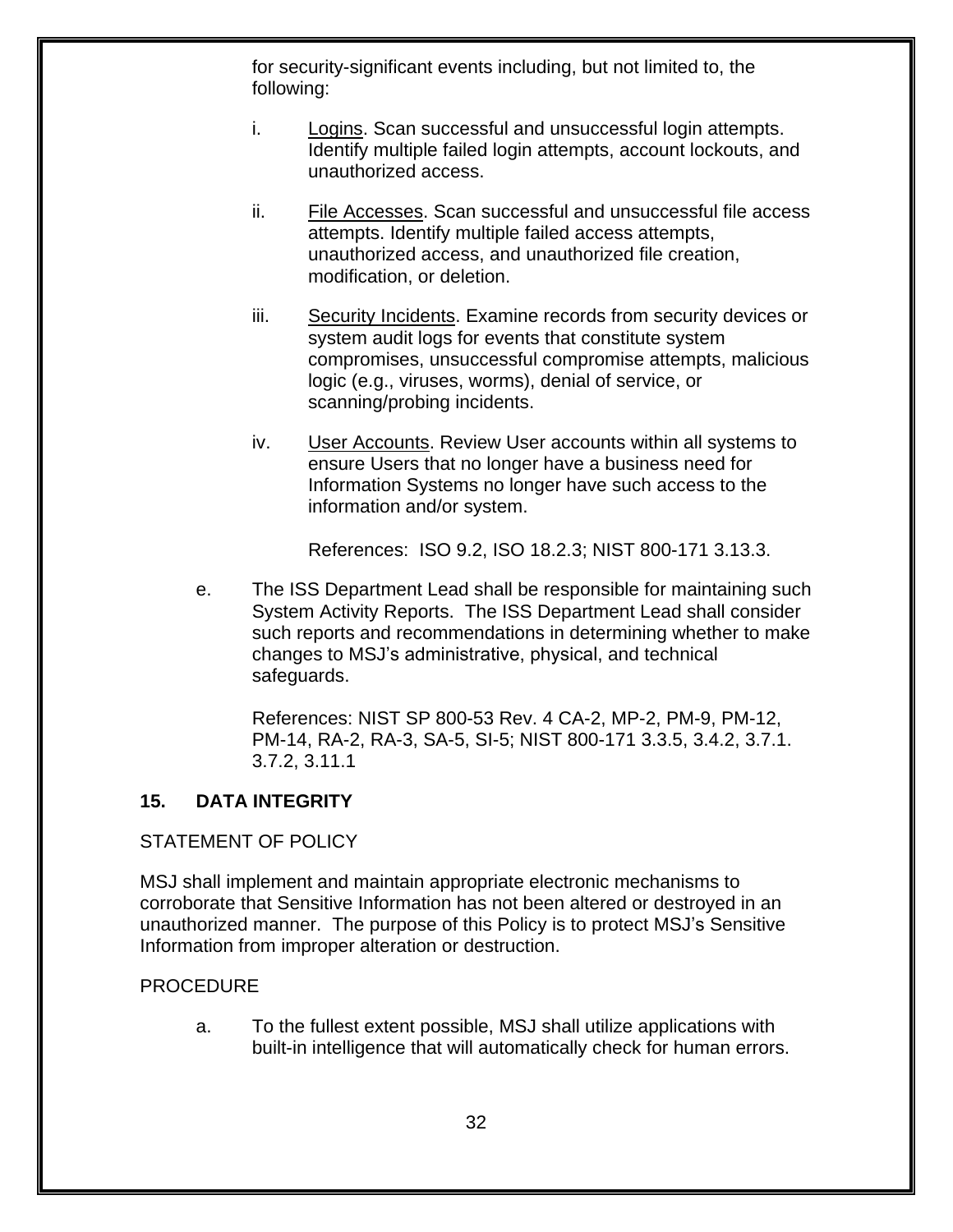- b. MSJ shall acquire appropriate network-based and host-based intrusion detection systems. The ISS Department Lead shall be responsible for overseeing the installing, maintaining, and updating such systems.
- c. To prevent transmission errors as data passes from one computer to another, MSJ will use encryption, as determined to be appropriate, to preserve the integrity of data.
- d. MSJ will check for possible duplication of data in its Information Systems and Resources to prevent poor data integration between different computer systems.
- e. To prevent programming or software bugs, MSJ will test its Information Systems for accuracy and functionality before it starts to use them. MSJ will update its Systems in a timely fashion when IT vendors release fixes to address known bugs or problems.
- f. MSJ will install and regularly update anti-virus software on all workstations to detect and prevent malicious code from altering or destroying data.

References: 16 C.F.R. §314.4 (b)(3); NIST SP 800-53 Rev. 4 PL-8, SC-7; NIST 800-171 3.6.1, 3.13.2, 3.13.3.

# <span id="page-32-0"></span>**16. CONTINGENCY PLAN**

# STATEMENT OF POLICY

To establish and implement policies and procedures for responding to an emergency or other occurrence (e.g., fire, vandalism, terrorism, hack, denial of service attack, system failure, and natural disaster) that damages systems that contain Sensitive Information.

MSJ is committed to maintaining formal practices for responding to an emergency or other occurrence that damages systems containing Sensitive Information. MSJ shall continually assess potential risks and vulnerabilities to protect Sensitive Information in its possession, and develop, implement, and maintain appropriate administrative, physical, and technical security measures.

#### PROCEDURE

a. Data Backup Plan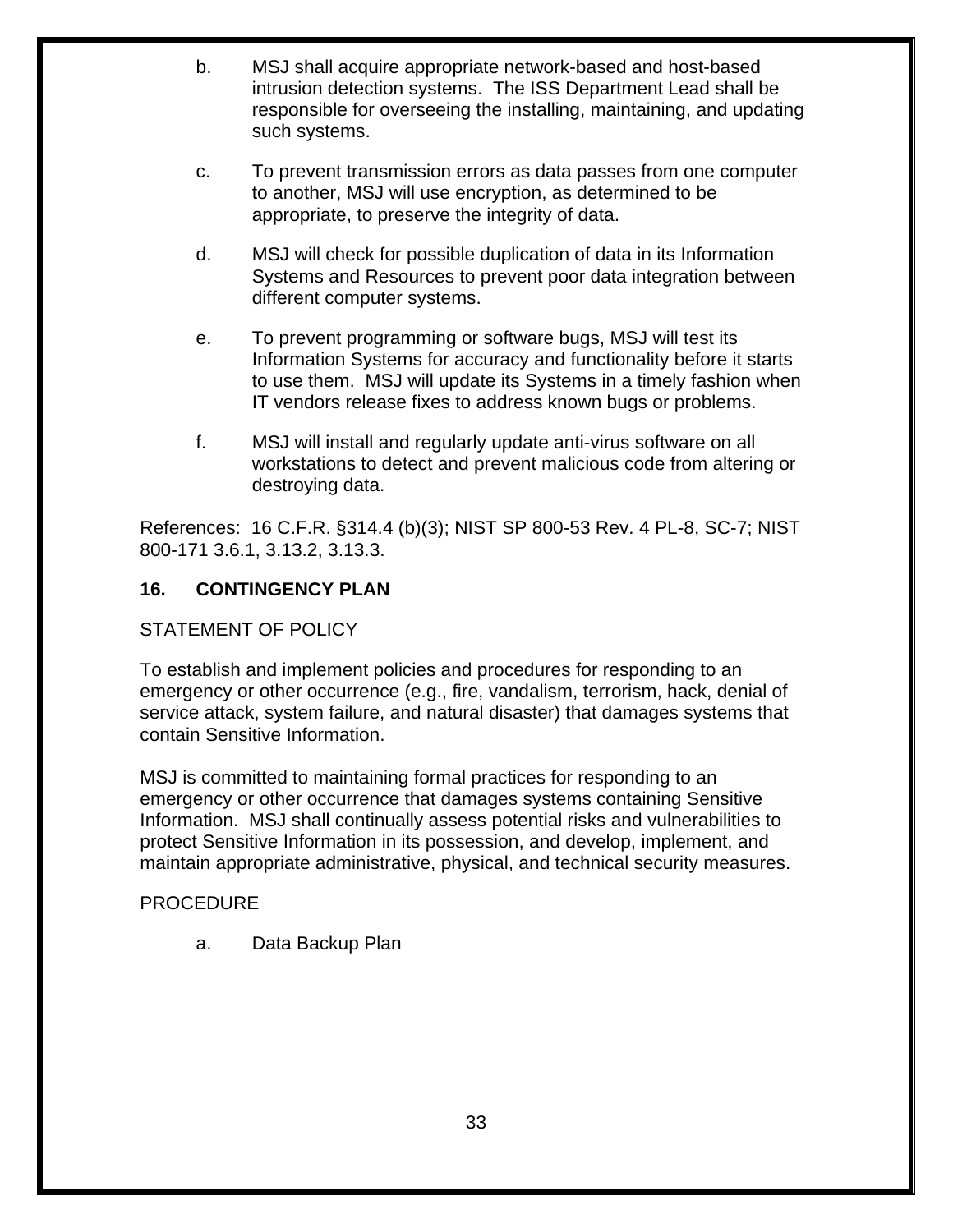- i. MSJ, under the direction of the ISS Department Lead, shall implement a data backup plan to create and maintain retrievable exact copies of Sensitive Information.
- ii. The ISS Department shall monitor storage and removal of backups and ensure all applicable access controls are enforced.
- iii. The ISS Department Lead shall direct the ISS Department to test backup procedures on an annual basis to ensure that exact copies of Sensitive Information can be retrieved and made available. Such testing shall be documented by the ISS Department. To the extent such testing indicates need for improvement in backup procedures, the ISS Department Lead and the ISS Department shall identify and implement such improvements in a timely manner.
- b. Disaster Recovery and Emergency Mode Operations Plan. All MSJ disaster recovery and emergency operations plans shall be governed in accordance with existing disaster recovery plans and procedures.

References: 16 C.F.R. §314.4 (b)(3), §314.4 (c); ISO 17; NIST SP 800-53 Rev. 4 CP-2, CP-4, PM-8, PM-14.

# <span id="page-33-0"></span>**17. SECURITY TRAINING AND AWARENESS PROGRAM**

# **POLICY**

All Workforce Members shall receive appropriate training concerning MSJ's security policies and procedures. MSJ shall also implement an awareness program to keep Users apprised of Policy requirements, as well as emerging threats. The ISS Department Lead shall keep records of all training and awareness programs and the content of the same.

# PROCEDURE

- a. Security Training Program ("Training Program").
	- i. The ISS Department Lead shall have responsibility for the development and delivery of all information security training. Such training can be accomplished through the use of software or web-based applications (such as EVERFI)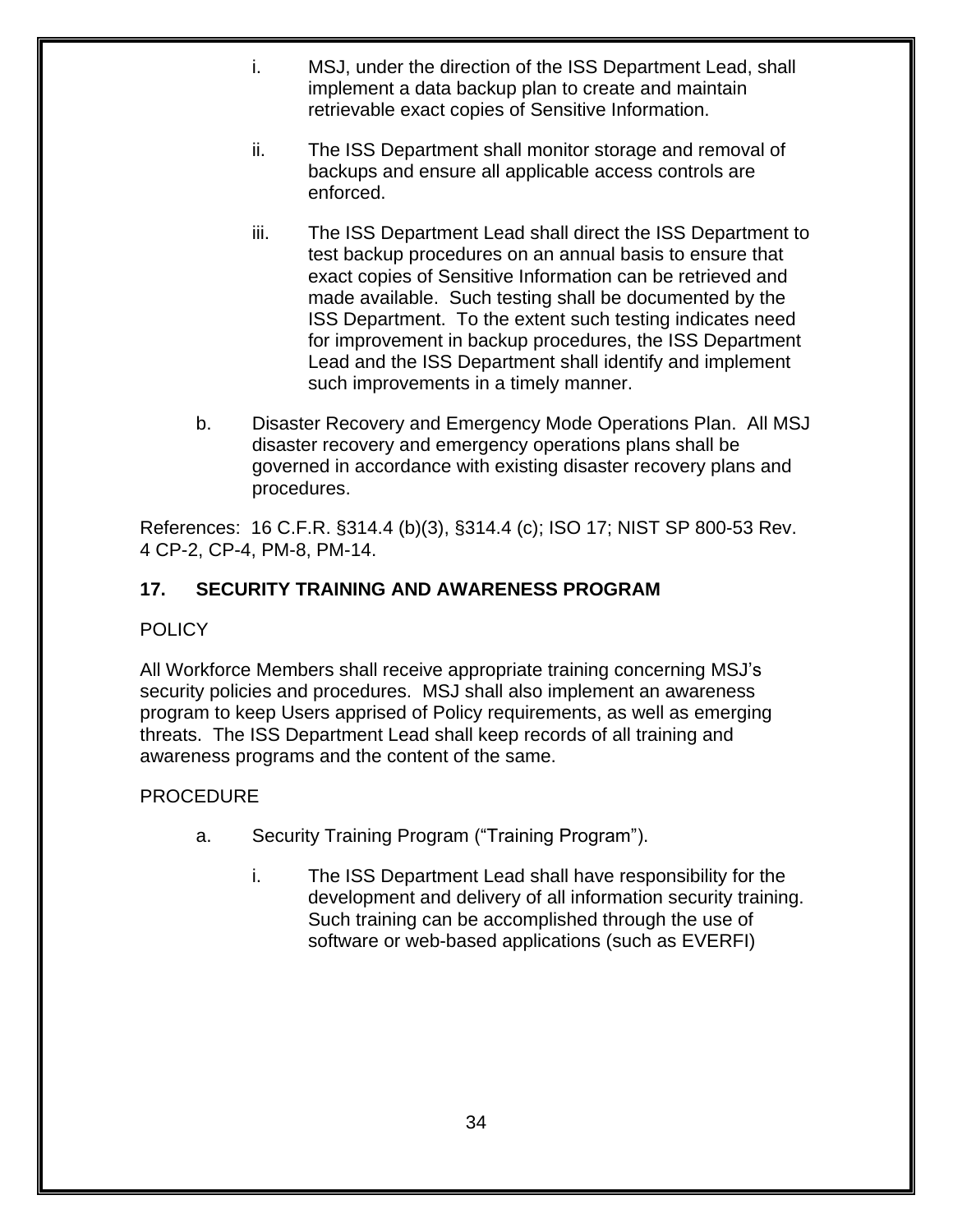facilitated by trusted third-party vendors, in addition to inperson sessions.

- ii. Security training shall be provided to all new Workforce Members as part of the orientation process when they begin work at MSJ.
- iii. All Workforce Members will receive refresher training on a regularly-scheduled basis, but not less than once a year.
- iv. Attendance and/or participation in such training shall be mandatory for all Workforce Members. Human Resources shall be responsible for maintaining appropriate documentation of all training activities.
- b. Security Training Program Content.
	- i. The ISS Department Lead shall develop all training program content, including but not limited to training on applicable requirements under this Policy. Workforce Members shall be provided a copy of this Policy and any other applicable policies as part of the Security Training Program.

The ISS Department Lead shall provide training concerning the prevention, detection, containment, and eradication of malicious software. Such training shall include, at a minimum, the following:

- (1) Guidance on opening suspicious e-mail attachments, e-mails from unfamiliar senders, and hoax e-mails.
- (2) The importance of updating anti-virus software and or complying with any MSJ issued updates to any software.
- (3) Instructions to never download files from unknown or suspicious sources.
- (4) Recognizing signs of a potential virus or malware that could sneak past protective software or could arrive prior to an update to anti-virus software.
- (5) The importance of saving and backing up critical data on a regular basis and storing the data in a safe place.
- (6) Damage caused by viruses and worms.
- (7) What to do if a virus or worm is detected.
- c. Security Awareness Program.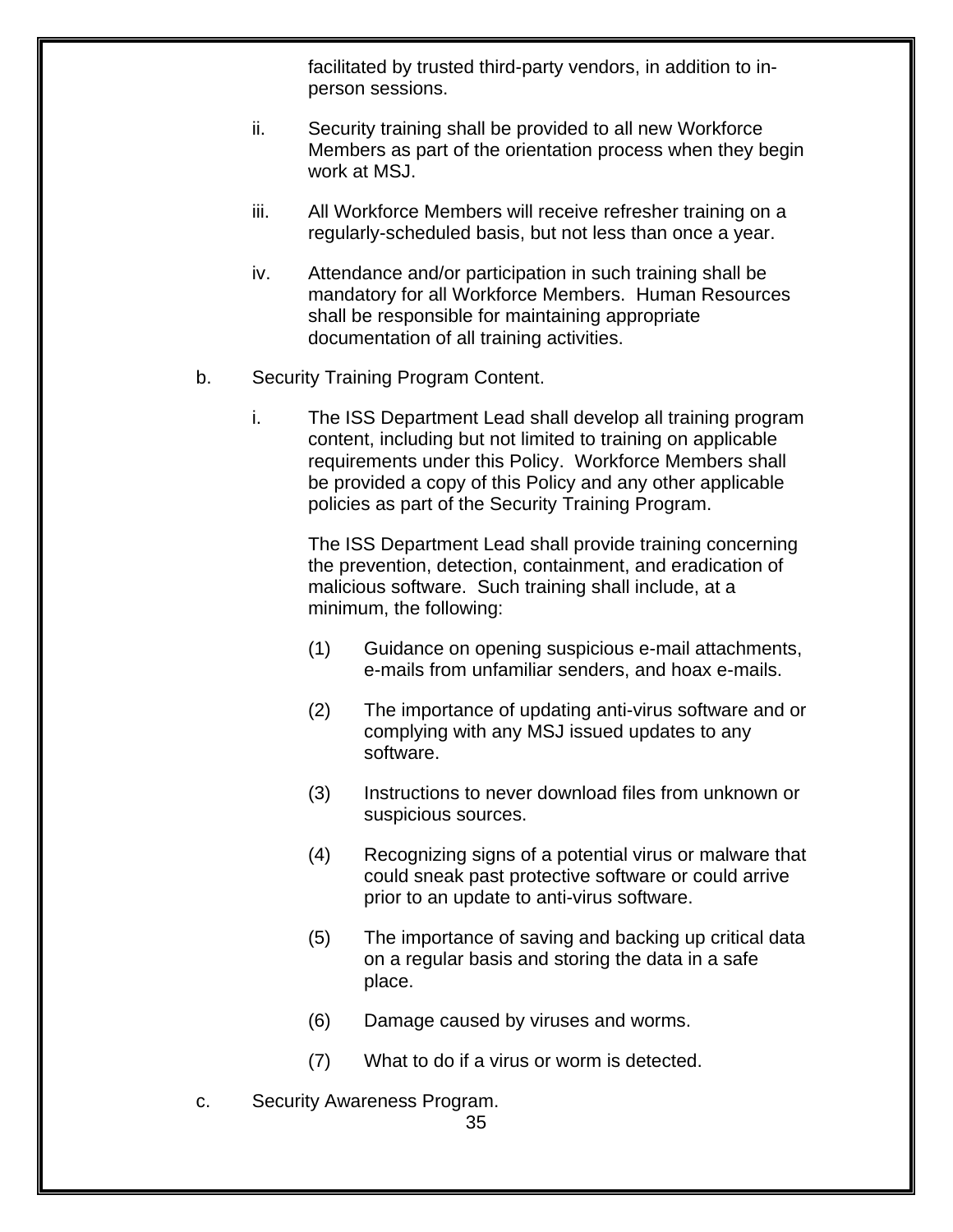- i. The ISS Department Lead shall regularly generate and distribute to all Workforce Members security reminders. Periodic reminders should include reminders about Policy requirements, including but not limited to, topics such as password security, malicious software, incident identification and response, and access control.
- ii. As part of this Security Awareness Program, the ISS Department Lead shall also generate and distribute special notices to all Workforce Members providing urgent updates, such as new threats, hazards, vulnerabilities, and/or countermeasures.
- iii. The ISS Department Lead can provide such reminders through formal training, e-mail messages, discussions during staff meetings, screen savers, log-in banners, newsletter/intranet articles, posters, and promotional items.
- iv. The ISS Department Lead shall be responsible for maintaining appropriate documentation of all periodic security reminders.

References: 16 C.F.R. §314.4 (b)(1); §314.4 (e); ISO 7.2.2; NIST SP 800-53 Rev. 4 AT-1, AT-2, AT-4, PM-13, PM-15, PM-16; NIST 800-171 3.2.1, 3.2.2, 3.2.3.

# <span id="page-35-0"></span>**18. SECURITY MANAGEMENT PROCESS, RISK ANALYSIS AND RISK MANAGEMENT**

# **PURPOSE**

To ensure MSJ conducts an accurate and thorough assessment of the potential risks and vulnerabilities to the confidentiality, integrity, and availability of Sensitive Information held by MSJ.

MSJ shall conduct an accurate and thorough risk analysis to serve as the basis for MSJ's compliance efforts. MSJ shall re-assess the security risks to its Sensitive Information and evaluate the effectiveness of its security measures and safeguards at least annually, and as necessary in light of changes to business practices, technological advancements, and emerging threats.

# PROCEDURE

- a. The ISS Department Lead shall be responsible for coordinating MSJ's risk analysis. The ISS Department Lead shall also identify appropriate persons within MSJ to assist with the risk analysis.
- b. The risk analysis shall proceed in the following manner: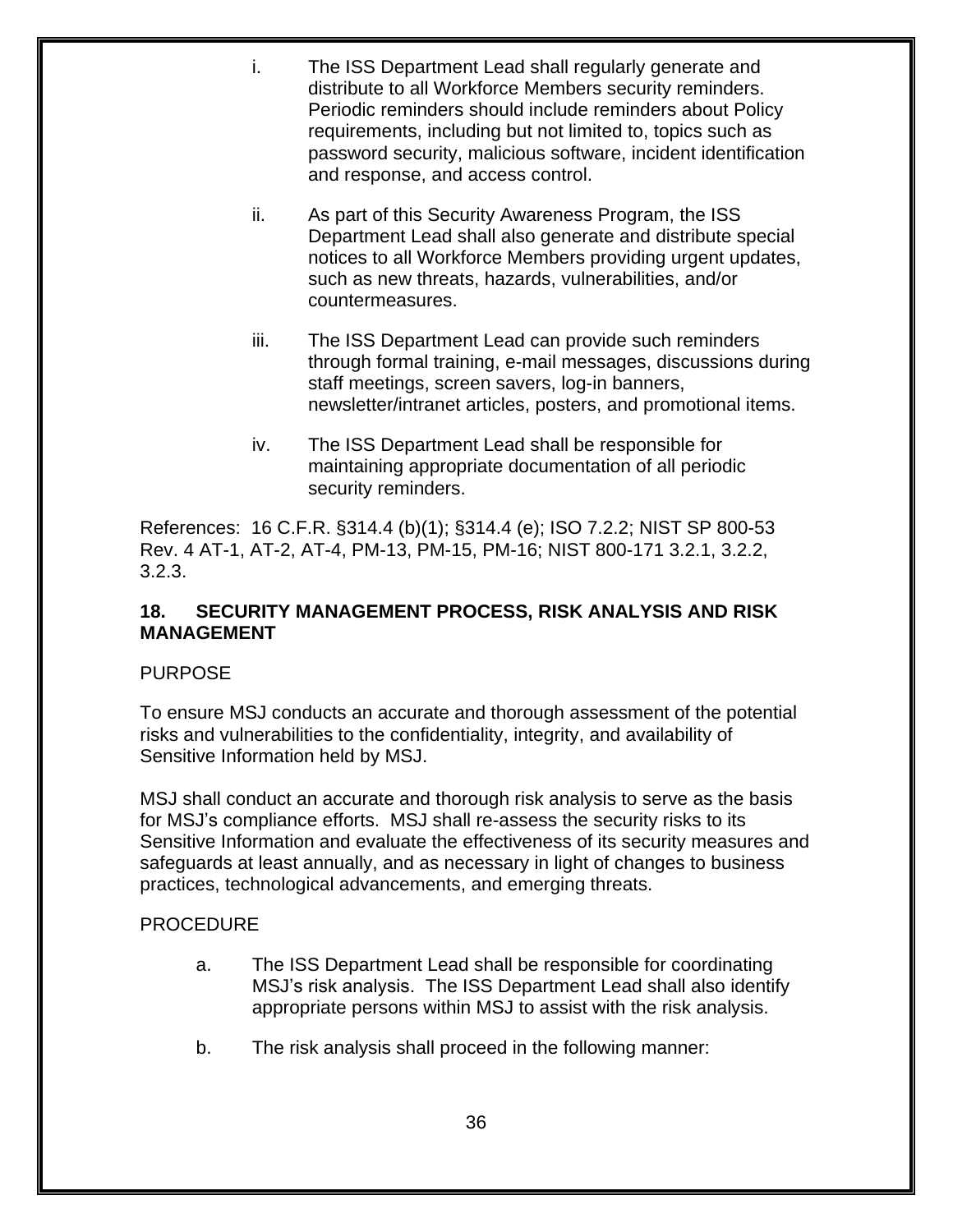- i. Document MSJ's current Information Systems.
- ii. Update/develop Information Systems inventory. List the following information for all hardware (i.e., network devices, workstations, printers, scanners, mobile devices) and software (i.e., operating system, various applications, interfaces): date acquired, location, vendor, licenses, maintenance schedule, and function.
- iii. Update/develop network diagram illustrating how MSJ's Information System network is configured.
- iv. Update applicable physical location information.
- c. For each application identified, identify each licensee (i.e., authorized user) by job title and describe the manner in which authorization is granted.
- d. For each application identified:
	- i. Describe the data associated with that application.
	- ii. Determine whether the data is created by MSJ or received from a third party. If data is received from a third party, identify that party and the purpose and manner of receipt.
	- iii. Determine whether the data is maintained within MSJ only or transmitted to third parties. If data is transmitted to a third party, identify that party and the purpose and manner of transmission.
	- iv. Define the criticality of the application and related data as high, medium, or low. Criticality is the degree of impact on MSJ if the application and/or related data were unavailable for a period of time.
	- v. Classify the sensitivity of the data as high, medium, or low. Sensitivity is the nature of the data and the harm that could result from a breach of confidentiality or security incident.
	- vi. For each application identified, identify the various security controls currently in place and locate any written policies and procedures relating to such controls.
- e. Identify and document threats to the confidentiality, integrity, and availability (referred to as "threat agents") of Sensitive Information created, received, maintained, or transmitted by MSJ. Consider the following: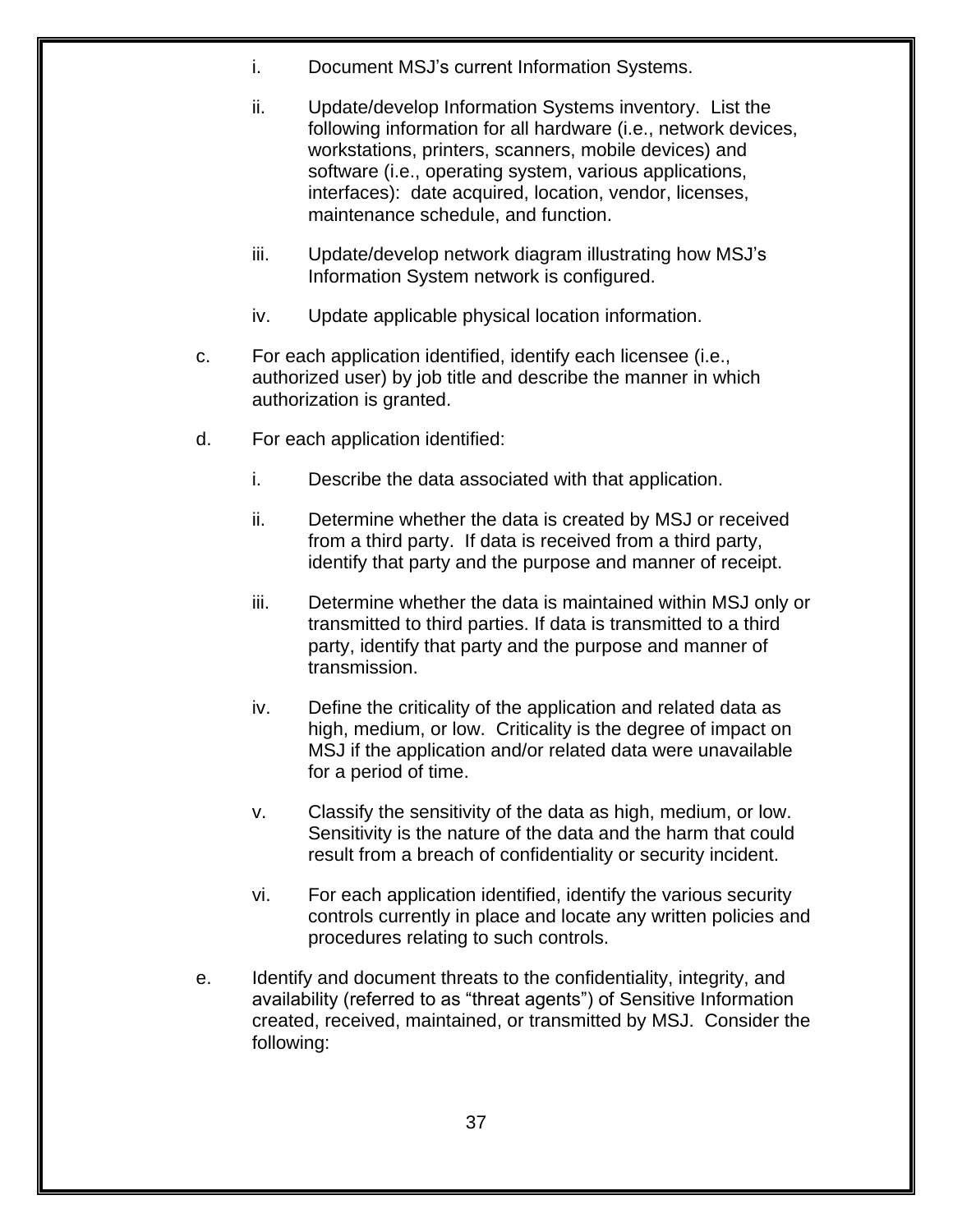- i. Natural threats, e.g., earthquakes, storm damage.
- ii. Environmental threats, e.g., fire and smoke damage, power outage, utility problems.
- iii. Human threats.
	- (1) Accidental acts, e.g., input errors and omissions, faulty application programming or processing procedures, failure to update/upgrade software/security devices, lack of adequate financial and human resources to support necessary security controls.
	- (2) Inappropriate activities, e.g., inappropriate conduct, abuse of privileges or rights, workplace violence, waste of corporate assets, harassment.
	- (3) Illegal operations and intentional attacks, e.g., eavesdropping, snooping, hacking, fraud, theft, vandalism, sabotage, blackmail.
	- (4) External attacks, e.g., malicious cracking, scanning, demon dialing, virus introduction.
- iv. Identify and document vulnerabilities in Information Systems. A vulnerability is a flaw or weakness in the ISPP, design, implementation, or controls that could be accidentally triggered or intentionally exploited, resulting in unauthorized access to Sensitive Information, modification of Sensitive Information, denial of service, or repudiation (i.e., the inability to identify the source and hold some person accountable for an action). To accomplish this task, conduct a self-analysis utilizing the standards and implementation specifications to identify vulnerabilities.
- f. Determine and document criticality of identified risks.
	- i. Assign criticality level.
		- (1) "High" (3) is defined as having a catastrophic impact on MSJ including a significant number of MSJ records which may have been lost or compromised.
		- (2) "Moderate" (2) is defined as having a significant impact including a moderate number of MSJ records within MSJ which may have been lost or compromised.
		- (3) "Low" (1) is defined as a modest or insignificant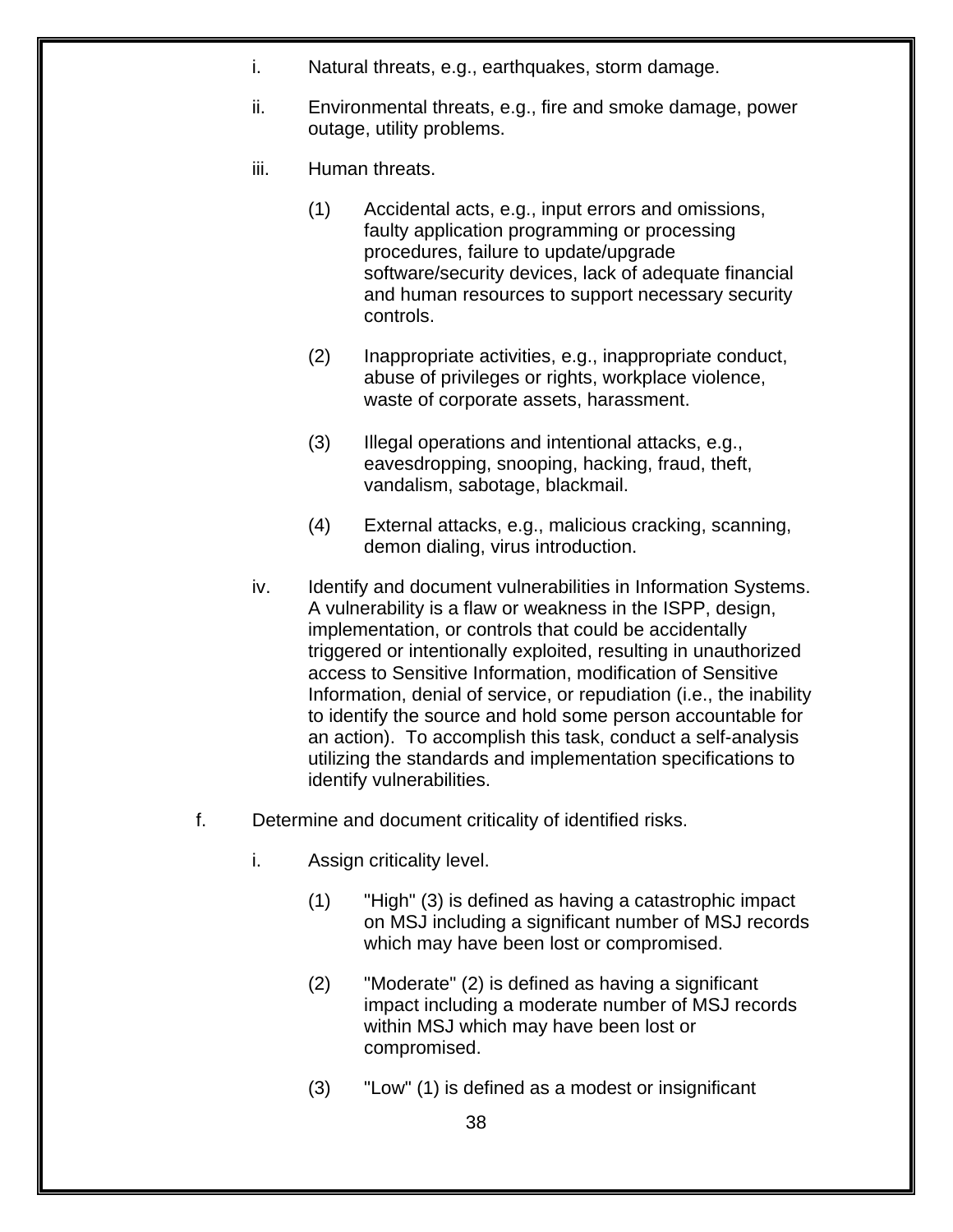impact including the loss or compromise of some MSJ records.

- ii. Determine risk score for each identified risk.
- g. Identify and document appropriate security measures and safeguards to address key vulnerabilities.
- h. Develop and document an implementation strategy for critical security measures and safeguards.
	- i. Determine timeline for implementation.
	- ii. Determine costs of such measures and safeguards and secure funding.
	- iii. Assign responsibility for implementing specific measures and safeguards to appropriate person(s).
	- iv. Make necessary adjustments based on implementation experiences.
	- v. Document actual completion dates.
- i. Evaluate effectiveness of measures and safeguards following implementation and make appropriate adjustments.
- j. The ISS Department Lead shall be responsible for identifying appropriate times to conduct follow-up evaluations and coordinating such evaluations. The ISS Department Lead shall identify appropriate persons within MSJ to assist with such evaluations, including legal counsel. Such evaluations shall be conducted upon the occurrence of one or more of the following events: changes in the regulations; new federal, state, or local laws or regulations affecting the security of Sensitive Information; changes in technology, environmental processes, or business processes that may affect MSJ policies or procedures; or the occurrence of a serious security incident.

Follow-up evaluations shall include the following:

i. Inspections, reviews, interviews, and analysis to assess adequacy of administrative and physical safeguards. Such evaluation shall include interviews to assess Workforce Member compliance; after-hours walk-through inspections to assess physical security, password protection (i.e., not posted), and workstation sessions terminated (i.e., Workforce Members logged out); review of latest security policies and procedures for correctness and completeness;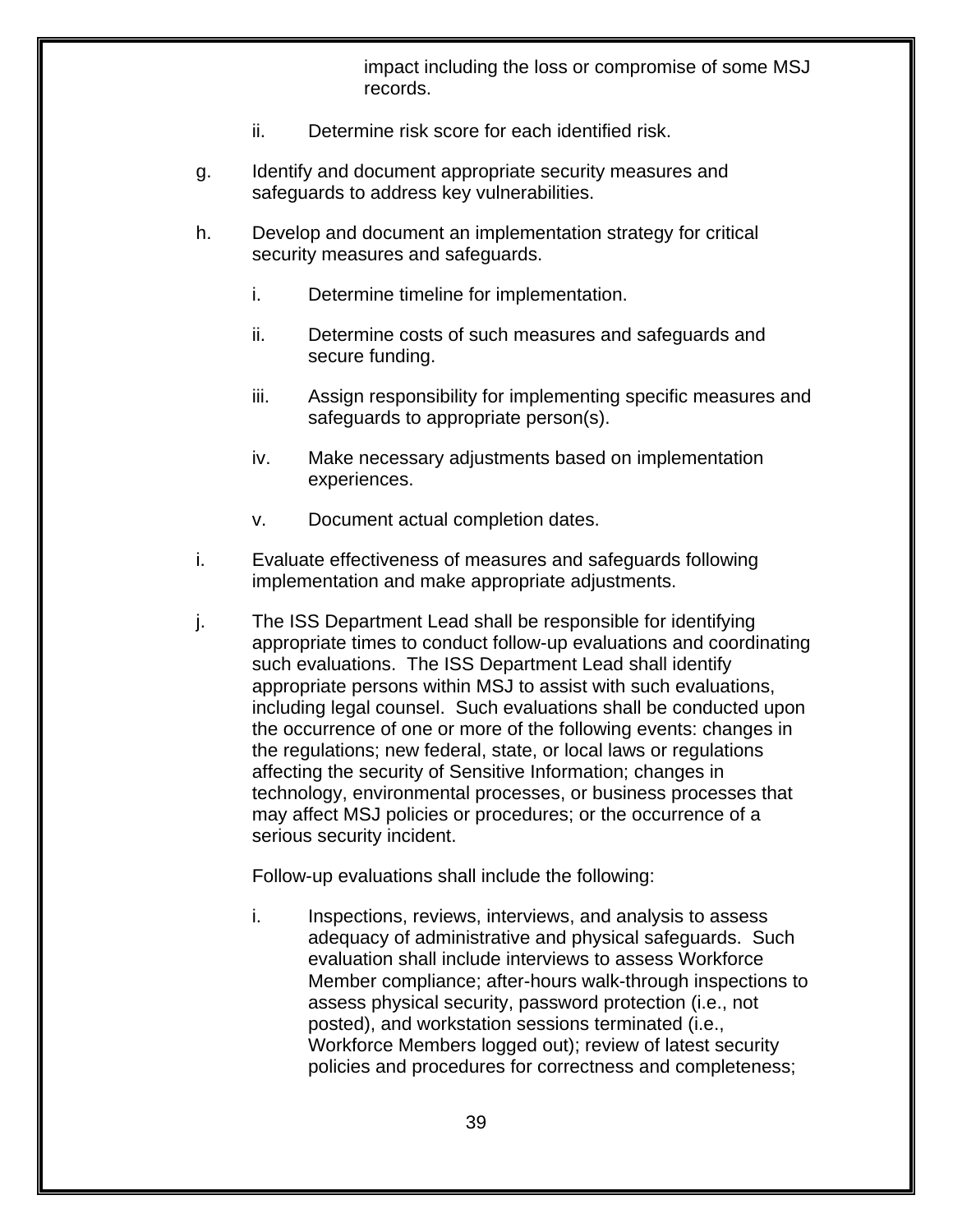and inspection and analysis of training, incident, and media logs for compliance.

ii. Analysis to assess adequacy of controls within the network, operating systems and applications. As appropriate, MSJ shall engage outside vendors to evaluate existing physical and technical security measures and make recommendations for improvement

References: 16 C.F.R. §314.4 (b); ISO 18.2; NIST SP 800-53 Rev. 4 CA-7, CA-8, PL-2, PM-6, PM-9, PM-12, PM-14, RA-5, SA-5, SA-11, SA-14, SI-2, SI-4, SI-5; NIST 800-171 3.4.4, 3.11.2, 3.11.3, 3.12.1, 3.12.2, 3.12.3, 3.12.4.

#### <span id="page-39-0"></span>**19. SANCTIONS POLICY**

It is the policy of MSJ that all Workforce Members must protect the confidentiality, integrity, and availability of Sensitive Information at all times. MSJ will take appropriate disciplinary action against Workforce Members, contractors, or any individuals who violate MSJ's policies, state or federal law. Disciplinary action, consistent with **MSJ Employee Handbook**, may include termination, and referral of any matters to law enforcement when criminal activity is suspected.

References: 16 C.F.R. §314.4 (b)(1); ISO 7.2.3; NIST SP 800-53 Rev. 4 PS-8; NIST 800-171 3.3.2

# <span id="page-39-1"></span>**20. BACKGROUND CHECKS**

Where allowed under law, MSJ may conduct employment reference checks, request consumer reports or investigative consumer reports, and conduct other background investigations on any candidates for employment prior to making a final offer of employment or extension of a contract offer to independent contractors. MSJ may use a third party to conduct these background checks. MSJ will obtain written consent from individuals prior to ordering any such reports from third-party providers, and will provide a description of individual rights and all other documentation as required by law to each applicant or candidate in accordance with Fair Credit Reporting Act ("FCRA") and applicable state and federal statutes. All such reviews are subject to these notice and consent requirements.

In some cases, departments or MSJ-affiliated parties may require students and other MSJ affiliated individuals to obtain a background check before being placed in various internships, student teaching opportunities, or related responsibilities. In the event that MSJ obtains a copy of the results of the background check, the department maintaining the background check shall consider the information contained within "Sensitive Information" and apply all relevant protections.

References: 16 C.F.R. §314.4 (b)(3); NIST SP 800-53 Rev. 4 PS-3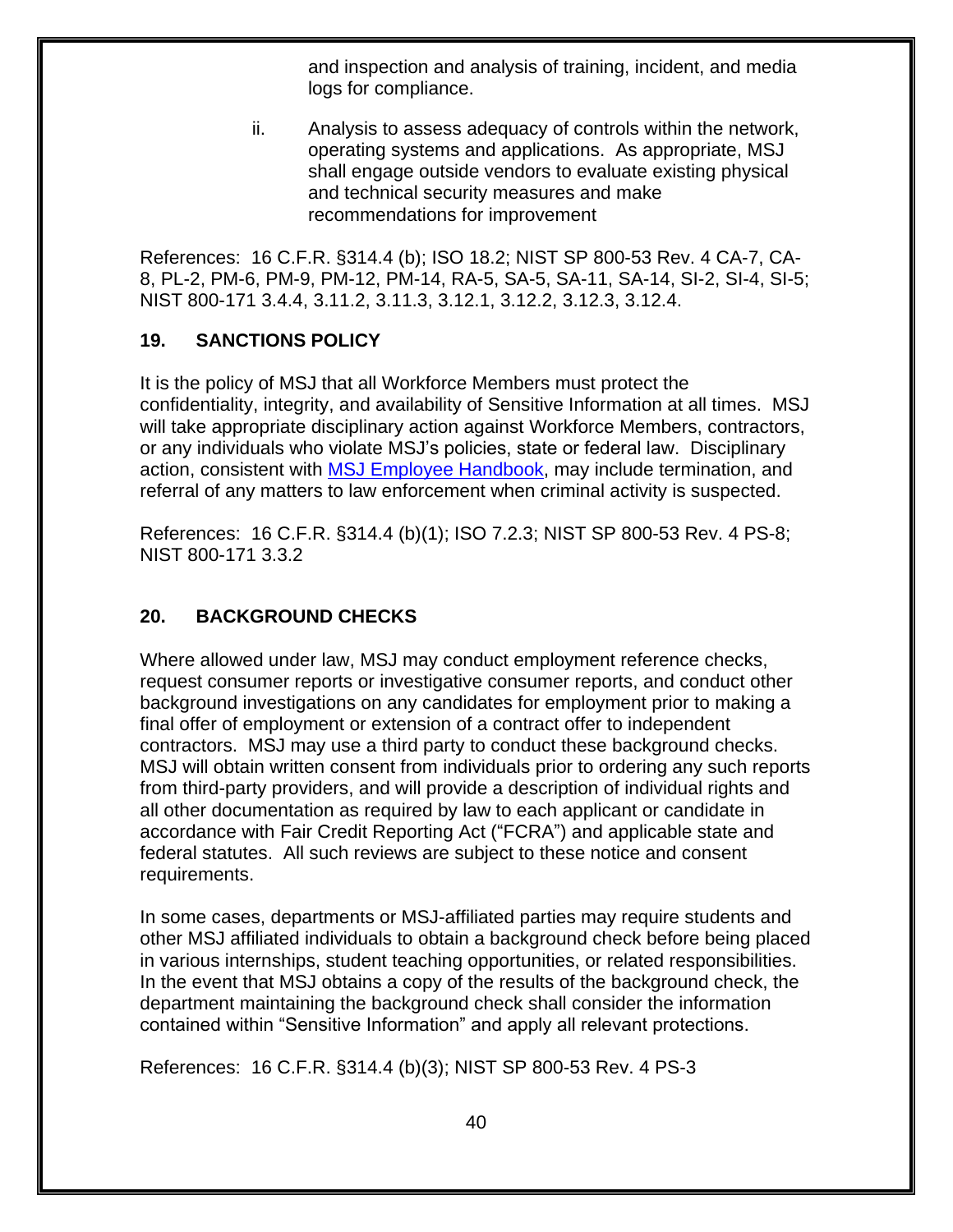# <span id="page-40-0"></span>**21. DISCOVERY POLICY: PRODUCTION AND DISCLOSURE**

It is MSJ's policy to produce and disclose relevant and responsive information and records in compliance with applicable laws, court procedures, and agreements made during any litigation or regulatory enforcement process. Applicable Supervisor shall contact legal counsel to coordinate and manage all such productions.

# <span id="page-40-1"></span>**22. E-DISCOVERY POLICY: RETENTION**

It is MSJ's policy to maintain and retain enterprise information and records in compliance with applicable governmental and regulatory requirements. MSJ will adhere to retention schedules and destruction procedures in compliance with regulatory, business, and legal requirements. Applicable Supervisor shall contact legal counsel to coordinate and manage all such productions.

# <span id="page-40-2"></span>**23. INCIDENT RESPONSE PLAN AND DATA BREACH MANAGEMENT**

It is MSJ's policy to develop, implement and maintain a written Incident Response Plan ("IRP") for the purposes of identifying and managing incidents in which security of Sensitive Information is put at risk. The IRP will provide MSJ personnel guidance on how to assess an incident, mitigate any harms from any incident, provide notice to appropriate parties if required by law, and to remediate any matters that lead to the incident. The IRP will also establish an Incident Response Team ("IRT") which shall have oversight and management responsibility for any incident response.

References: 16 C.F.R. §314.4 (c); ISO 16s; NIST SP 800-53 Rev. 4 IR-8.

# <span id="page-40-3"></span>**24. RED FLAGS RULE IDENTITY THEFT PREVENTION PROGRAM**

# <span id="page-40-4"></span>24.1 PURPOSE

The purpose of MSJ's Red Flags Rule Identity Theft Prevention Program Policy ("RFR Program") is to ensure that MSJ has reasonable policies and procedures in place that are designed to detect, prevent, and mitigate identity theft in connection with the opening of an account or any existing account as regulated by the Federal Trade Commission's Red Flags Rule Found at 16 C.F.R. Part 681. An RFR Program is required for any department or Workforce Member responsibility dealing with the processing of financial aid. Such regulated accounts are "Covered Accounts."

These policies and procedures shall be designed to accomplish the following objectives:

- a. identify relevant Red Flags for the covered accounts that MSJ offers or maintains, and incorporate those Red Flags into the RFR Program;
- b. detect Red Flags that have been incorporated in the RFR Program;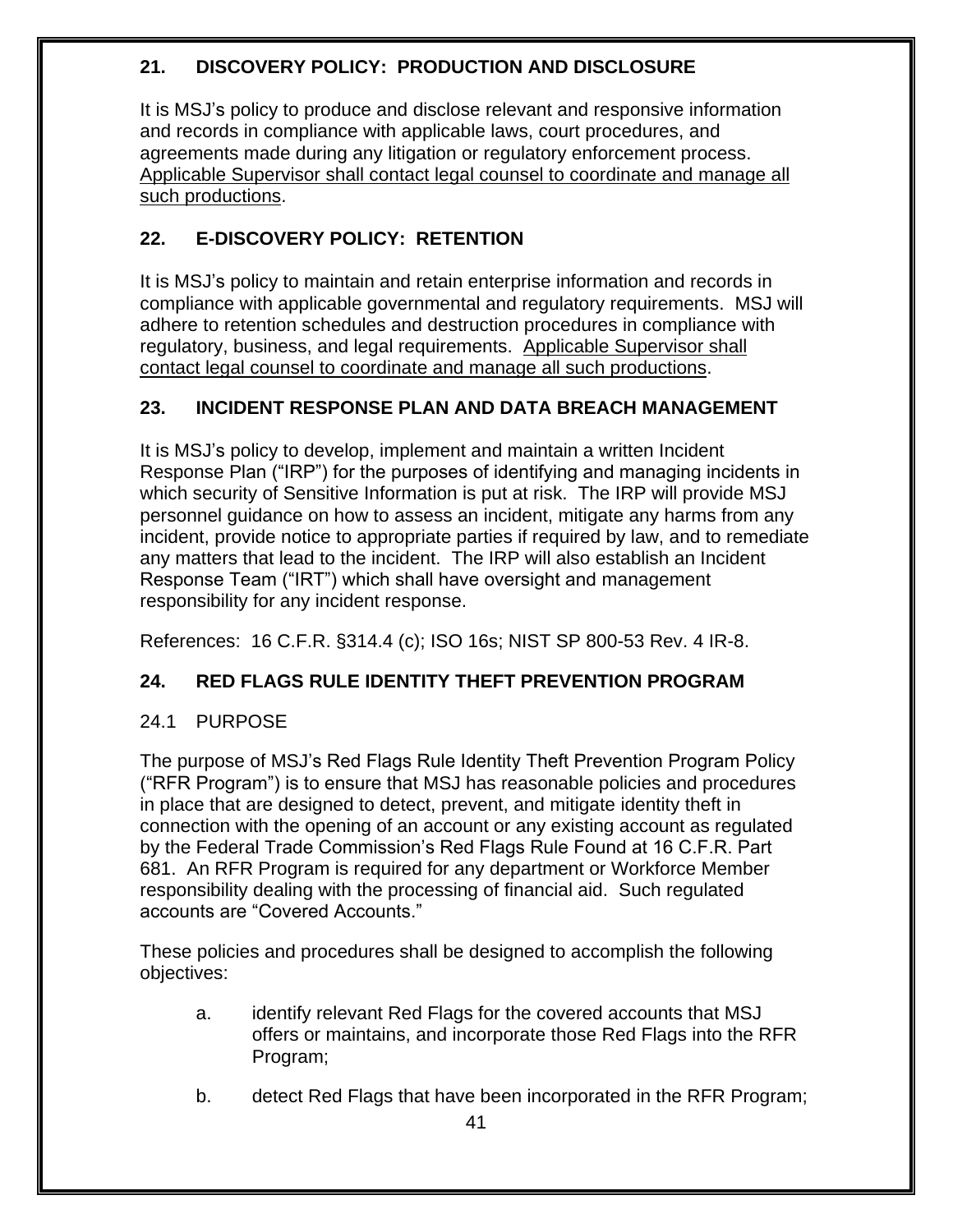- c. respond to any Red Flags that have been incorporated in the RFR Program;
- d. ensure that the RFR Program is updated periodically to reflect changes in risks to data subjects and to the safety and soundness of MSJ from identity theft;
- e. establish the framework and principles to guide the development and implementation of, and updates to, MSJ's RFR Program, and the key roles in administering and preparing the annual report on the program; and
- f. track and document MSJ's identity theft prevention, detection, and mitigation activity.

Reference: 16 C.F.R. § 681.1(a)-(d).

#### <span id="page-41-0"></span>24.2 SCOPE

This Policy applies to all of MSJ's administrative, technical, and physical policies, procedures, and practices concerning the opening and maintenance of Covered Accounts that relate to the prevention, detection, and mitigation of identity theft. The development, implementation, maintenance, and execution of the Identity Theft Prevention Program are the joint responsibility of Workforce Members that handle Sensitive Information in their performance of work for MSJ. Workforce Members are expected to cooperate fully with any assessment of Red Flags conducted as part of the RFR Program in departments for which they are accountable.

<span id="page-41-1"></span>Reference: 16 C.F.R. § 681.1(a)-(d)

#### 24.3 GUIDELINES FOR IDENTIFYING RED FLAGS

In designing and updating the RFR Program, MSJ shall consider the following:

- a. the types of Covered Accounts offered or maintained by MSJ;
- b. the methods used to open Covered Accounts;
- c. the methods provided to access Covered Accounts; and
- d. MSJ's previous experiences with identity theft.

Further, when incorporating Red Flags into the RFR Program, MSJ shall consider the following:

e. identity theft incidents MSJ has incurred or identified as a potential risk;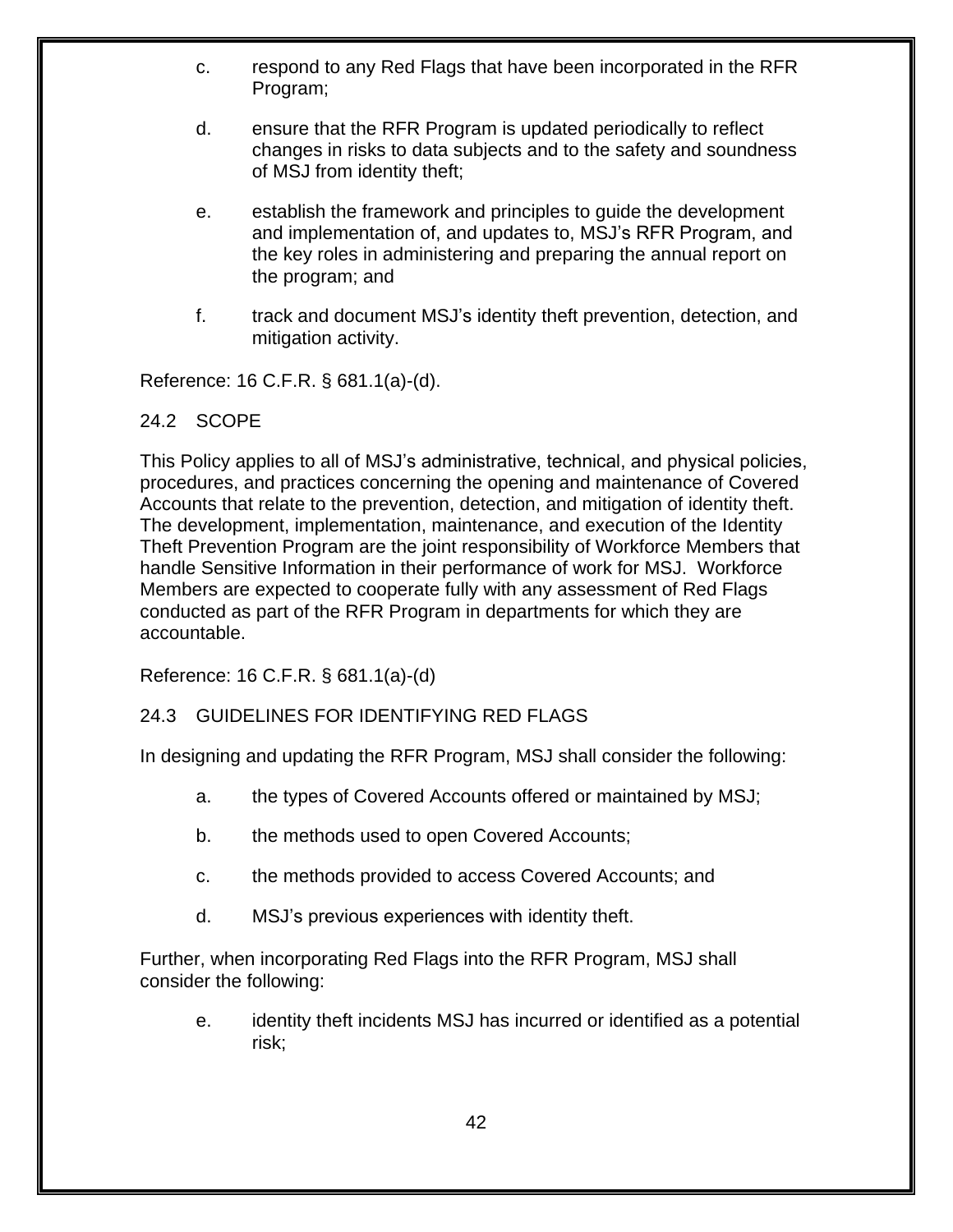- f. applicable Supervisory guidance, notifications, alerts, or warnings issued by the FTC, the national credit reporting agencies (Equifax, TransUnion, Experian), law enforcement, or other reliable sources of information relating to identity theft risk;
- g. the presentation of suspicious documents;
- h. login entries from unknown or unauthorized devices;
- i. the presentation of suspicious personally identifiable information;
- j. the usual use of, or other suspicious activity related to a Covered Account; and
- k. notice from data subjects, victims of identity theft, law enforcement authorities, consumer reporting agencies, or other persons regarding identity theft in connection with Covered Accounts.

All identified Red Flags relevant to MSJ shall be documented by the ISS Department Lead or other authorized personnel.

Reference: 16 C.F.R. § 681.1(c)-(d)

# <span id="page-42-0"></span>24.4 GUIDELINES FOR DETECTING RED FLAGS

The policies, procedures, and practices of the RFR Program must address the relevant Red Flags that MSJ may detect in connection with opening Covered Accounts or activity related to existing Covered Accounts. These shall include, but are not limited to:

- a. Obtaining personally identifiable information about, and verifying the identity of, a person opening a Covered Account;
- b. authenticating data subjects, monitoring transactions, and verifying the validity of change of address requests for existing Covered Accounts;
- c. locking a Covered Account after three (3) failed login attempts; and
- d. providing data subjects with the option for multi-factor authentication login.

Reference: 16 C.F.R. § 681.1(c)-(d)

# <span id="page-42-1"></span>24.5 GUIDELINES FOR PREVENTING AND MITIGATING IDENTITY THEFT

The policies, procedures, and practices of the RFR Program should provide responses to the detected Red Flags that are appropriate when balanced against the degree of risk posed. In determining an appropriate response, MSJ shall give consideration to any aggravating factors that may increase the risk of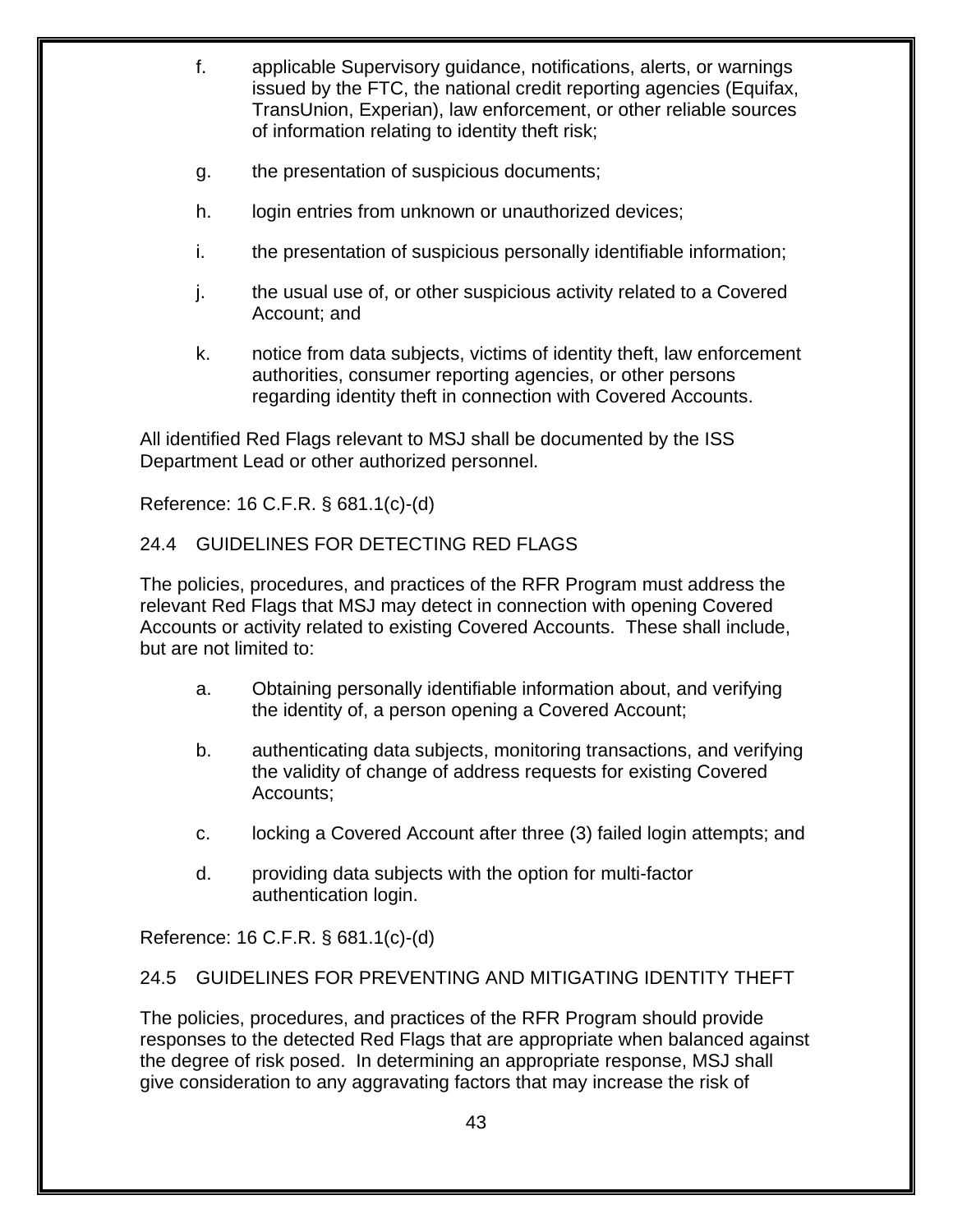identity theft, such as a data breach or phishing occurrence. Workforce Members shall also adhere to the requirements in Section 2.5 ("Reporting Software or Hardware Malfunctions") and Section 2.6 ("Report Security Incidents") as such incidents may constitute Red Flags.

Reference: 16 C.F.R. § 681.1(c)-(d)

# <span id="page-43-0"></span>24.6 DOCUMENTATION OF DETECTED RED FLAGS

Any identified Red Flags should be documented in writing in the Network Access Form, and in any written policies or procedures, as needed.

Reference: 16 C.F.R. § 681.1(c)-(d)

# <span id="page-43-1"></span>24.7 SERVICE PROVIDER ARRANGEMENTS

When MSJ engages a Service Provider to perform an activity in connection with Covered Accounts, MSJ must take steps to confirm that the Service Provider's activity is conducted in accordance with reasonable policies and procedures designed to detect, prevent, and mitigate the risk of identity theft. MSJ shall negotiate written contracts with Service Providers that require the Service Provider to:

- a. have policies in place to detect relevant Red Flags (such as credit monitoring alerts, logins from unknown devices, etc.) that may arise in the performance of the Service Provider's activities using, at a minimum, the same standards that MSJ would take if performing the tasks itself; and
- b. either report any identified Red Flags to MSJ, or take appropriate steps to prevent or mitigate identity theft. Such steps should be documented and summarized to MSJ.

The ISS Department Lead shall be responsible for identifying all applicable Service Provider arrangements and confirming that they meet these requirements.

Reference: 16 C.F.R. § 681.1(c)-(d)

<span id="page-43-2"></span>24.8 UPDATING THE RFR PROGRAM

MSJ shall annually determine whether the RFR Program requires modification. As part of this determination, MSJ shall consider changes in the following activities or processes:

- a. methods that MSJ uses to open or access Covered Accounts;
- b. MSJ's previous experiences with identity theft;
- c. MSJ's methods to detect, prevent, and mitigate identity theft; and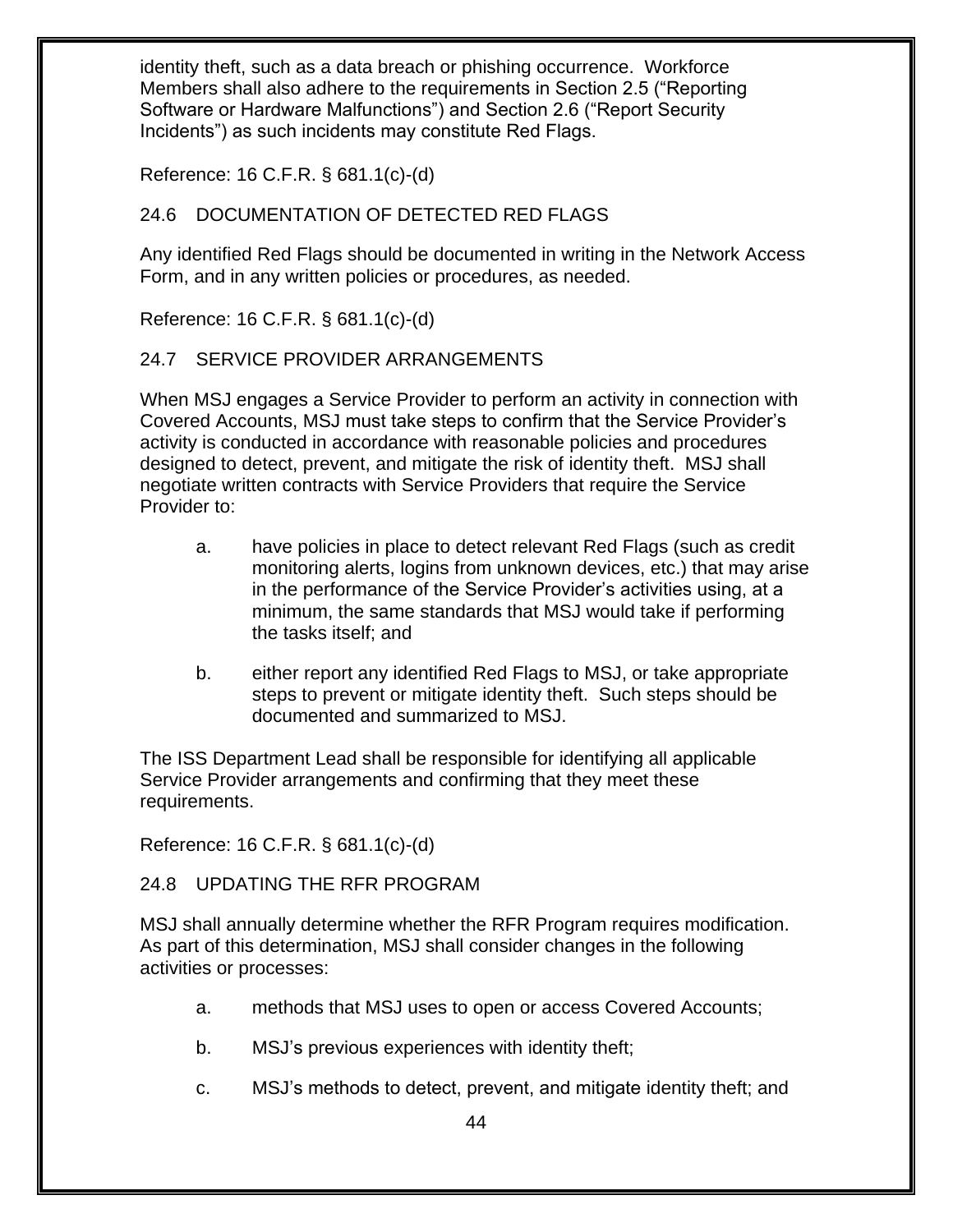d. MSJ's business arrangements, including mergers, acquisitions, alliances, joint ventures, and Service Provider agreements.

Any changes to the RFR Program, and the reasons for making such changes, should be documented in the Network Access Form.

Reference: 16 C.F.R. § 681.1(d)-(e)

## <span id="page-44-0"></span>24.9 ADMINISTRATION OF RFR PROGRAM

ISS Department Lead shall be responsible for oversight, development, implementation, and administration of the RFR Program.

Oversight obligations include, but are not limited to:

- a. assigning specific responsibility for the RFR Program's implementation;
- b. reviewing reports prepared by authorized personnel regarding compliance with the RFR Program requirements;
- c. approving material changes to the RFR Program as necessary to address changing identity theft risks; and
- d. confirming there is appropriate and effective oversight of Service Provider arrangements.

In addition, MSJ shall train its Workforce Members, as necessary, to effectively implement the RFR Program.

Reference: 16 C.F.R. § 681.1(e)

#### <span id="page-44-1"></span>24.10 ANNUAL COMPLIANCE REPORT

The ISS Department Lead, in coordination with authorized personnel responsible for the development, implementation, and administration of the RFR Program, shall compile an annual report on MSJ's compliance with the RFR Program requirements. At a minimum, the annual report shall address the following:

- a. the effectiveness of MSJ's policies and procedures in addressing the risk of identity theft in connection with the opening of Covered Accounts and with respect to existing Covered Accounts;
- b. Service Provider arrangements;
- c. significant incidents and data breaches involving identity theft from the past year and MSJ's response to such incidents; and
- d. recommendations for any material changes to the RFR Program.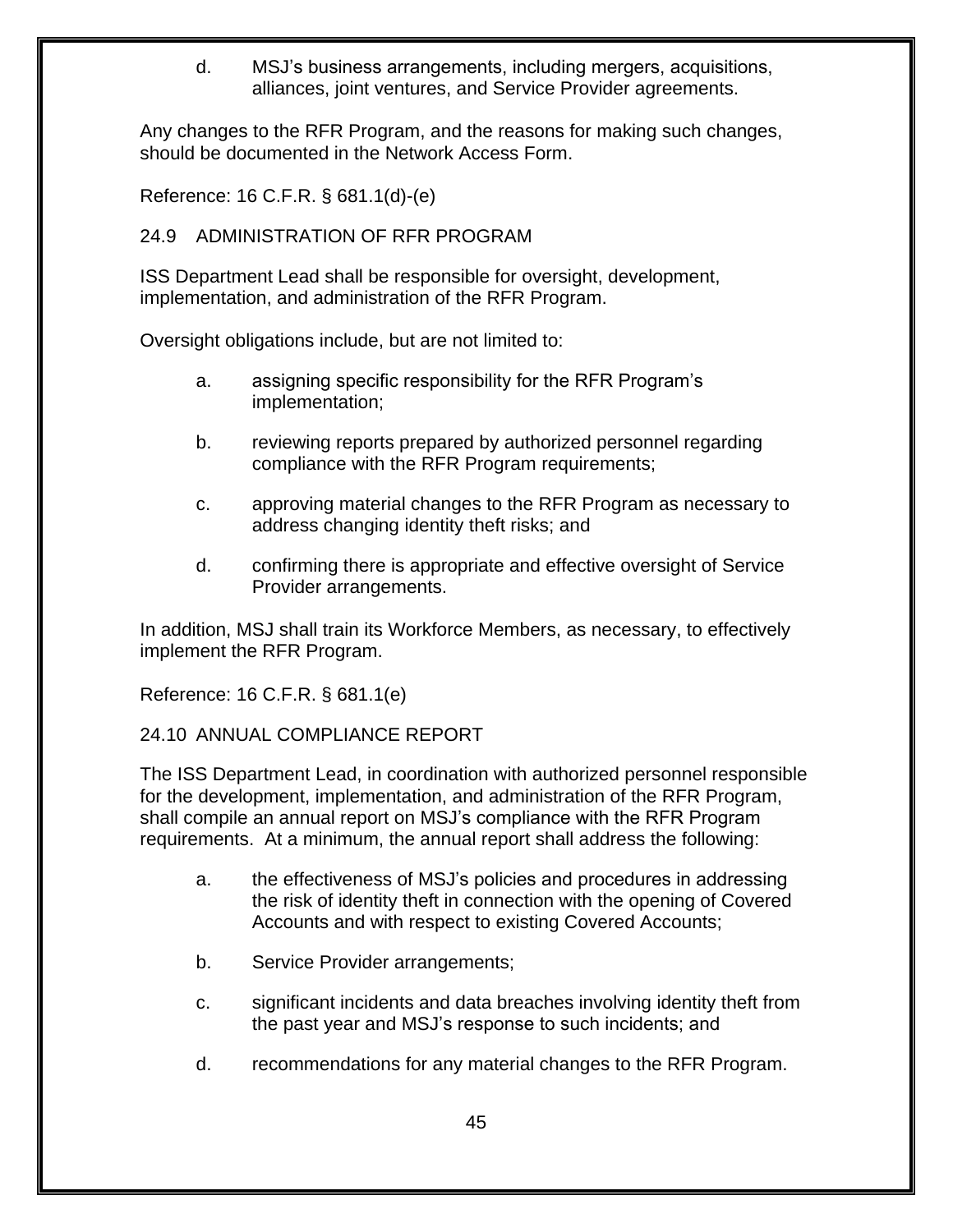Reference: 16 C.F.R. § 681.1(e)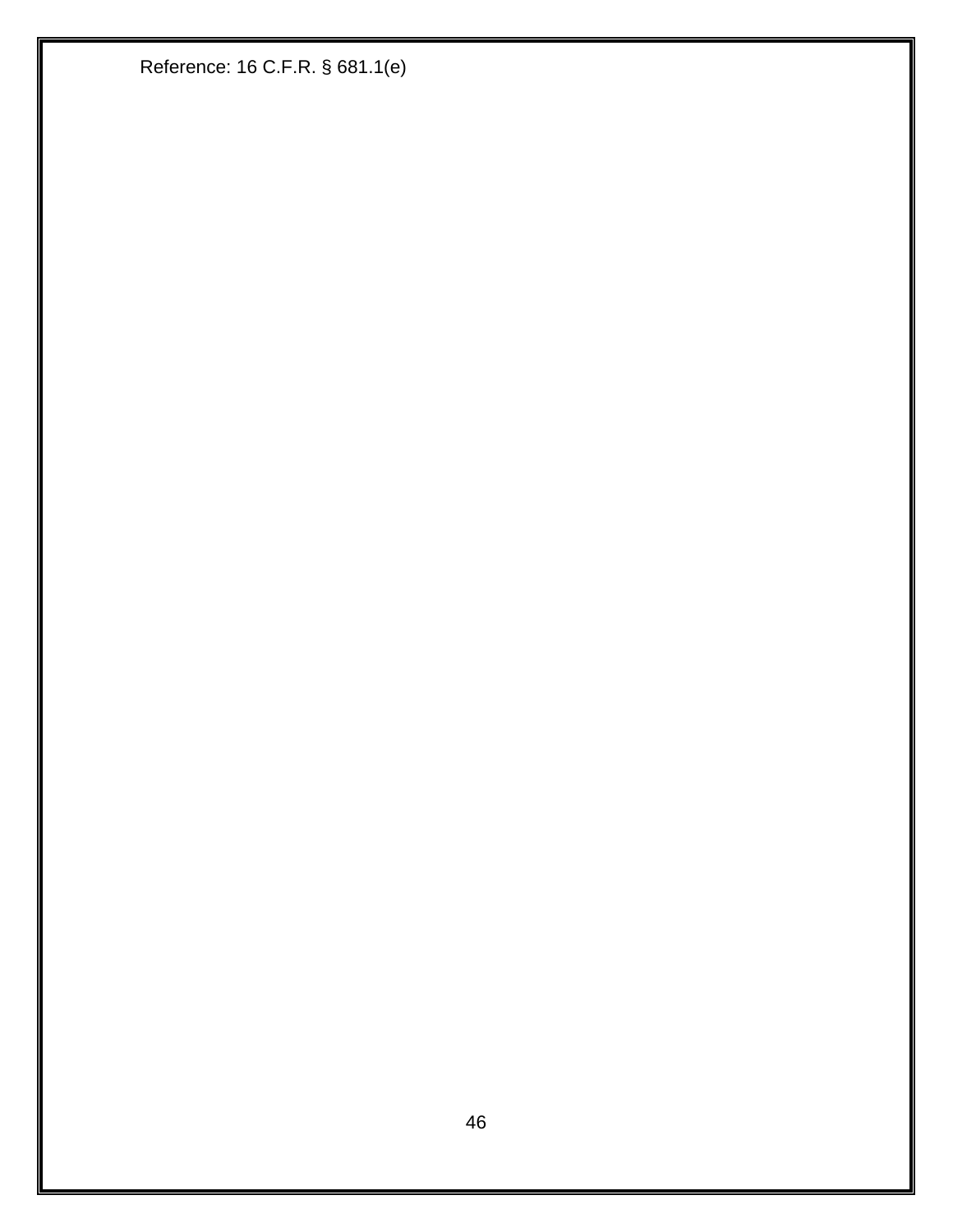| <b>Mount St. Joseph University</b> | <b>Records Retention Schedule</b>            |                  |                        |                       |                   |
|------------------------------------|----------------------------------------------|------------------|------------------------|-----------------------|-------------------|
|                                    |                                              | <b>Retention</b> |                        |                       |                   |
| <b>Department/Function</b>         | <b>Document</b>                              | Period           | <b>Notes</b>           | <b>Applicable Law</b> | Notes/Explanation |
|                                    |                                              |                  |                        |                       |                   |
|                                    |                                              |                  |                        |                       |                   |
|                                    |                                              |                  |                        |                       |                   |
| General/Corporate                  |                                              |                  |                        |                       |                   |
|                                    |                                              |                  |                        | Ohio Rev. Code        |                   |
|                                    | Annual or Summary Reports                    | Permanent        |                        | Ann. § 1713.03        |                   |
|                                    | Attorney Opinion Letters (Real Estate)       | Permanent        |                        |                       |                   |
|                                    | Final College Budget                         | Permanent        | Maintained in Archives |                       |                   |
|                                    |                                              |                  |                        |                       |                   |
|                                    |                                              |                  |                        | Ohio Rev. Code        |                   |
|                                    |                                              |                  |                        | Ann. § 2305.06.;      |                   |
|                                    |                                              | 10 years after   |                        | Ohio Rev. Code        |                   |
|                                    | <b>Contracts and Agreements</b>              | Termination      |                        | Ann. § 2305.14.       |                   |
|                                    | Correspondence - Legal                       | Permanent        |                        |                       |                   |
|                                    | Correspondence - Regulatory                  | Permanent        |                        |                       |                   |
|                                    | Deeds and Titles                             | Permanent        |                        |                       |                   |
|                                    | Deeds and Titles for Donated Real Property   |                  |                        |                       |                   |
|                                    | Later Sold                                   | 21 years         |                        |                       |                   |
|                                    |                                              |                  | Destroy when no longer |                       |                   |
|                                    | General / Routine Correspondence             | Indefinite       | useful                 |                       |                   |
|                                    |                                              |                  | Destroy when no longer |                       |                   |
|                                    | <b>Strategic Planning Documents</b>          | Indefinite       | useful                 |                       |                   |
|                                    | Mortgage, Bond and Long-term Debt            |                  |                        |                       |                   |
|                                    | Records                                      | Permanent        |                        |                       |                   |
|                                    | <b>Bond Documents</b>                        | Permanent        |                        |                       |                   |
|                                    |                                              | Active+5         |                        |                       |                   |
|                                    | <b>Property Records</b>                      | years            |                        |                       |                   |
|                                    | Sales of Property Records                    | 21 years         |                        |                       |                   |
|                                    |                                              |                  | Destroy when no longer |                       |                   |
|                                    | Special Correspondence                       | Indefinite       | useful                 |                       |                   |
|                                    | Formal Speeches and Papers Presented by      |                  |                        |                       |                   |
|                                    | President                                    | Permanent        |                        |                       |                   |
|                                    | HLC Accreditation reviews and reports & Self |                  |                        |                       |                   |
|                                    | <b>Study Documents</b>                       | Permanent        |                        |                       |                   |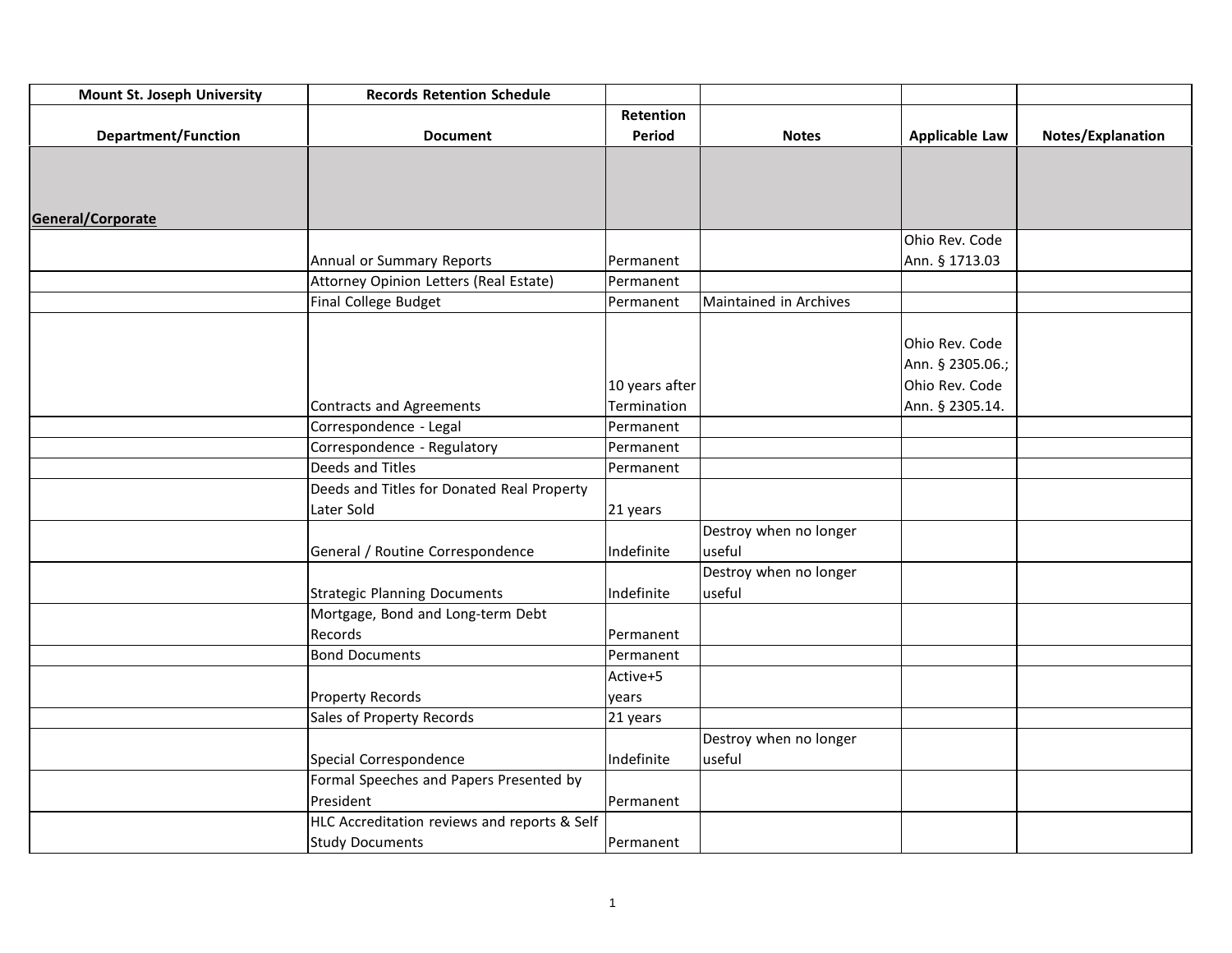|                                | Federal Financial Responsibility             | Permanent        |                              | 34 CFR § 664.24 |  |
|--------------------------------|----------------------------------------------|------------------|------------------------------|-----------------|--|
|                                |                                              |                  | Destroy when no longer       |                 |  |
|                                | College Committee Assignments                | Indefinite       | useful                       |                 |  |
|                                | State of Ohio Certificate and Charter number |                  |                              |                 |  |
|                                | records                                      | Permanent        |                              |                 |  |
|                                | Other state certificates of authority        | Permanent        | State of Kentucky            |                 |  |
|                                |                                              |                  | Destroy when no longer       |                 |  |
|                                | College Committee Meeting Minutes            | Indefinite       | useful                       |                 |  |
|                                |                                              |                  |                              |                 |  |
| <b>Board of Trustees</b>       |                                              |                  |                              |                 |  |
|                                |                                              |                  |                              |                 |  |
|                                |                                              |                  |                              | Ohio Rev. Code  |  |
|                                | Articles of Incorporation                    | Permanent        |                              | Ann. § 1701.37  |  |
|                                |                                              |                  |                              |                 |  |
|                                |                                              |                  |                              | Ohio Rev. Code  |  |
|                                | Board of Trustees Meeting Minutes            | Permanent        |                              | Ann. § 1701.37  |  |
|                                |                                              |                  |                              |                 |  |
|                                |                                              |                  |                              | Ohio Rev. Code  |  |
|                                | By-laws                                      | Permanent        |                              | Ann. § 1701.37  |  |
|                                |                                              |                  |                              |                 |  |
|                                |                                              |                  |                              | Ohio Rev. Code  |  |
|                                | <b>Board Committee Meeting Minutes</b>       | Permanent        |                              | Ann. § 1701.37  |  |
|                                |                                              |                  | Separate documents or        |                 |  |
|                                | Minutes of Board Standing/Ad Hoc/Special     |                  | reflected in board committee | Ohio Rev. Code  |  |
|                                | <b>Appointed Committees</b>                  | <b>Permanent</b> | minutes                      | Ann. § 1701.37  |  |
|                                |                                              |                  |                              |                 |  |
| <b>Academic Administration</b> |                                              |                  |                              |                 |  |
|                                |                                              |                  | Destroy when no longer       |                 |  |
|                                | Faculty Name & Address Lists                 | Indefinite       | useful                       |                 |  |
|                                |                                              |                  | Destroy when no longer       |                 |  |
|                                | Informational and Reference Material         | Indefinite       | useful                       |                 |  |
|                                | Minutes of                                   |                  |                              |                 |  |
|                                | Administrative/Faculty/Department            |                  | Destroy when no longer       |                 |  |
|                                | Meetings                                     | Indefinite       | useful                       |                 |  |
|                                |                                              |                  | Destroy when no longer       |                 |  |
|                                | Periodic Reports                             | Indefinite       | useful                       |                 |  |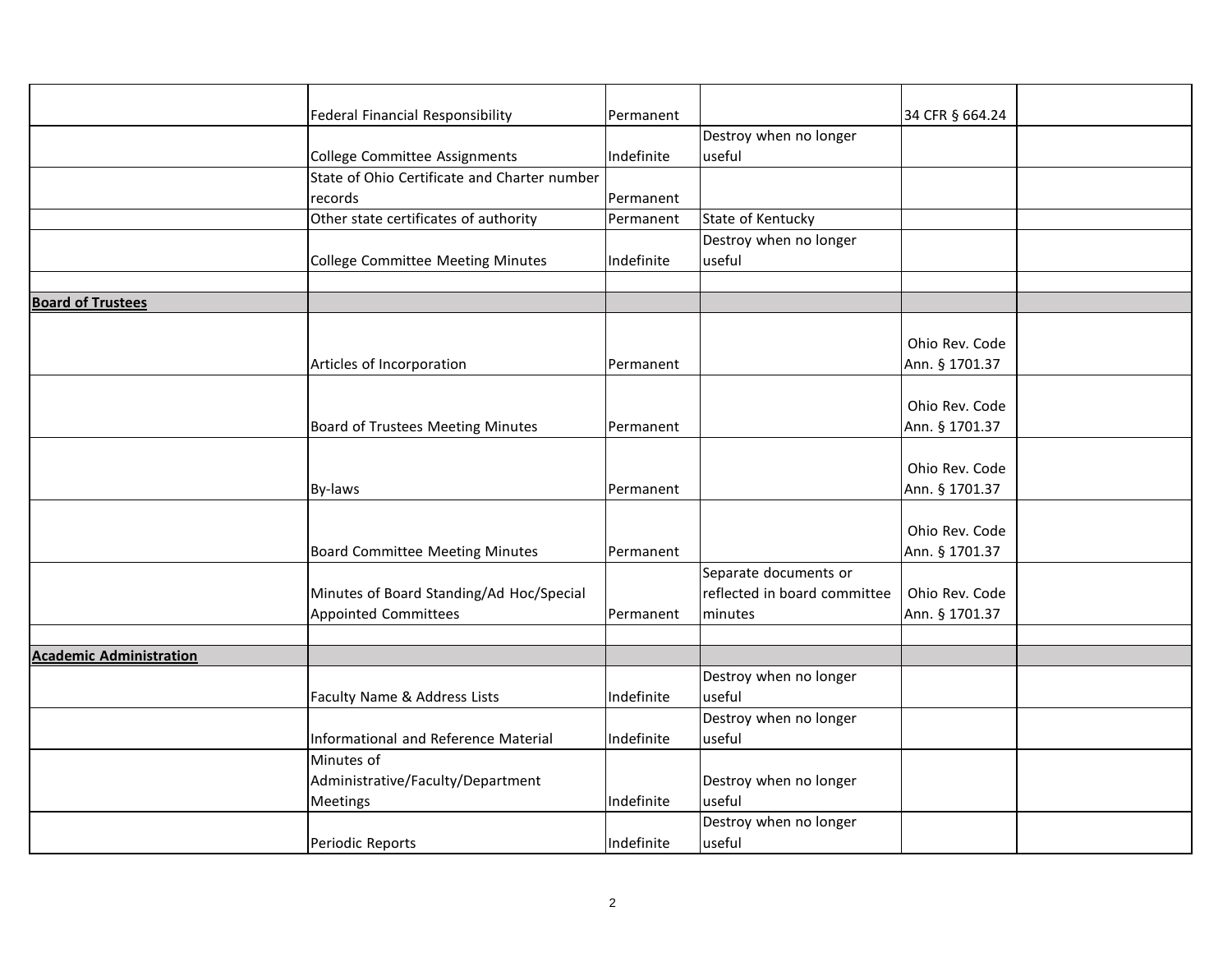|                   |                                            | Personnel     |                            |                  |  |
|-------------------|--------------------------------------------|---------------|----------------------------|------------------|--|
|                   |                                            | File          |                            |                  |  |
|                   |                                            | (Termination  |                            |                  |  |
|                   | Professional Development and Sabatical     | Date $+7$     | Destroy Duplicates after   |                  |  |
|                   | Request                                    | years).       | combining files            |                  |  |
|                   |                                            |               |                            | 29 C.F.R. §      |  |
|                   |                                            |               |                            | 1602.49          |  |
|                   |                                            |               |                            |                  |  |
|                   |                                            |               |                            |                  |  |
|                   | Promotion & Tenure Committee Actions       | Permanent     |                            |                  |  |
|                   |                                            | Termination   |                            |                  |  |
|                   |                                            | Date $+7$     |                            |                  |  |
|                   | <b>Faculty Evaluations</b>                 | years         |                            |                  |  |
|                   |                                            | Personnel     |                            |                  |  |
|                   |                                            | File          |                            |                  |  |
|                   |                                            | (Termination  |                            |                  |  |
|                   |                                            | Date $+7$     |                            |                  |  |
|                   | <b>Faculty Course Evaluations</b>          | years).       |                            |                  |  |
|                   |                                            |               |                            |                  |  |
|                   |                                            |               |                            | Ohio Rev. Code   |  |
|                   |                                            |               |                            | Ann. § 2305.06.; |  |
|                   | Faculty Contracts for Course Development & |               | Destroy when no longer     | Ohio Rev. Code   |  |
|                   | Intellectual Property Rights               | Indefinite    | useful                     | Ann. § 2305.14.  |  |
|                   |                                            | 5 years after |                            |                  |  |
|                   | Grade Appeal Support                       | appeal        |                            |                  |  |
|                   |                                            |               |                            |                  |  |
|                   |                                            |               |                            | Ohio Rev. Code   |  |
|                   |                                            |               |                            | Ann. § 2305.06.; |  |
|                   |                                            |               |                            | Ohio Rev. Code   |  |
|                   |                                            |               |                            |                  |  |
|                   | Full time and adjunct faculty contracts    | 10 years      |                            | Ann. § 2305.14.  |  |
|                   |                                            | last date of  |                            |                  |  |
|                   | High School Dual Enrollment Student        | attendance +  |                            |                  |  |
|                   | Enrollment Form (copies)                   | 5 years       | Originals forwarded to SAS |                  |  |
|                   |                                            |               |                            |                  |  |
| <u><b>ISS</b></u> |                                            |               |                            |                  |  |
|                   | Email Backup                               | 1 year        |                            |                  |  |
|                   | Employee Directories                       | 5 years       |                            |                  |  |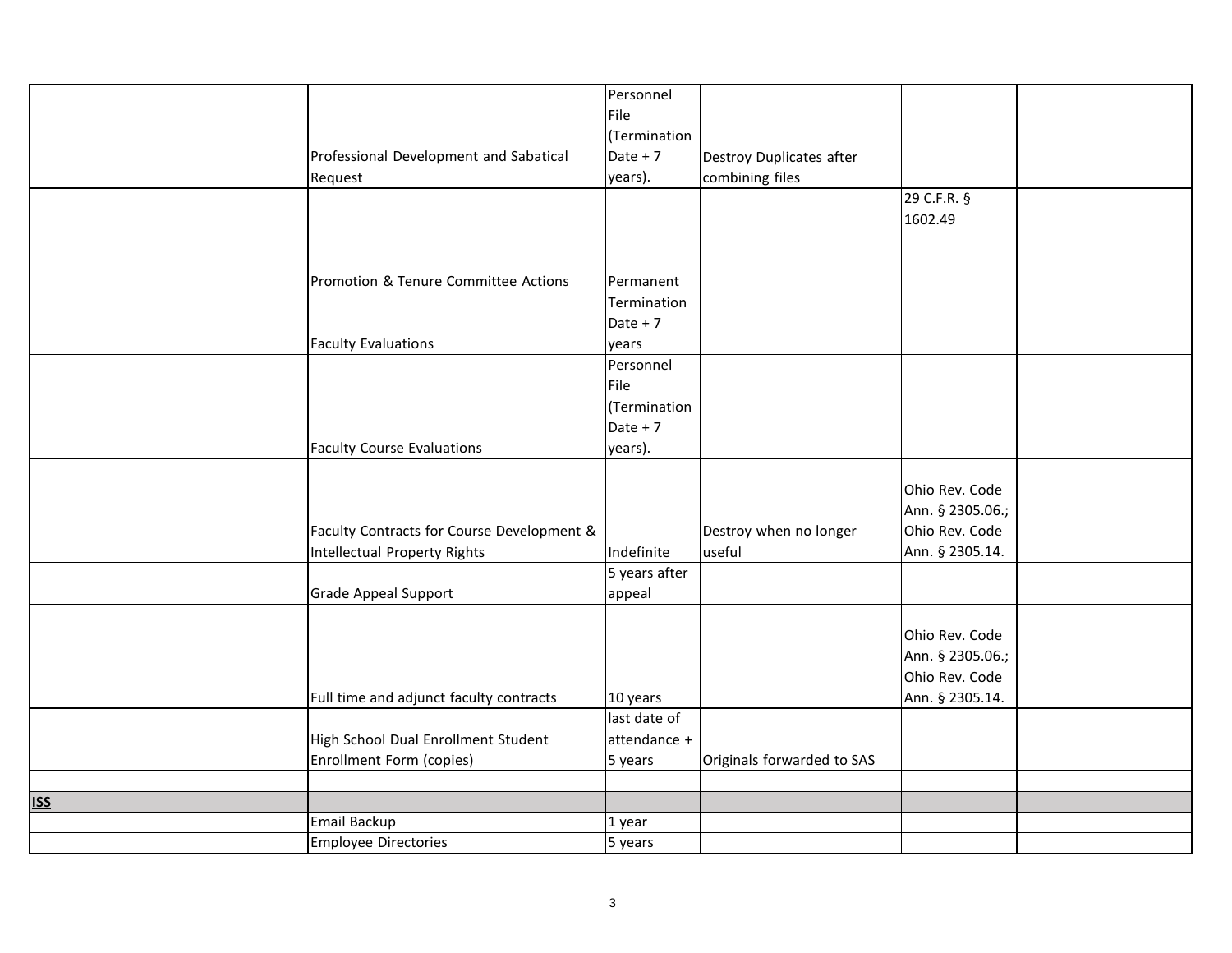|                                   |                                               | 10 years after |                        | Ohio Rev. Code   |  |
|-----------------------------------|-----------------------------------------------|----------------|------------------------|------------------|--|
|                                   |                                               | all            |                        | Ann. § 2305.06.; |  |
|                                   |                                               | obligations    |                        | Ohio Rev. Code   |  |
|                                   | Software licenses and support agreements      | end            |                        | Ann. § 2305.14.  |  |
|                                   | Trademarks, registration, patents, and copyri | Permanent      |                        |                  |  |
|                                   |                                               |                | Destroy when no longer |                  |  |
|                                   | CX backups                                    | Indefinite     | useful                 |                  |  |
|                                   | Course materials stored in Learning           |                |                        |                  |  |
|                                   | Management System                             | 7 years        |                        |                  |  |
|                                   | College archives                              | Indefinite     |                        |                  |  |
|                                   |                                               |                |                        |                  |  |
| <b>Institutional Research</b>     |                                               |                |                        |                  |  |
|                                   | <b>IPEDS</b>                                  | Permanent      | Archive after 6 years  |                  |  |
|                                   |                                               |                | Destroy when no longer |                  |  |
|                                   | Other External Surveys                        | Indefinite     | useful                 |                  |  |
|                                   |                                               |                | Destroy when no longer |                  |  |
|                                   | Internal Statistical official records         | Indefinite     | useful                 |                  |  |
|                                   |                                               |                |                        |                  |  |
|                                   |                                               |                |                        | 34 C.F.R. §      |  |
|                                   | Graduate and Transfers Rate calculation       | Permanent      | Archive after 6 years  | 668.45           |  |
|                                   | <b>Degree Statistics</b>                      | Permanent      | Archive after 6 years  |                  |  |
|                                   |                                               |                |                        |                  |  |
|                                   |                                               |                |                        | ORC 3365.15;     |  |
|                                   |                                               |                |                        | OAC 3333-1-02;   |  |
|                                   | <b>Enrollment Statistics</b>                  | Permanent      | Archive after 6 years  | OAC 3333-1-65.5  |  |
|                                   | Race/ethnicity statistics                     | Permanent      | Archive after 6 years  |                  |  |
|                                   |                                               |                |                        |                  |  |
| <b>Student Financial Services</b> |                                               |                |                        |                  |  |
|                                   | FSA Program Participation Agreement           | Permanent      |                        | 34 CFR §668.14   |  |
|                                   |                                               | End of year    |                        |                  |  |
|                                   |                                               | report         |                        |                  |  |
|                                   |                                               | submitted +3   |                        | 34 C.F.R.        |  |
|                                   | <b>FISAP</b>                                  | years          |                        | §668.24(1)       |  |
|                                   |                                               | Indefinite     |                        | 34 C.F.R.        |  |
|                                   |                                               | until          |                        | §668.24(1); 34   |  |
|                                   | Pell Grant SOA                                | Superceded     |                        | C.F.R. §674.19   |  |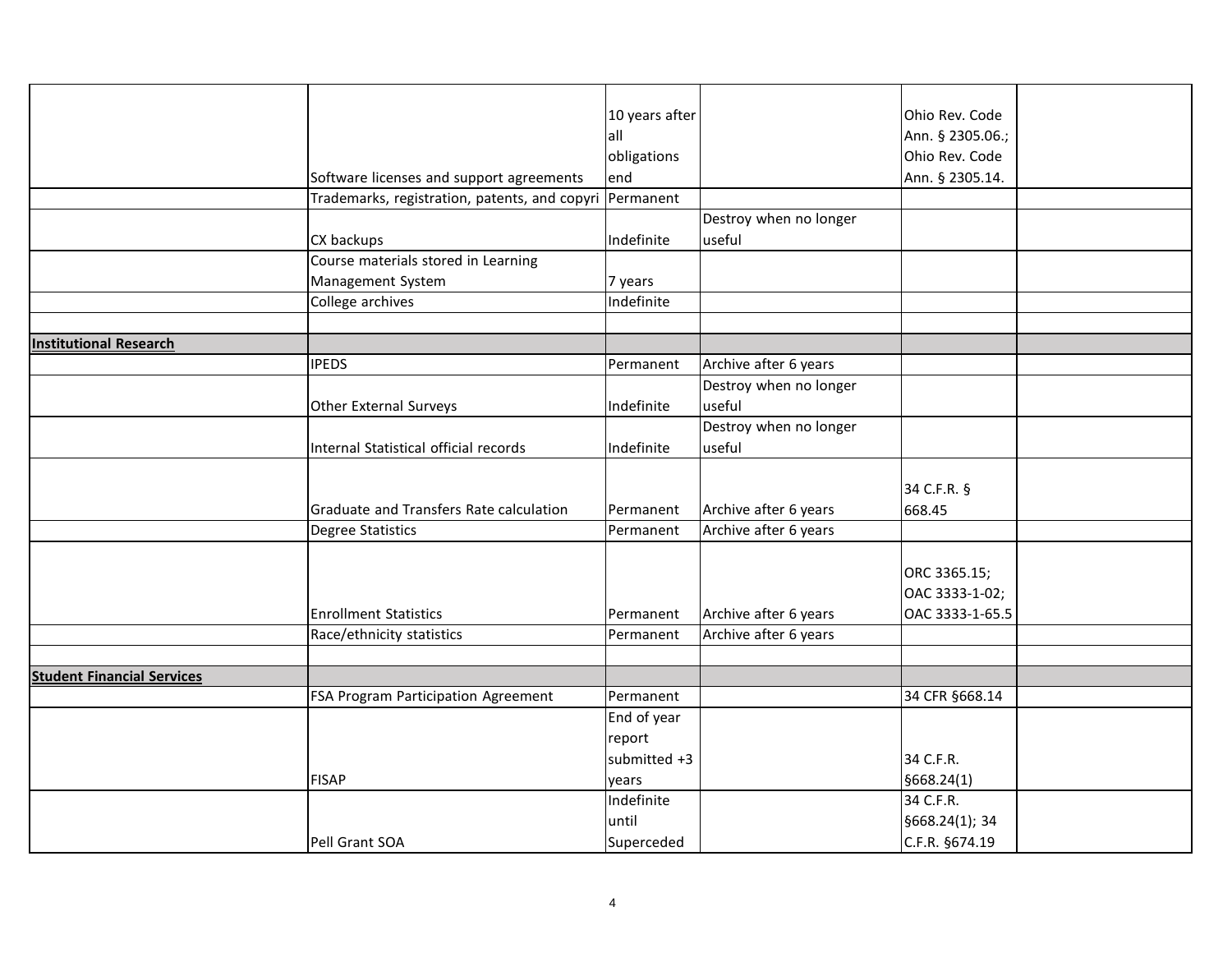|                                    | Keep with     |                |                             |
|------------------------------------|---------------|----------------|-----------------------------|
|                                    | other FSA     |                |                             |
|                                    | documents     |                |                             |
|                                    | (i.e. end of  |                |                             |
|                                    | year of       |                |                             |
|                                    | report +3     | 34 C.F.R.      |                             |
| FSA Program Reconciliation reports | years)        | §668.24        |                             |
|                                    | End of year   |                |                             |
|                                    | report        |                |                             |
|                                    | submitted +3  | 34 C.F.R.      |                             |
| Other FSA admin. Documents         | years         | §668.24        |                             |
|                                    | End of aid    |                |                             |
|                                    | award year +  | 34 C.F.R.      |                             |
| FSA/Campus Based (Pell, ACG/SMART) | 3 years       | §668.24        |                             |
|                                    |               |                |                             |
|                                    | Loan cancel   |                |                             |
|                                    | date or paid  |                |                             |
|                                    | date or       | 34 C.F.R.      |                             |
|                                    | assigned date | §674.19; 34    |                             |
| Perkins/NSL repayment records      | +3 years      | C.F.R. §668.24 |                             |
|                                    |               |                |                             |
|                                    |               |                |                             |
|                                    |               |                | Must retain for three years |
|                                    |               |                | from cancellation,          |
|                                    |               |                | repayment or other          |
|                                    |               |                | satisfaction. If original   |
|                                    |               |                | note is retained (i.e. when |
|                                    | 3 years after | 34 C.F.R.      | not signed electronically), |
|                                    | loan          | §674.19; 34    | must be kept in fire-proof  |
| Perkins/NSL Promissory notes       | satisfaction  | C.F.R. §668.24 | container.                  |
|                                    |               |                |                             |
|                                    | End of award  |                |                             |
|                                    | year student  |                |                             |
|                                    | last attended | 34 C.F.R.      |                             |
| <b>FFEL and Direct Loans</b>       | + 3 years     | §668.24        |                             |
|                                    |               |                |                             |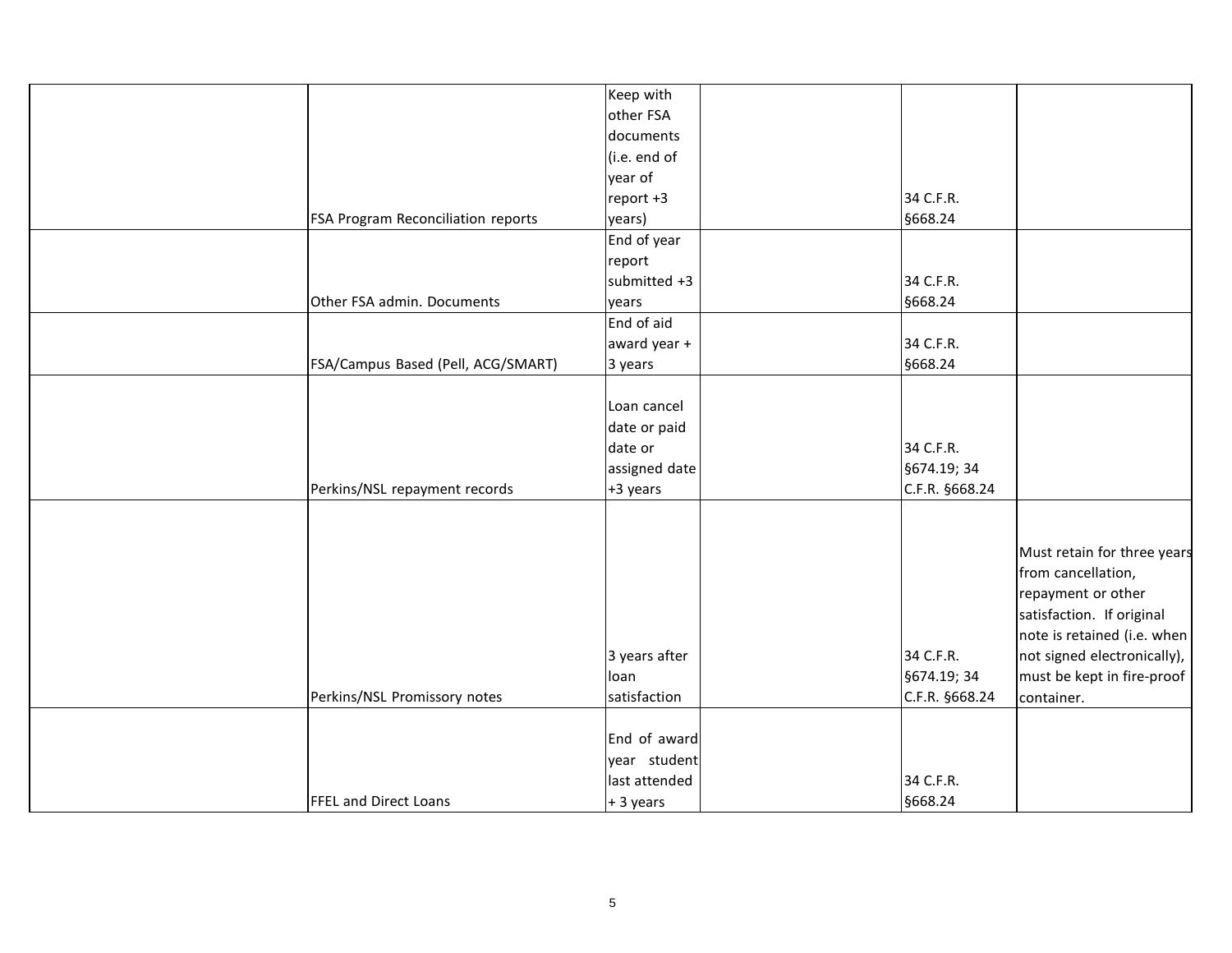|                             |                                  | End of year      |             |                           |
|-----------------------------|----------------------------------|------------------|-------------|---------------------------|
|                             |                                  | report           |             |                           |
|                             |                                  | submitted +3     | 34 C.F.R.   |                           |
|                             | All other DOE records            | years            | §668.24     |                           |
|                             |                                  |                  |             |                           |
| Insurance / Risk Management |                                  |                  |             |                           |
|                             |                                  |                  |             |                           |
|                             |                                  |                  |             | No legal authority found  |
|                             |                                  |                  |             | but Insurance policies    |
|                             |                                  |                  |             | may have retention        |
|                             | Accident reports                 | 7 years          |             | requirements to consider. |
|                             |                                  |                  |             |                           |
|                             |                                  |                  |             | No legal authority found  |
|                             |                                  |                  |             | but Insurance policies    |
|                             |                                  |                  |             | may have retention        |
|                             | Claims (after settlement)        | 7 years          |             | requirements to consider. |
|                             |                                  |                  |             |                           |
|                             |                                  |                  |             |                           |
|                             |                                  |                  |             | The cited regulation      |
|                             |                                  |                  |             | requires an employer to   |
|                             |                                  |                  |             | retain records annual     |
|                             |                                  |                  |             | maintenance for fire      |
|                             |                                  |                  |             | extinguishers for 1 year. |
|                             |                                  |                  |             | However, insurance        |
|                             |                                  |                  |             | policies may have longer  |
|                             |                                  |                  |             | retention requirements to |
|                             |                                  |                  |             | consider.                 |
|                             |                                  |                  | 29 C.F.R. § |                           |
|                             | Fire/property inspection records | 7 years          | 1910.157    |                           |
|                             |                                  | Active + 7       |             |                           |
|                             | Records and policies             | years            |             |                           |
|                             |                                  |                  |             |                           |
|                             |                                  | Active +2        |             |                           |
|                             |                                  | years with       |             |                           |
|                             | Court Documents and Records      | litigation files |             |                           |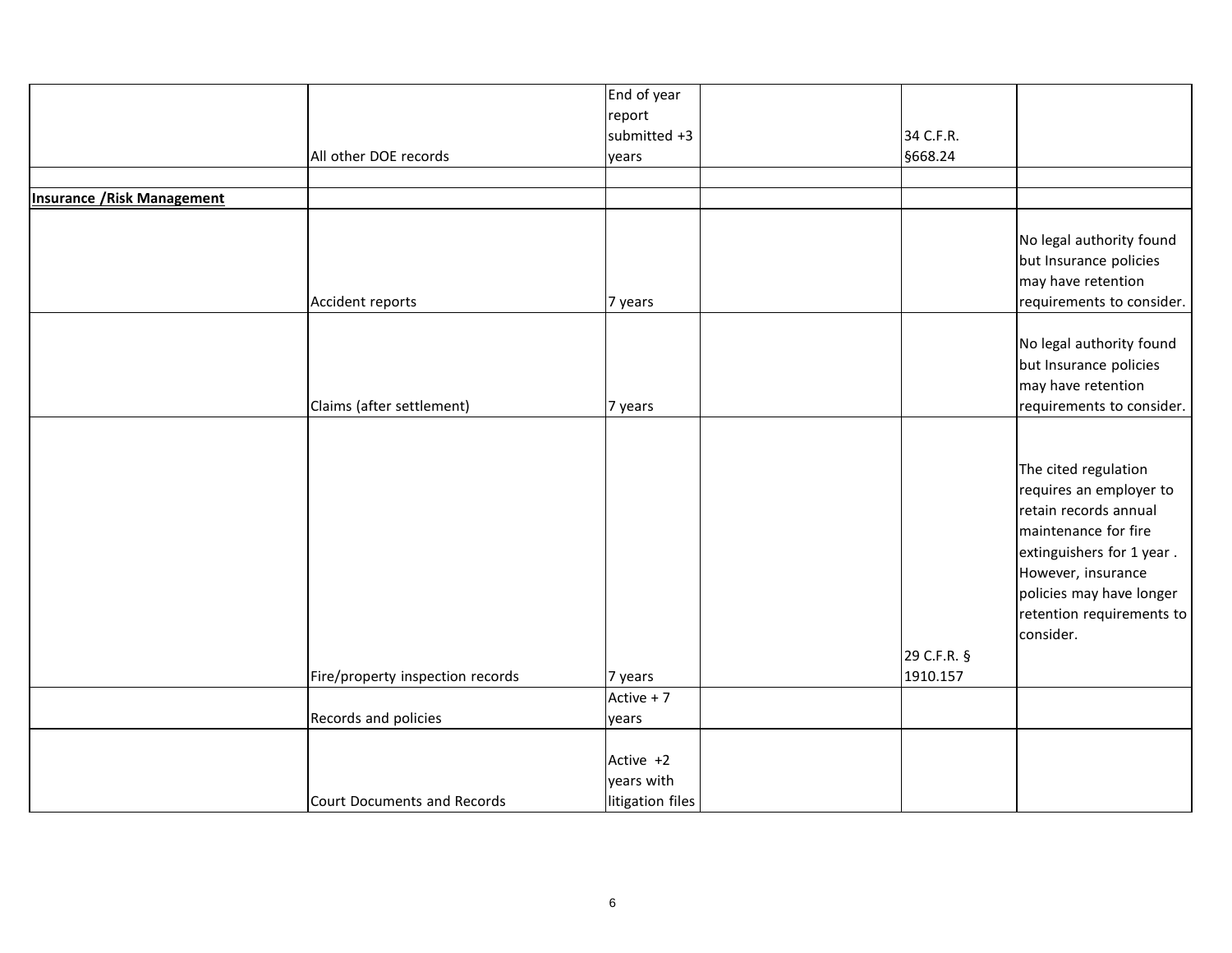|                   |                                         | Active +2        |           |                                                                                                        |
|-------------------|-----------------------------------------|------------------|-----------|--------------------------------------------------------------------------------------------------------|
|                   |                                         | years with       |           |                                                                                                        |
|                   | Deposition Transcripts                  | litigation files |           |                                                                                                        |
|                   |                                         |                  |           |                                                                                                        |
|                   |                                         | Active +2        |           |                                                                                                        |
|                   |                                         | years with       |           |                                                                                                        |
|                   | <b>Discovery Materials</b>              | litigation files |           |                                                                                                        |
|                   |                                         | Active+2         |           | These documents should<br>be kept together with<br>court documents/records,<br>deposition transcripts, |
|                   | <b>Litigation Files</b>                 | years            |           | and discovery materials                                                                                |
|                   |                                         | Active + 7       |           |                                                                                                        |
|                   | Property Insurance Records              | Years            |           |                                                                                                        |
|                   |                                         | Active + 7       |           |                                                                                                        |
|                   | Liability Insurance Policies            | Years            |           |                                                                                                        |
|                   |                                         | Active + 7       |           |                                                                                                        |
|                   | <b>Insurance Claim Documents</b>        | Years            |           |                                                                                                        |
|                   |                                         |                  |           |                                                                                                        |
| <b>Compliance</b> |                                         |                  |           |                                                                                                        |
|                   |                                         |                  |           |                                                                                                        |
|                   | Grievances or reported violations of:   |                  |           |                                                                                                        |
|                   | Title IX, VI, VII, Rehabilitation Act   | 7 years after    | 29 C.F.R. |                                                                                                        |
|                   |                                         | resolution       | §1602.14  |                                                                                                        |
|                   |                                         |                  |           |                                                                                                        |
| <b>Tax</b>        |                                         |                  |           |                                                                                                        |
|                   |                                         |                  |           |                                                                                                        |
|                   |                                         | 7 years after    |           |                                                                                                        |
|                   |                                         | applicable       |           |                                                                                                        |
|                   | Correspondence - accountants            | return is filed  |           |                                                                                                        |
|                   | IRS exemption determination and related |                  |           |                                                                                                        |
|                   | correspondence                          | Permanent        |           |                                                                                                        |
|                   | IRS Form 990s                           | Permanent        |           |                                                                                                        |
|                   | Property Tax Exemption Records          | Permanent        |           |                                                                                                        |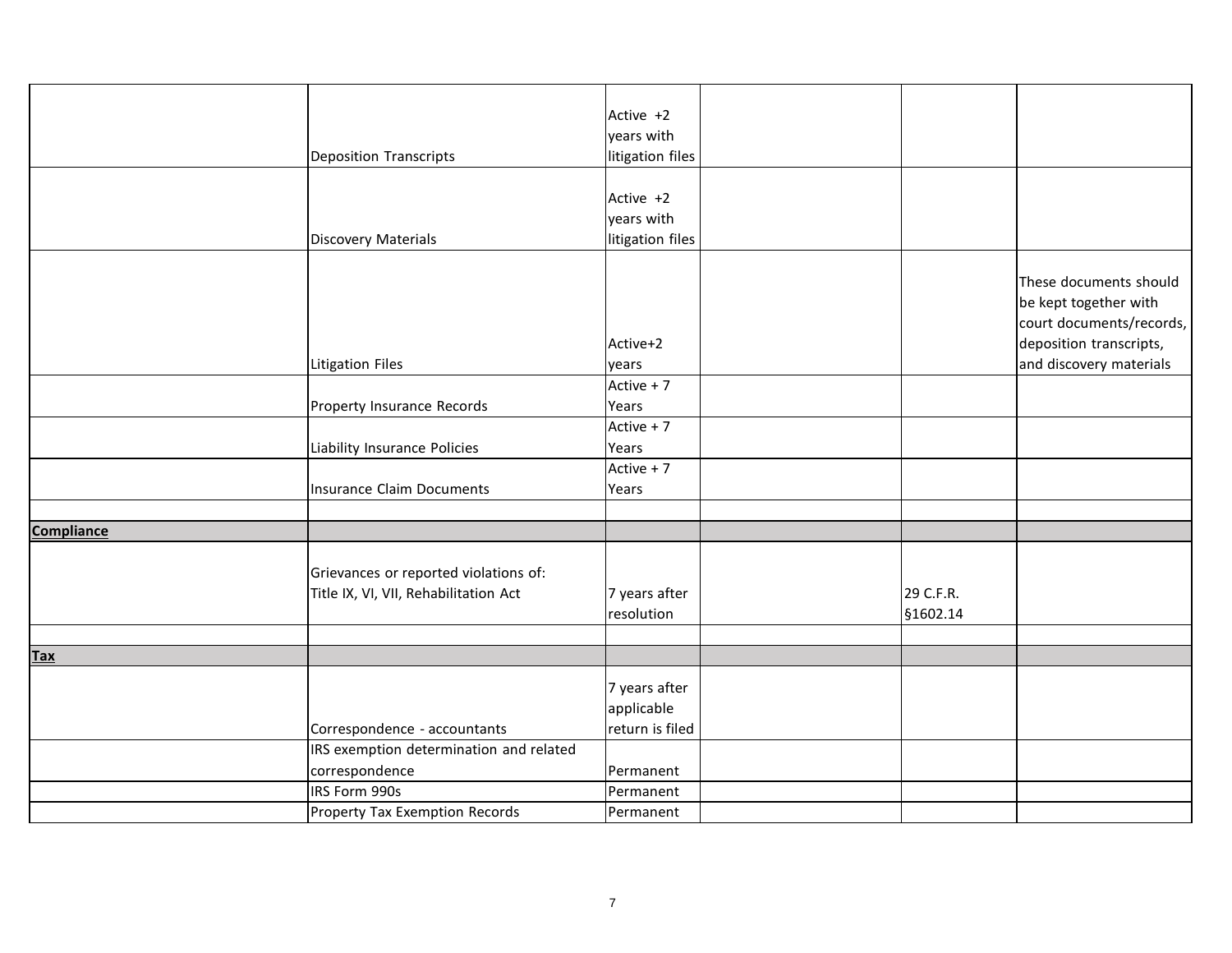| <b>Financial Records</b> |                                             |         |                 |                              |
|--------------------------|---------------------------------------------|---------|-----------------|------------------------------|
|                          |                                             |         |                 |                              |
|                          | Other documents                             | 7 years |                 |                              |
|                          | Student Job Descriptions                    | 7 years |                 |                              |
|                          | Student Employment Agreements               | 7 years | §516.30         |                              |
|                          |                                             |         | 29 C.F.R.       |                              |
| Career Center/Co-Op      |                                             |         |                 |                              |
|                          |                                             |         |                 |                              |
|                          | Sales, use and property tax returns/records | 7 years | 26 U.S.C. 6531; | U.S.C.A. § 6531              |
|                          |                                             |         | 301.6501(e)-1;  | actions is also 6 years. 26  |
|                          |                                             |         | 26 C.F.R. §     | limitations for criminal     |
|                          |                                             |         | 301.6501(a)-1;  | years. The statute of        |
|                          |                                             |         | 26 C.F.R. §     | retain tax records for 7     |
|                          |                                             |         |                 | it is logical/prudent to     |
|                          |                                             |         |                 | 301.6501(e)-1. Therefore,    |
|                          |                                             |         |                 | return). 26 C.F.R. §         |
|                          |                                             |         |                 | the income stated on the     |
|                          |                                             |         |                 | its return (i.e. over 25% of |
|                          |                                             |         |                 | substantial income from      |
|                          |                                             |         |                 | organization omits           |
|                          |                                             |         |                 | period is 6 years when an    |
|                          |                                             |         |                 | However, the limitations     |
|                          |                                             |         |                 | $C.F.R. § 301.6501(a)-1.$    |
|                          |                                             |         |                 | limitation is 3 years. 26    |
|                          |                                             |         |                 | The general IRS statute of   |
|                          |                                             |         |                 |                              |
|                          |                                             |         |                 |                              |
|                          |                                             |         |                 |                              |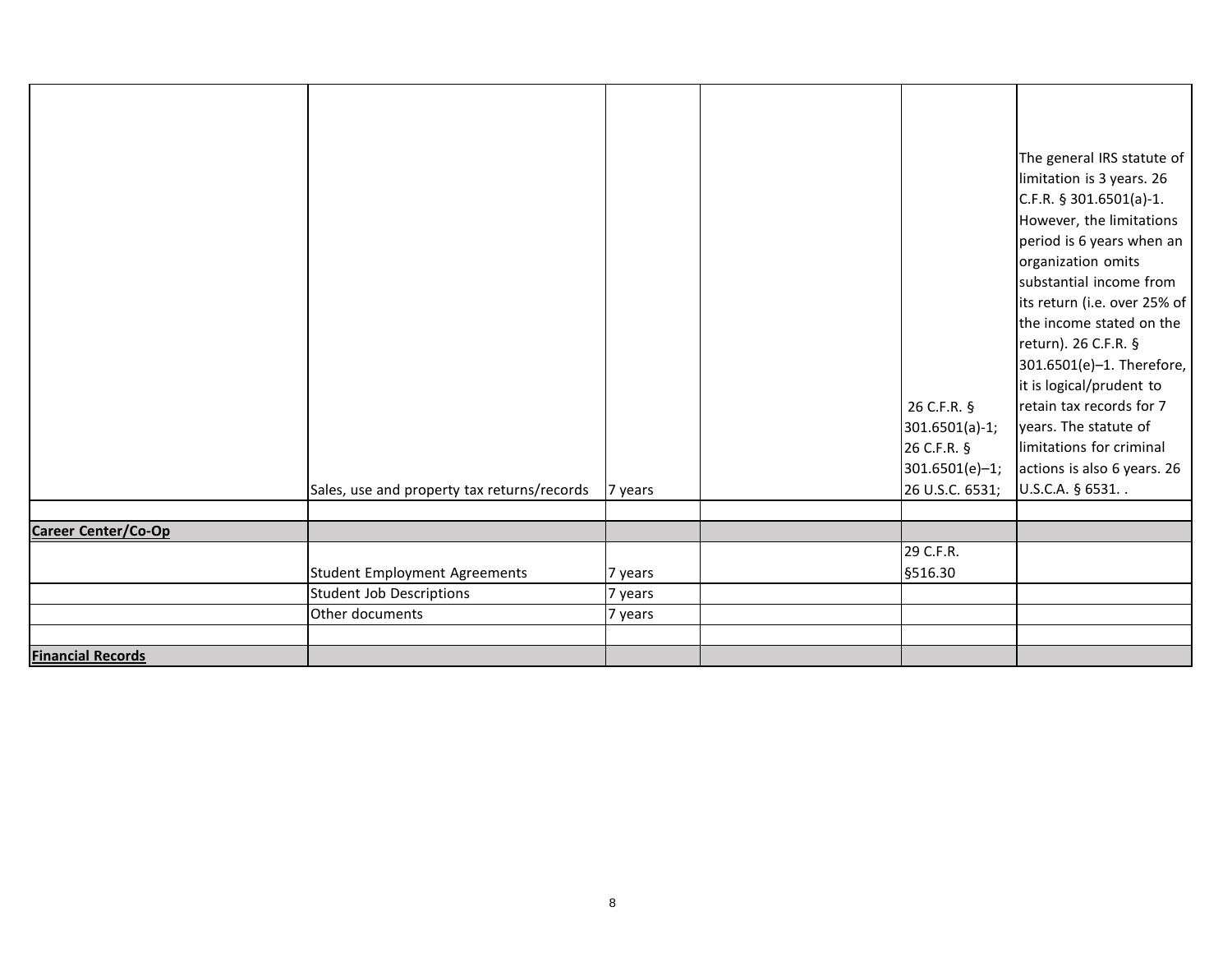|                                               |            |  | No legal authority found     |
|-----------------------------------------------|------------|--|------------------------------|
|                                               |            |  | for retention of routine     |
|                                               |            |  | financial records.           |
|                                               |            |  | However, it is               |
|                                               |            |  | logical/prudent to retain    |
|                                               |            |  | these records in             |
|                                               |            |  | consideration of IRS         |
|                                               |            |  | statutes of limitation.      |
|                                               |            |  | Hence, it is                 |
|                                               |            |  | logical/prudent to retain    |
|                                               |            |  | these records for 7 years.   |
|                                               |            |  | The general IRS statute of   |
|                                               |            |  | limitation is 3 years. 26    |
|                                               |            |  | $C.F.R.$ § 301.6501(a)-1.    |
|                                               |            |  | However, the limitations     |
|                                               |            |  | period is 6 years when an    |
|                                               |            |  | organization omits           |
|                                               |            |  | substantial income from      |
|                                               |            |  | its return (i.e. over 25% of |
|                                               |            |  | the income stated on the     |
|                                               |            |  | return). 26 C.F.R. §         |
|                                               |            |  | 301.6501(e)-1. The           |
|                                               |            |  | statute of limitations for   |
|                                               |            |  | criminal actions is also 6   |
| 1099's                                        |            |  | years. 26 U.S.C.A. § 6531.   |
|                                               | 7 years    |  |                              |
|                                               |            |  | See above notes for          |
| <b>Account Reconciliations</b>                | 7 years    |  | 1099's                       |
|                                               | Current+7  |  | See above notes for          |
| <b>Accounts Receivable Collection Records</b> | years      |  | 1099's                       |
|                                               |            |  | See above notes for          |
| Accounts Receivable Detail                    | 7 years    |  | 1099's                       |
| Annuity Documentation                         | Permanent  |  |                              |
| Audit Reports and Workpapers (Financial &     |            |  | See above notes for          |
| Compliance)                                   | 7 years    |  | 1099's                       |
| Audited Financial Statements/Auditor          | Permanent- |  |                              |
| Management Letters                            | Archived   |  |                              |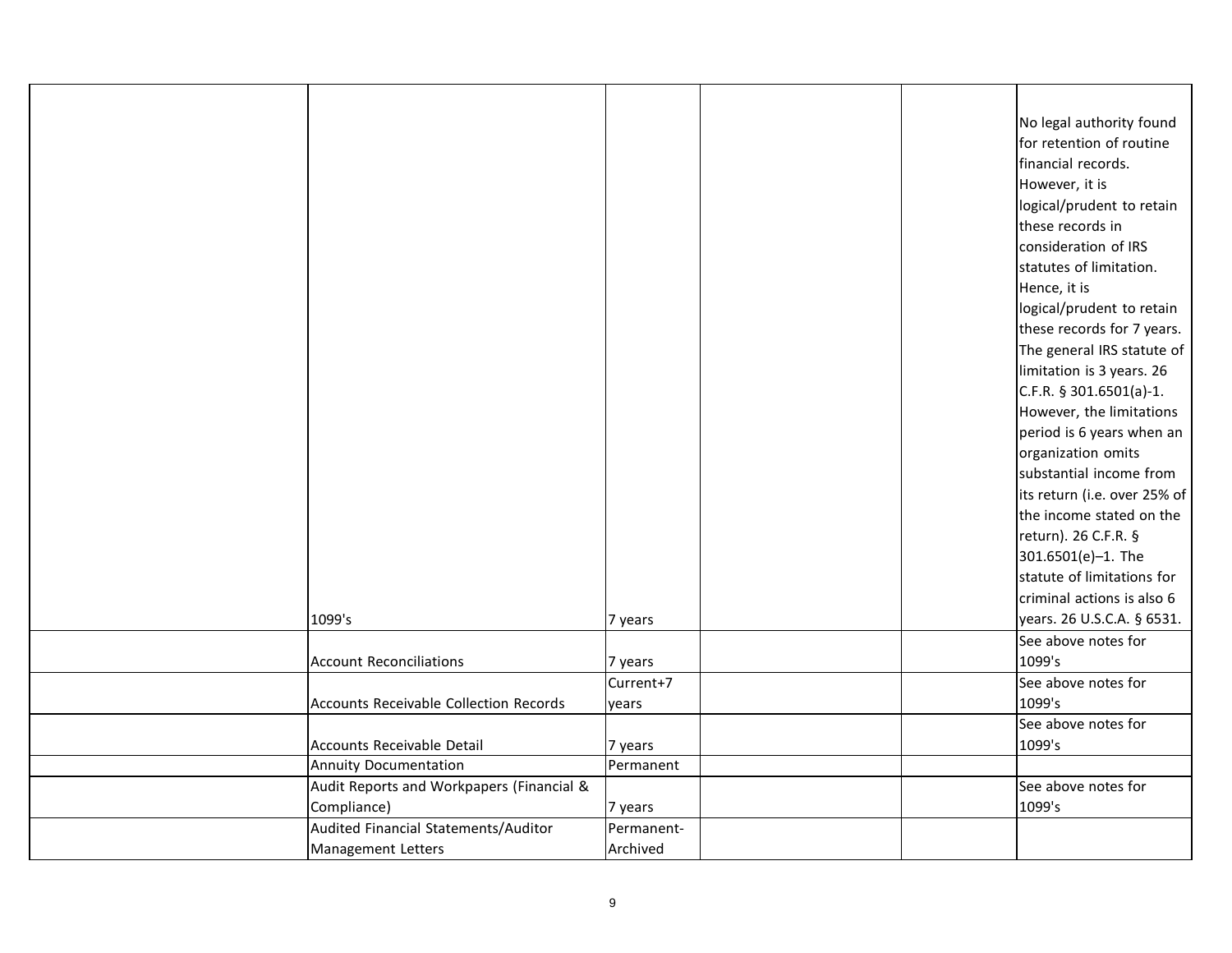|                                        | 7 years from |                        | See above notes for |
|----------------------------------------|--------------|------------------------|---------------------|
| <b>Bank Reconciliations/Statements</b> | date filed   |                        | 1099's              |
|                                        |              | Destroy when no longer | See above notes for |
| <b>Budget Workpapers</b>               | Indefinite   | useful                 | 1099's              |
|                                        |              |                        | See above notes for |
| <b>Budget Summary</b>                  | Permanent    |                        | 1099's              |
|                                        |              |                        | See above notes for |
| Cost Center Detail                     | 7 years      |                        | 1099's              |
|                                        |              |                        | See above notes for |
| Cash Receipts                          | 7 years      |                        | 1099's              |
| A/P documents/Credit Card              |              |                        | See above notes for |
| Records/Expense Reports                | 7 years      |                        | 1099's              |
|                                        |              |                        | See above notes for |
| Fixed Asset Detail (Invoices, etc)     | 7 years      |                        | 1099's              |
| <b>Fixed Asset Summary Records</b>     | Permanent    |                        |                     |
| General Ledgers and Operating Ledgers  | Permanent    |                        |                     |
|                                        |              |                        | See above notes for |
| Investment Detail Records              | 7 years      |                        | 1099's              |
| Investment Summaries                   | Permanent    |                        |                     |
|                                        |              |                        | See above notes for |
| Inventory Records                      | 7 years      |                        | 1099's              |
|                                        |              |                        | See above notes for |
| Life Income Agreements                 | Permanent    |                        | 1099's              |
| Loan Documentation                     | Permanent    |                        |                     |
|                                        |              |                        | See above notes for |
| Subsidiary Ledgers                     | 7 years      |                        | 1099's              |
|                                        |              |                        | See above notes for |
| <b>Swap Documentation</b>              | Permanent    |                        | 1099's              |
|                                        |              |                        | See above notes for |
| <b>Wire Transfer Records</b>           | 7 years      |                        | 1099's              |
|                                        |              |                        | See above notes for |
| <b>Unclaimed Property Records</b>      | 7 years      |                        | 1099's              |
|                                        |              |                        | See above notes for |
| <b>Federal Cash Transactions</b>       | 7 years      |                        | 1099's              |
|                                        |              |                        |                     |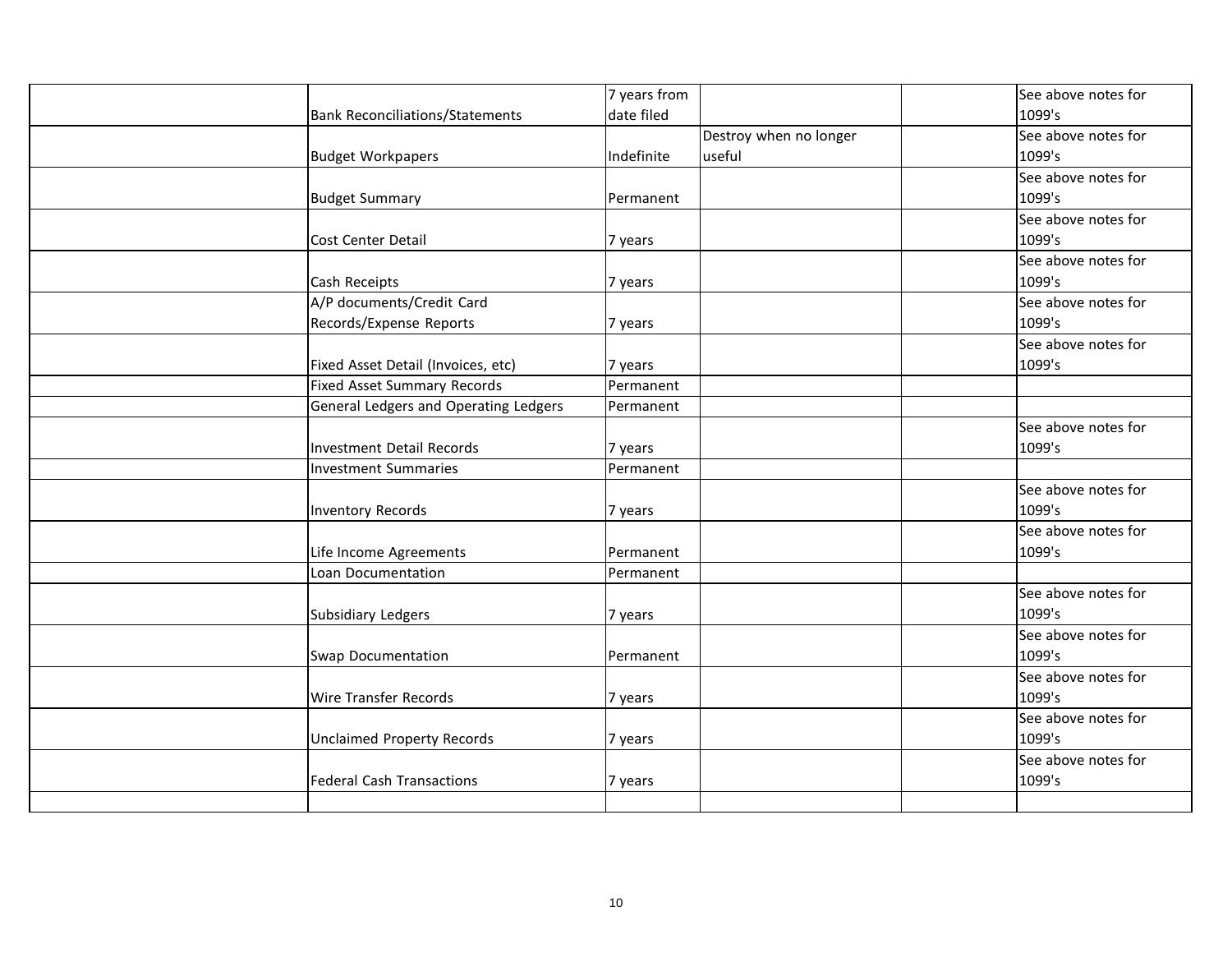| <b>Grants-Federal/State/Private</b> |                                        |           |                                |                             |  |
|-------------------------------------|----------------------------------------|-----------|--------------------------------|-----------------------------|--|
|                                     |                                        |           |                                | 34 C.F.R. §<br>668.24(1); 2 |  |
|                                     | Federal Grants                         | Permanent |                                | C.F.R. § 200.333            |  |
|                                     | Government Filings                     | Permanent |                                |                             |  |
|                                     | Private Grants                         | Permanent |                                |                             |  |
|                                     | <b>State Grants</b>                    | Permanent | Must store in a fireproof safe |                             |  |
|                                     |                                        |           |                                |                             |  |
| <b>Registrar</b>                    |                                        |           |                                |                             |  |
|                                     | Course Catalogs                        | Permanent |                                |                             |  |
|                                     |                                        |           | Provide immediately to Fiscal  |                             |  |
|                                     | Name Change Authorization              | 7 years   | for Red Flag                   |                             |  |
|                                     | <b>Student File:</b>                   |           |                                |                             |  |
|                                     | Transcript Records/HS information from |           |                                |                             |  |
|                                     | admission process                      | Permanent |                                |                             |  |
|                                     | Transfer information                   |           |                                |                             |  |
|                                     | Class lists                            | Permanent |                                |                             |  |
|                                     | Commencement Program                   | Permanent | Archive after 6 years          |                             |  |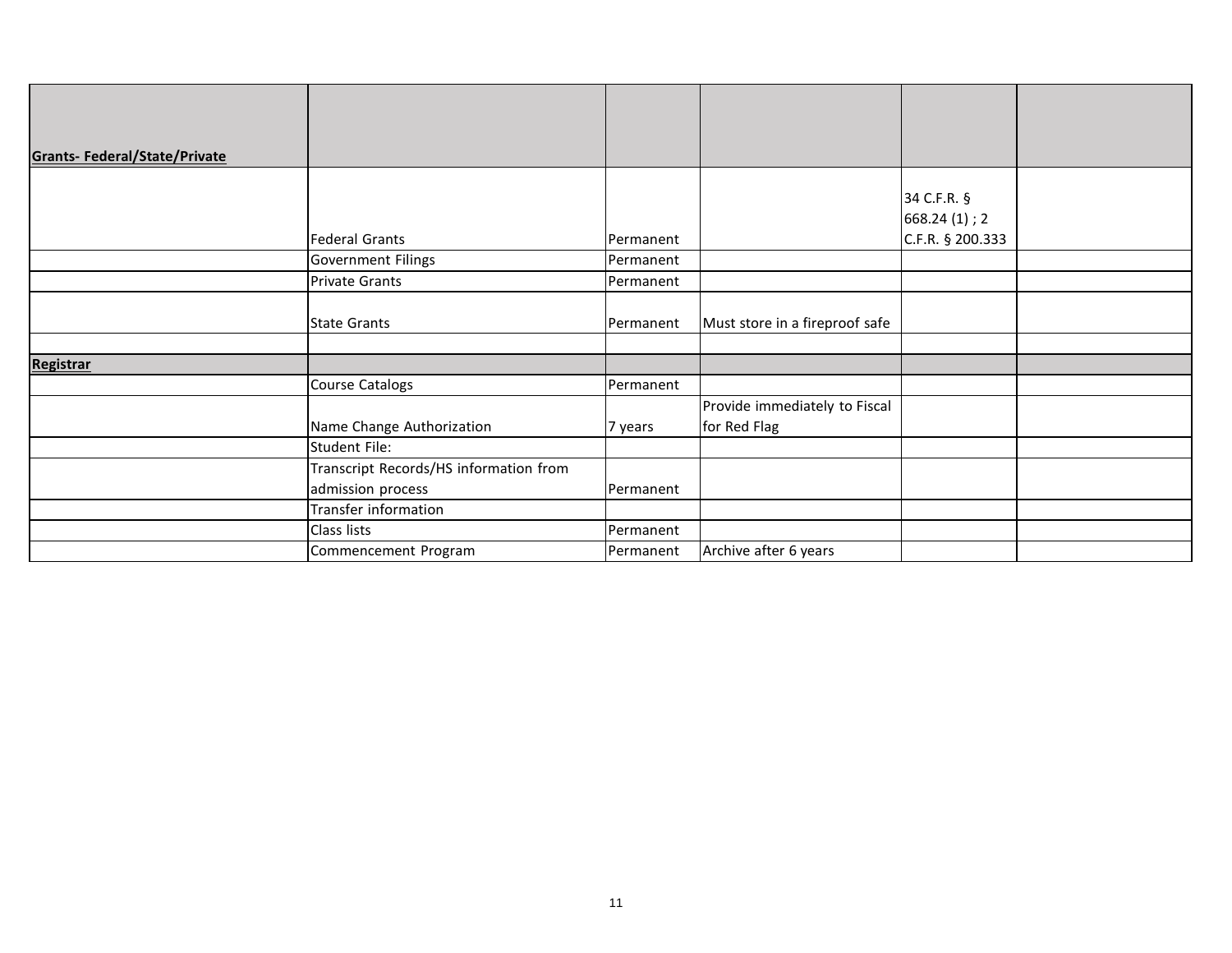|                        |                                          |              |            | 24 CFR § 99.32 requries                              |
|------------------------|------------------------------------------|--------------|------------|------------------------------------------------------|
|                        |                                          |              |            | maintaining a record of                              |
|                        |                                          |              |            |                                                      |
|                        |                                          |              |            | each request for access to<br>and each disclosure of |
|                        |                                          |              |            |                                                      |
|                        |                                          |              |            | personally                                           |
|                        |                                          |              |            | identifiable information                             |
|                        |                                          |              |            | from the education                                   |
|                        |                                          |              |            | records of each student                              |
|                        |                                          |              |            | as long as the records are                           |
|                        |                                          |              |            | maintained. 34 CFR §                                 |
|                        |                                          |              |            | 99.10(e) prohibits the                               |
|                        |                                          |              |            | destruction of education                             |
|                        |                                          |              |            | records if there is an                               |
|                        |                                          |              |            | outstanding request to                               |
|                        | <b>FERPA</b> related                     |              |            | inspect and review the                               |
|                        | challenges/documentation/training        | Permanent    |            | records.                                             |
|                        |                                          | last date of |            |                                                      |
|                        |                                          | attendance + |            |                                                      |
|                        | <b>VA Certifications</b>                 | 5 years      |            |                                                      |
|                        |                                          |              |            |                                                      |
| <b>Admission</b>       |                                          |              |            |                                                      |
|                        | Student Application without registration | 3 years      |            |                                                      |
|                        |                                          | last date of |            |                                                      |
|                        |                                          | attendance + |            |                                                      |
|                        | Student Advising File once admitted      | 5 years      |            |                                                      |
|                        |                                          |              |            | Required to retain for                               |
|                        |                                          |              |            | three years after the                                |
|                        |                                          |              |            | student is no longer                                 |
|                        |                                          |              | 8 C.F.R. § | pursuing a full course of                            |
|                        | Student VISA Information                 | Indefinite   | 214.3(g)   | study.                                               |
|                        |                                          |              |            |                                                      |
| <b>Human Resources</b> |                                          |              |            |                                                      |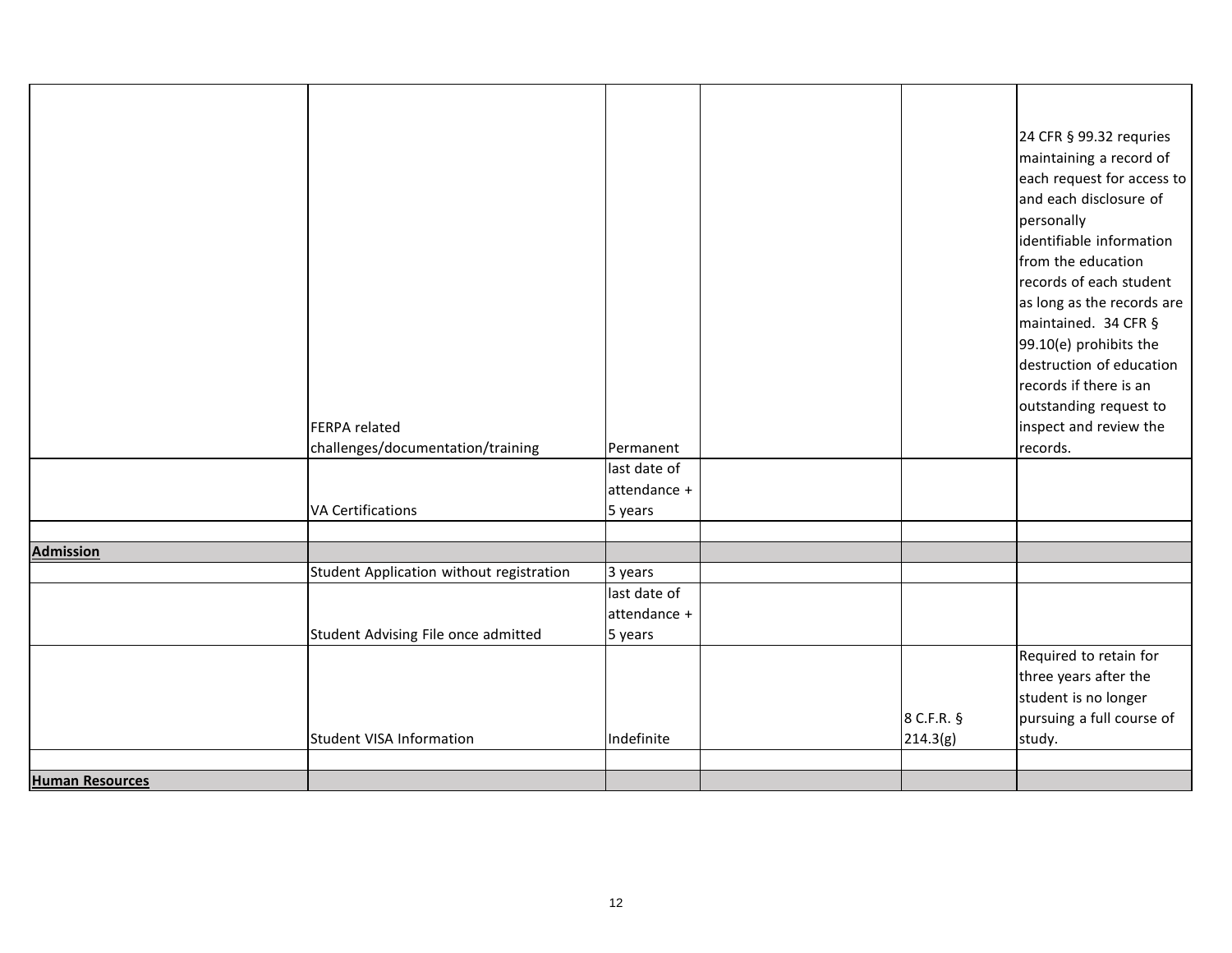|                                            |                           |                                                                    |                            | Ohio Rev. Code Ann. §      |
|--------------------------------------------|---------------------------|--------------------------------------------------------------------|----------------------------|----------------------------|
|                                            |                           |                                                                    |                            | 4123.52 gives the          |
|                                            |                           |                                                                    |                            | industrial commission of   |
|                                            |                           |                                                                    |                            | the Ohio Department of     |
|                                            |                           |                                                                    |                            | Workers' Compensation      |
|                                            |                           |                                                                    |                            | continuing jurisdiction    |
|                                            |                           |                                                                    |                            | over workers' comp cases   |
|                                            |                           |                                                                    |                            | for 5 years from the date  |
|                                            |                           |                                                                    | Ohio Rev. Code             | of the injury. Therefore,  |
|                                            |                           |                                                                    | Ann. § 4123.52;            | these records should be    |
|                                            |                           |                                                                    | Ohio Admin.                | retained for at least five |
| Bureau of Workers Compensation premium     |                           |                                                                    | Code 4123-17-              | years, however it may be   |
| and claim(s) information/documentation     | 10 years                  |                                                                    | 17                         | wise to retain longer.     |
| Employee handbooks (one set)               | Permanent                 |                                                                    |                            |                            |
|                                            |                           |                                                                    |                            |                            |
| Employee personnel records (offer letters, | 7 years after             |                                                                    |                            |                            |
| performance evaluations, discipline,       | termination               |                                                                    |                            |                            |
| commendations, employee statements,        | from                      | Maintain scan of necessary<br>documentation for 403b audit 1602.14 | 29 C.F.R. §                |                            |
| investigation notes                        | employment<br>Termination |                                                                    |                            |                            |
|                                            | lof                       |                                                                    |                            | Required to keep three     |
|                                            | employment                |                                                                    |                            | years after the date of    |
|                                            | $+1$ year or              |                                                                    |                            | the hire or one year after |
|                                            | hire date $+3$            |                                                                    |                            | the date the individual's  |
|                                            | years for                 |                                                                    |                            | employment is              |
| Form I-9 (stored separate from personnel   | earlier                   |                                                                    | 8 CFR                      | terminated, whichever is   |
| file)                                      | termination               |                                                                    | $\frac{5274a(2)(b)(2)}{2}$ | llater                     |
|                                            |                           |                                                                    |                            |                            |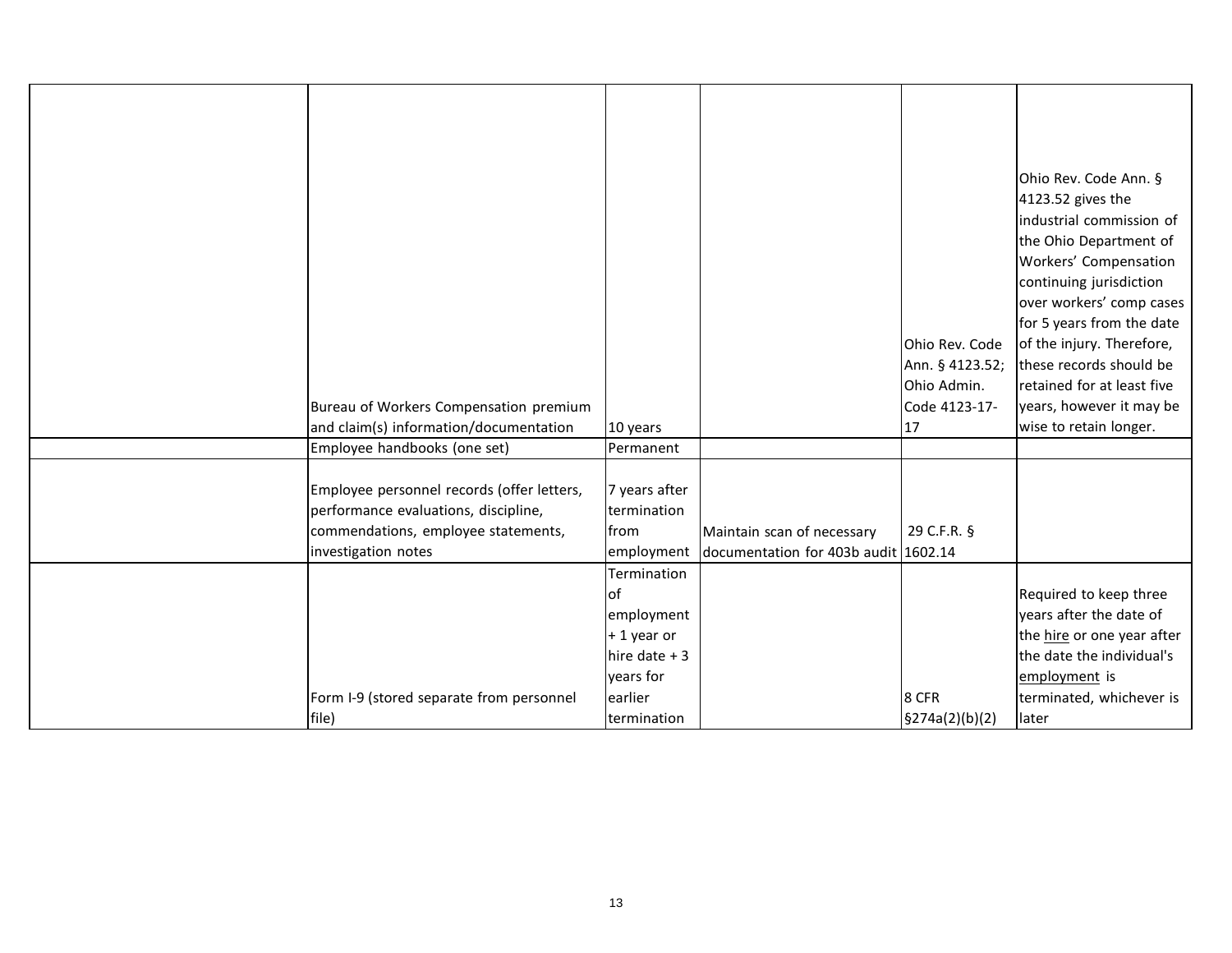| OSHA forms related to injuries and illness                                                     | End of<br>reported year<br>+ 5 years                | 29 C.F.R. §<br>1904.33  | "(a) Basic requirement.<br>You must save the OSHA<br>300 Log, the privacy case<br>list (if one exists), the<br>annual summary, and the<br>OSHA 301 Incident Report<br>forms for five (5) years<br>following the end of the<br>calendar year that these<br>records cover." |
|------------------------------------------------------------------------------------------------|-----------------------------------------------------|-------------------------|---------------------------------------------------------------------------------------------------------------------------------------------------------------------------------------------------------------------------------------------------------------------------|
|                                                                                                |                                                     |                         |                                                                                                                                                                                                                                                                           |
| OSHA records related to medical exams or<br>records indicating exposure to toxic<br>substances | 30 years after<br>termination<br>from<br>employment | 29 C.F.R.<br>§1910.1020 |                                                                                                                                                                                                                                                                           |
|                                                                                                |                                                     | 29 C.F.R. §             |                                                                                                                                                                                                                                                                           |
|                                                                                                |                                                     | 516.5; 29 C.F.R.        |                                                                                                                                                                                                                                                                           |
|                                                                                                | 3 years after                                       | § 516.6;Ohio            |                                                                                                                                                                                                                                                                           |
|                                                                                                | termination                                         | Rev. Code Ann. §        |                                                                                                                                                                                                                                                                           |
| Payroll records (compensation history, pay                                                     | from                                                | 4111.08; 29             | Required to keep for                                                                                                                                                                                                                                                      |
| rate, payroll deductions, time cards)                                                          | employment                                          | C.F.R. § 1627.3         | three years.                                                                                                                                                                                                                                                              |
|                                                                                                |                                                     | 29 U.S.C. § 1027;       |                                                                                                                                                                                                                                                                           |
| Retirement plan benefits (plan descriptions,                                                   |                                                     | 29 C.F.R. §             | Required to keep for six                                                                                                                                                                                                                                                  |
| plan documents)                                                                                | Permanent                                           | 2520.107-1              | years.                                                                                                                                                                                                                                                                    |
|                                                                                                |                                                     |                         |                                                                                                                                                                                                                                                                           |
| Non-retirement benefit plan records (plan                                                      |                                                     | 29 U.S.C. § 1027;       |                                                                                                                                                                                                                                                                           |
| descriptions, plan documents, contracts,                                                       |                                                     | 29 C.F.R. §             | Required to keep for six                                                                                                                                                                                                                                                  |
| summary annual reports, 5500s, etc)                                                            | 6 years                                             | 2520.107-1              | years.                                                                                                                                                                                                                                                                    |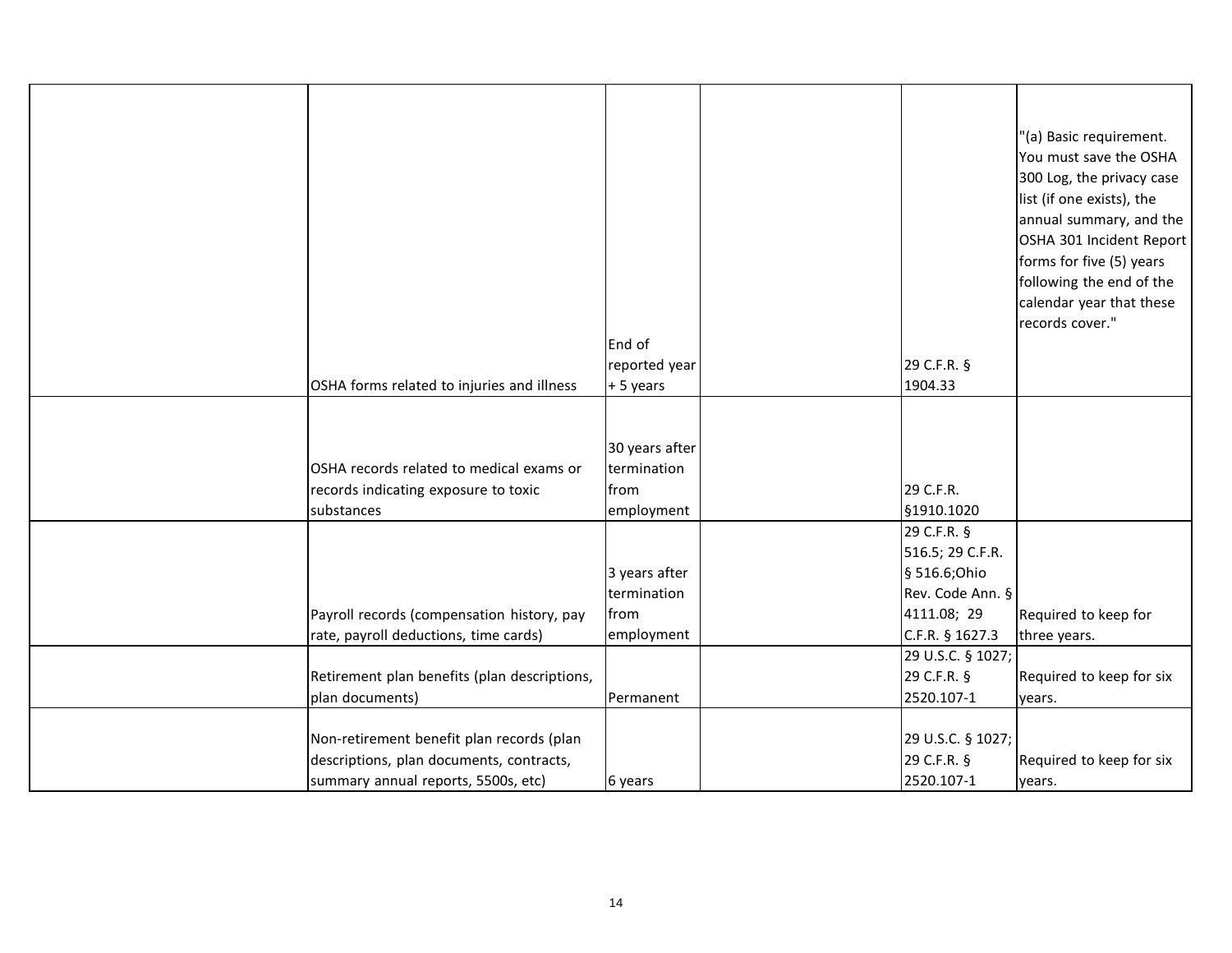|                                           |                |             | Per, 29 CFR § 14, "Where   |
|-------------------------------------------|----------------|-------------|----------------------------|
|                                           |                |             | a charge of discrimination |
|                                           |                |             | has been filed, or an      |
|                                           |                |             | action brought by the      |
|                                           | 1 year from    |             | Commission or the          |
|                                           | date of hiring |             | Attorney General, against  |
|                                           | decision or    |             | an employer under title    |
|                                           | luntil         |             | VII, the ADA, or GINA, the |
|                                           | resolution of  |             | respondent employer        |
|                                           | any pending    |             | shall preserve all         |
|                                           | charge or      |             | personnel records          |
|                                           | action by      | 29 C.F.R.§  | relevant to the charge or  |
|                                           | EEOC or        | 1602.14; 29 | action until final         |
| Solicited employment applications/resumes | Attorney       | $C.F.R.$ §  | disposition of the charge  |
| of non-employees                          | General.       | 1627.3(b)   | or the action."            |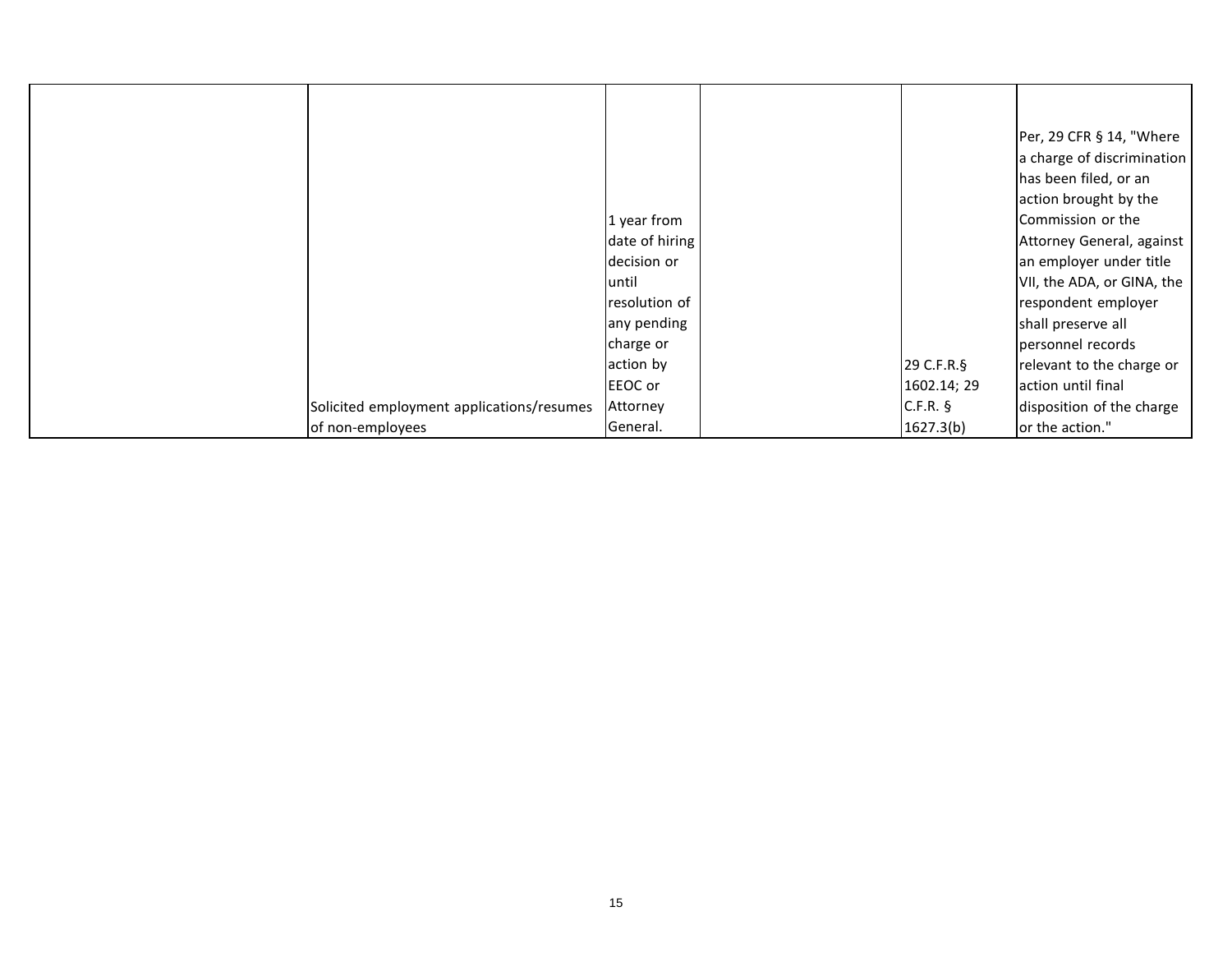|                                 |         |                  | The IRS requires             |
|---------------------------------|---------|------------------|------------------------------|
|                                 |         |                  | employment related tax       |
|                                 |         |                  | records be kept for 4        |
|                                 |         |                  | years. 26 C.F.R. § 31.6001-  |
|                                 |         |                  | 1. However general IRS       |
|                                 |         |                  | statutes of limitation       |
|                                 |         |                  | should also be               |
|                                 |         |                  | considered. The general      |
|                                 |         |                  | IRS statute of limitation is |
|                                 |         |                  | 3 years. 26 C.F.R. §         |
|                                 |         |                  | 301.6501(a)-1. However,      |
|                                 |         |                  | the limitations period is 6  |
|                                 |         |                  | years when an                |
|                                 |         |                  | organization omits           |
|                                 |         |                  | substantial income from      |
|                                 |         |                  | its return (i.e. over 25% of |
|                                 |         |                  | the income stated on the     |
|                                 |         |                  | return). 26 C.F.R. §         |
|                                 |         |                  | 301.6501(e)-1. Therefore,    |
|                                 |         |                  | it is logical/prudent to     |
|                                 |         | 26 C.F.R. §      | retain tax records for 7     |
|                                 |         | 31.6001-1; 26    | years. The statute of        |
|                                 |         | $C.F.R.$ §       | limitations for criminal     |
| Unemployment compensation       |         | $301.6501(a)-1;$ | actions is also 6 years. 26  |
| documentation                   | 7 years | 26 U.S.C. 6531;  | U.S.C.A. § 6531.             |
|                                 |         | 29 C.F.R. §      |                              |
|                                 |         | 825.500; 29      | Required to keep for 3       |
| <b>FMLA Records and Notices</b> | 3 years | C.F.R. Part 516  | years.                       |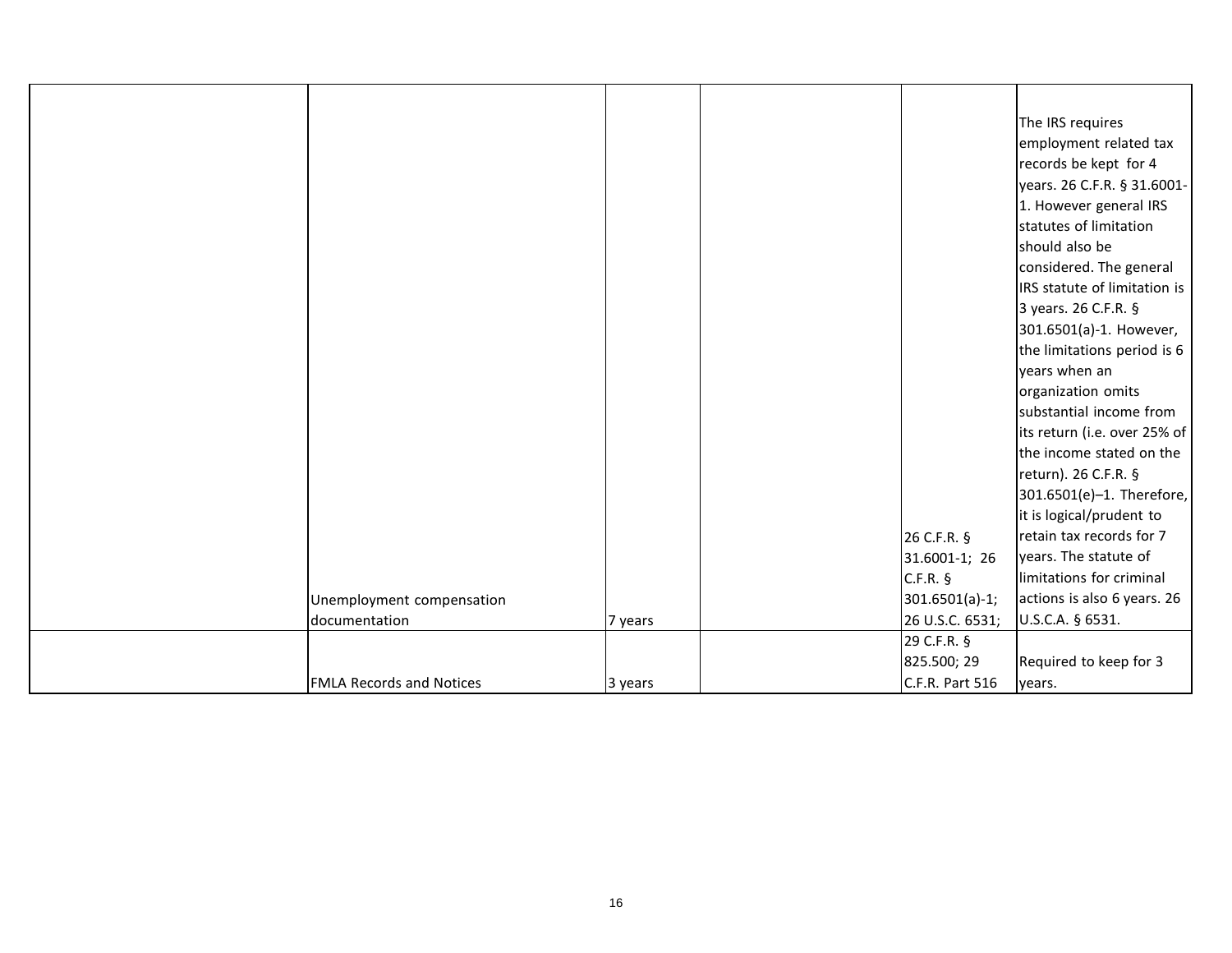|         | Records related to higher Education Staff<br>Information Report EEO-6 | 3 years | 29 C.F.R. §<br>1602.48-29<br>C.F.R. § 1602.50                                     | EEO-6, Higher Education<br><b>Institution Staff</b><br>Information Report.<br>Under 29 C.F.R. §<br>1602.48, this document,<br>and the information<br>needed to create it is<br>required to be retained<br>for three years.                                                                                                                                                                                                                                                                                                                                                                                                                                               |
|---------|-----------------------------------------------------------------------|---------|-----------------------------------------------------------------------------------|--------------------------------------------------------------------------------------------------------------------------------------------------------------------------------------------------------------------------------------------------------------------------------------------------------------------------------------------------------------------------------------------------------------------------------------------------------------------------------------------------------------------------------------------------------------------------------------------------------------------------------------------------------------------------|
| Payroll |                                                                       |         |                                                                                   |                                                                                                                                                                                                                                                                                                                                                                                                                                                                                                                                                                                                                                                                          |
|         | Forms 941 and 945                                                     | 7 years | 26 C.F.R. §<br>31.6001-1; 26<br>$C.F.R.$ §<br>$301.6501(a)-1;$<br>26 U.S.C. 6531; | The IRS requires<br>employment related tax<br>records be kept for 4<br>years. 26 C.F.R. § 31.6001-<br>1. However general IRS<br>statutes of limitation<br>should also be<br>considered. The general<br>IRS statute of limitation is<br>3 years. 26 C.F.R. §<br>301.6501(a)-1. However,<br>the limitations period is 6<br>years when an<br>organization omits<br>substantial income from<br>its return (i.e. over 25% of<br>the income stated on the<br>return). 26 C.F.R. §<br>301.6501(e)-1. Therefore,<br>it is logical/prudent to<br>retain tax records for 7<br>years. The statute of<br>limitations for criminal<br>actions is also 6 years. 26<br>U.S.C.A. § 6531. |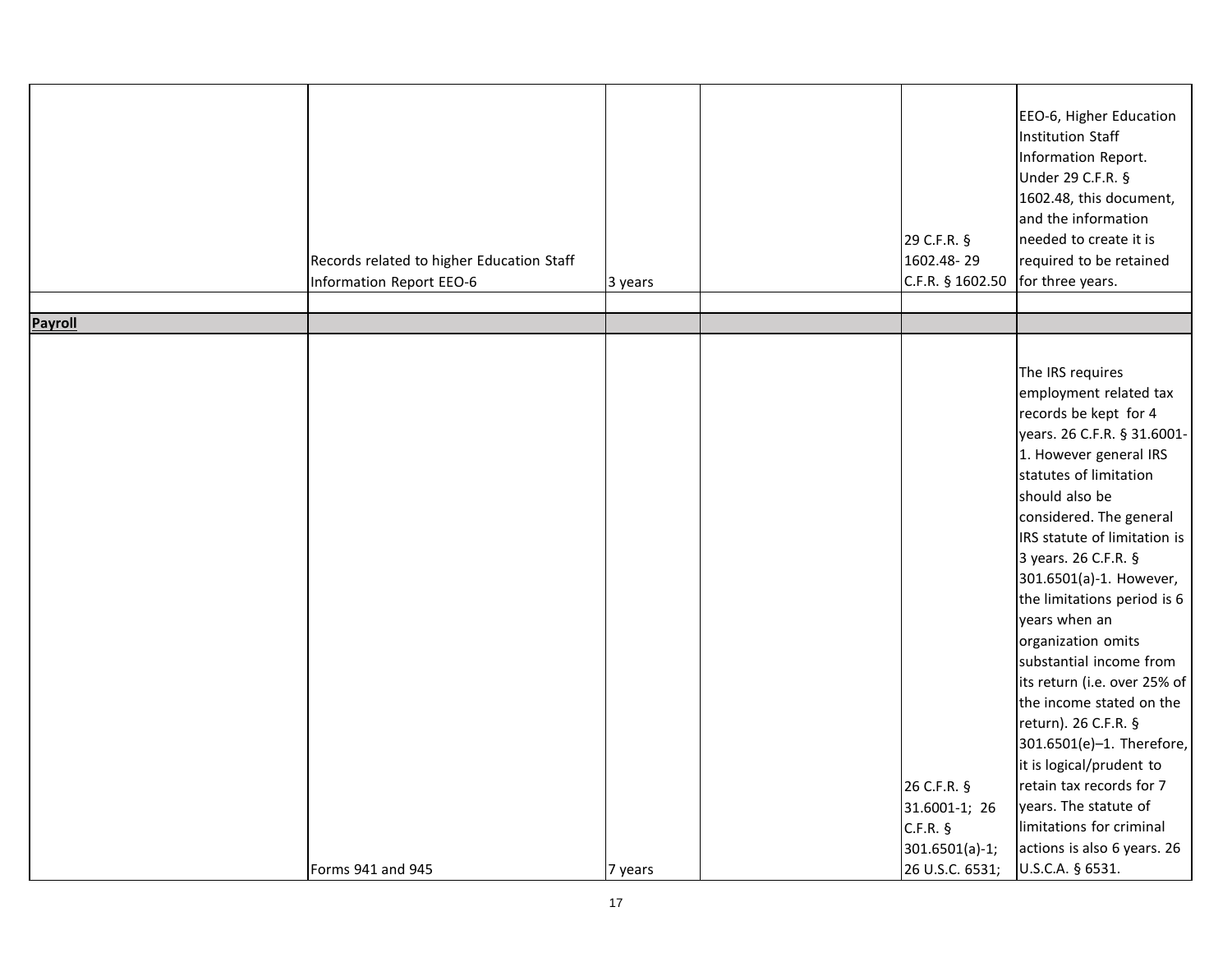|                                       |              | 29 C.F.R.                 | Required to keep at least                 |
|---------------------------------------|--------------|---------------------------|-------------------------------------------|
| Garnishments                          | Active       | \$516.6(c) (1)            | 2 years.                                  |
| Notices of Employment Security Claims | 2 years      |                           |                                           |
|                                       |              | 29 C.F.R.                 | Required to keep at least                 |
| <b>Payroll Deductions</b>             | 3 years      | \$516.6(c) (1)            | 2 years.                                  |
|                                       |              |                           | Required to keep at least                 |
| Payroll Master Control/Register       | 3 years      | 29 C.F.R. §516.5 3 years. |                                           |
|                                       |              |                           |                                           |
| Payroll Records - Other               | 3 years      |                           | 29 C.F.R. $$516.5$ Keep at least 3 years. |
|                                       |              |                           | Required to keep at least                 |
| Salary or Current Rate of Pay         | 3 years      | 29 C.F.R. §516.5 3 years. |                                           |
|                                       |              | 29 C.F.R.                 |                                           |
|                                       |              | §516.30; 29               | Required to keep at least                 |
| Student Timesheets                    | 3 years      | C.F.R. §519.17            | 3 years.                                  |
|                                       |              |                           |                                           |
|                                       | 2 years from | 29 C.F.R.                 | Required to keep at least                 |
| Timesheets                            | last entry   | \$516.6(c) (1)            | 2 years from last entry.                  |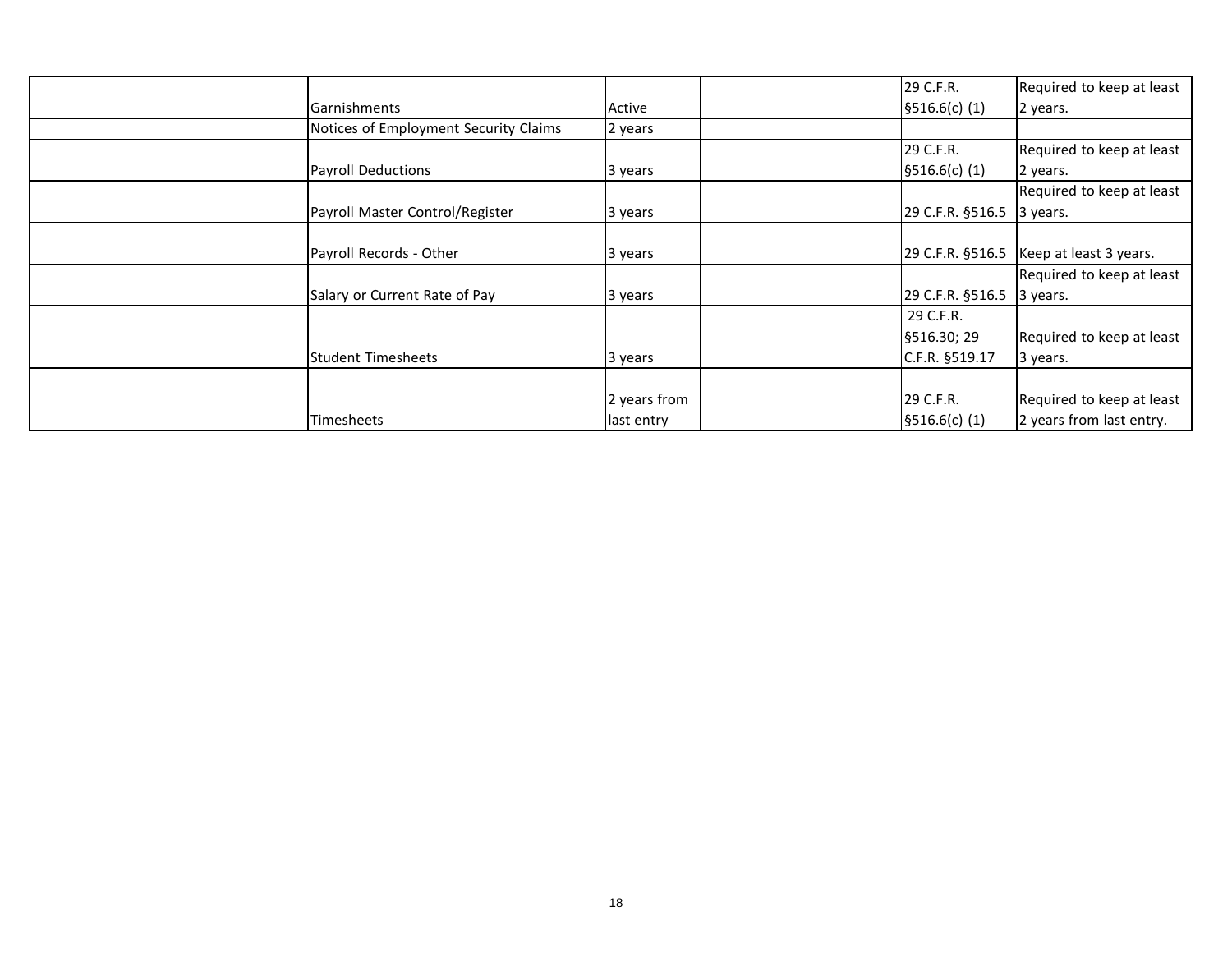|                         |         |                  | The IRS requires             |
|-------------------------|---------|------------------|------------------------------|
|                         |         |                  | employment related tax       |
|                         |         |                  | records be kept for 4        |
|                         |         |                  | years. 26 C.F.R. § 31.6001-  |
|                         |         |                  | 1. However general IRS       |
|                         |         |                  | statutes of limitation       |
|                         |         |                  | should also be               |
|                         |         |                  | considered. The general      |
|                         |         |                  | IRS statute of limitation is |
|                         |         |                  | 3 years. 26 C.F.R. §         |
|                         |         |                  | 301.6501(a)-1. However,      |
|                         |         |                  | the limitations period is 6  |
|                         |         |                  | years when an                |
|                         |         |                  | organization omits           |
|                         |         |                  | substantial income from      |
|                         |         |                  | its return (i.e. over 25% of |
|                         |         |                  | the income stated on the     |
|                         |         |                  | return). 26 C.F.R. §         |
|                         |         | 26 C.F.R. §      | 301.6501(e)-1. Therefore,    |
|                         |         | 31.6001-1; 26    | it is logical/prudent to     |
|                         |         | C.F.R.           | retain tax records for 7     |
|                         |         | 301.6501(a)-1;   | years. The statute of        |
|                         |         | 26 C.F.R. §      | limitations for criminal     |
|                         |         | 301.6502-1; 26   | actions is also 6 years. 26  |
| W-2 and W-4 Forms       | 7 years | U.S.C. 6531;     | U.S.C.A. § 6531.             |
|                         |         |                  | Required to keep at least    |
| Wage or Salary History  | 3 years | 29 C.F.R. §516.5 | 3 years.                     |
|                         |         | 29 C.F.R.        |                              |
| <b>Wage Rate Tables</b> | 7 years | \$516.6(a)(2)    |                              |
|                         |         |                  |                              |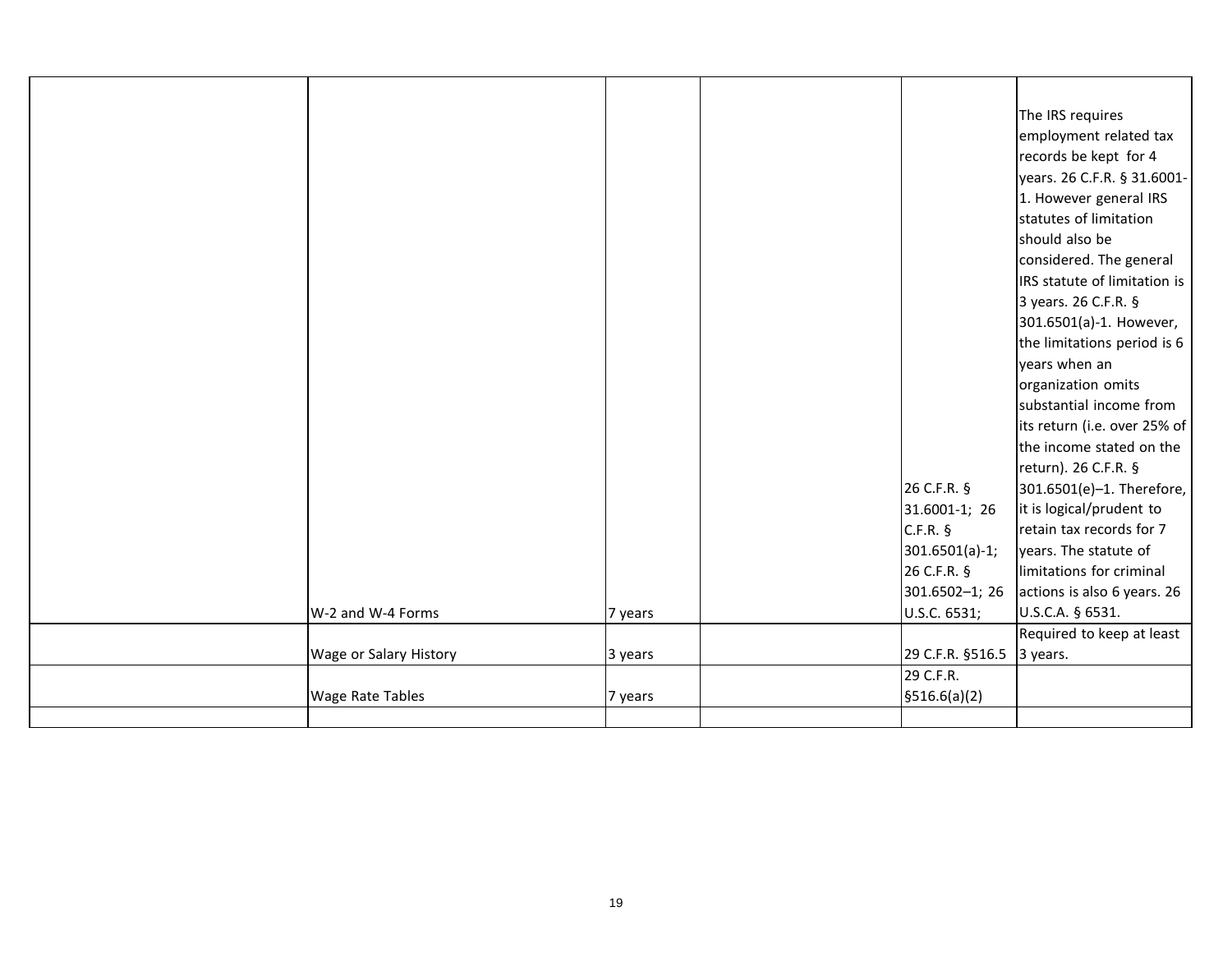| <b>Plant</b>                             |                                                          |               |             |  |
|------------------------------------------|----------------------------------------------------------|---------------|-------------|--|
|                                          |                                                          | Active+5      |             |  |
|                                          | <b>Building Permits</b>                                  | Years         |             |  |
|                                          | <b>Building Plans and Specifications</b>                 | Permanent     |             |  |
|                                          | Maintenance Records                                      | Active        |             |  |
|                                          | Office Layouts                                           | Active        |             |  |
|                                          | Operating Permits                                        | Active        |             |  |
|                                          |                                                          | Active+5      |             |  |
|                                          | Property Improvement Records                             | Years         |             |  |
|                                          | Zoning Permits                                           | Active        |             |  |
|                                          |                                                          |               |             |  |
| <b>Environmental Health &amp; Safety</b> |                                                          |               |             |  |
|                                          | Air or Water Waste Emissions                             | 3 years       |             |  |
|                                          |                                                          |               |             |  |
|                                          |                                                          |               |             |  |
|                                          |                                                          |               | 40 C.F.R. § |  |
|                                          | Hazardous Chemical Waste Records                         | 5 years       | 262.11      |  |
|                                          | Laboratory Practices                                     | Active        |             |  |
|                                          |                                                          |               |             |  |
| <b>Development</b>                       |                                                          |               |             |  |
|                                          | Private Grant Files - unfunded                           | 1 year        |             |  |
|                                          |                                                          | 7 years after |             |  |
|                                          | Private Grant Files - funded                             | closure       |             |  |
|                                          |                                                          | Current $+7$  |             |  |
|                                          | <b>Gift Records</b>                                      | years         |             |  |
|                                          | <b>Endowed Gifts records</b>                             | Permanent     |             |  |
|                                          |                                                          |               |             |  |
| <b>Athletics</b>                         |                                                          |               |             |  |
|                                          | Certification of Compliance                              | 6 years       |             |  |
|                                          | Certification of Eligibility                             | 6 years       |             |  |
|                                          | Certification for Particular Sport                       | 6 years       |             |  |
|                                          |                                                          |               |             |  |
|                                          | Eligibility Certification by Sport, per Semester 6 years |               |             |  |
|                                          | Sports Sponsorship and Demographics                      | 6 years       |             |  |
|                                          |                                                          |               | 34 C.F.R.§  |  |
|                                          | Equity in Athletics Disclosure Report                    | 6 years       | 668.47      |  |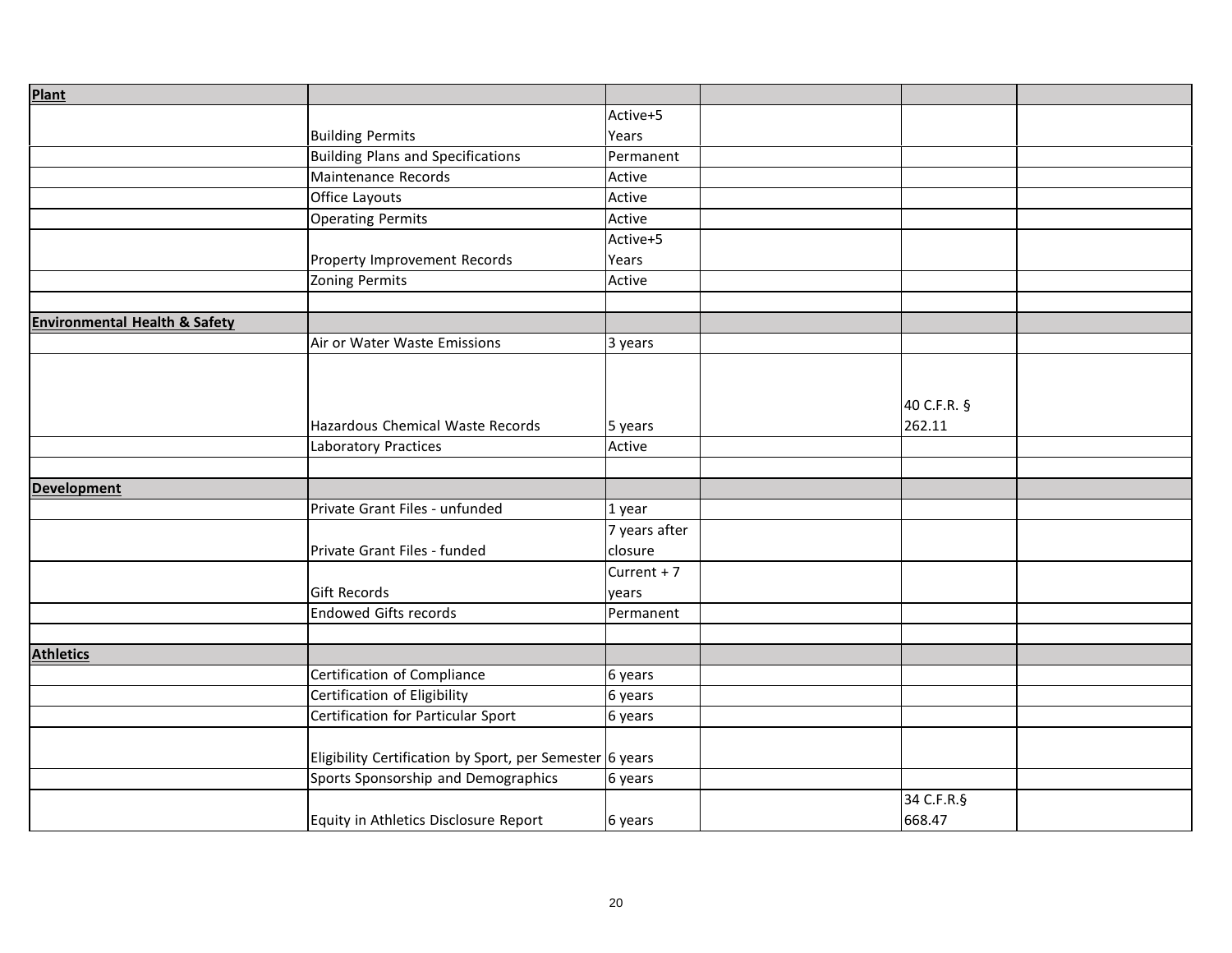|                                    | NCAA Annual Report of Revenues and                   |              |                 |  |
|------------------------------------|------------------------------------------------------|--------------|-----------------|--|
|                                    | Expenditures                                         | 6 years      |                 |  |
|                                    |                                                      |              |                 |  |
|                                    | Notification of Completion of Institutional          |              |                 |  |
|                                    | Self-Study (completed once every 5 years)            | 6 years      |                 |  |
|                                    |                                                      |              |                 |  |
| <b>Public Safety</b>               |                                                      |              |                 |  |
|                                    |                                                      |              | 20 U.S.C. §1092 |  |
|                                    |                                                      |              | and 34 C.F.R.   |  |
|                                    | Campus Crime Reports - Annual                        | 4 years      | Part 668        |  |
|                                    | Campus Crime Reports - Interim                       | 2 years      |                 |  |
|                                    | Motor Vehicle Records                                | Active       |                 |  |
|                                    | Parking Violations / Tickets                         | 3 years      |                 |  |
|                                    |                                                      |              |                 |  |
| <b>Residence Life</b>              |                                                      |              |                 |  |
|                                    |                                                      | 7            |                 |  |
|                                    |                                                      | years/Perma  |                 |  |
|                                    | Housing Records                                      | nent         |                 |  |
|                                    |                                                      |              |                 |  |
| <b>Student Affairs</b>             |                                                      |              |                 |  |
|                                    |                                                      | 7 years from |                 |  |
|                                    |                                                      | last date    |                 |  |
|                                    |                                                      | enrolled or  |                 |  |
|                                    | Disciplinary Records                                 | resolution   |                 |  |
|                                    |                                                      |              |                 |  |
| <b>Student Disability Services</b> |                                                      |              |                 |  |
|                                    |                                                      | Active + 7   |                 |  |
|                                    | Project EXCEL Student Disability Services File years |              |                 |  |
|                                    |                                                      | Active + 7   |                 |  |
|                                    | Disability Services Student File                     | years        |                 |  |
|                                    | Learning Center Tutor Request Forms                  | 1 year       |                 |  |
|                                    |                                                      |              |                 |  |
| <b>Wellness</b>                    |                                                      |              |                 |  |
|                                    |                                                      | 7 years from |                 |  |
|                                    |                                                      | last session |                 |  |
|                                    | Counseling Records                                   | date         |                 |  |
|                                    |                                                      |              |                 |  |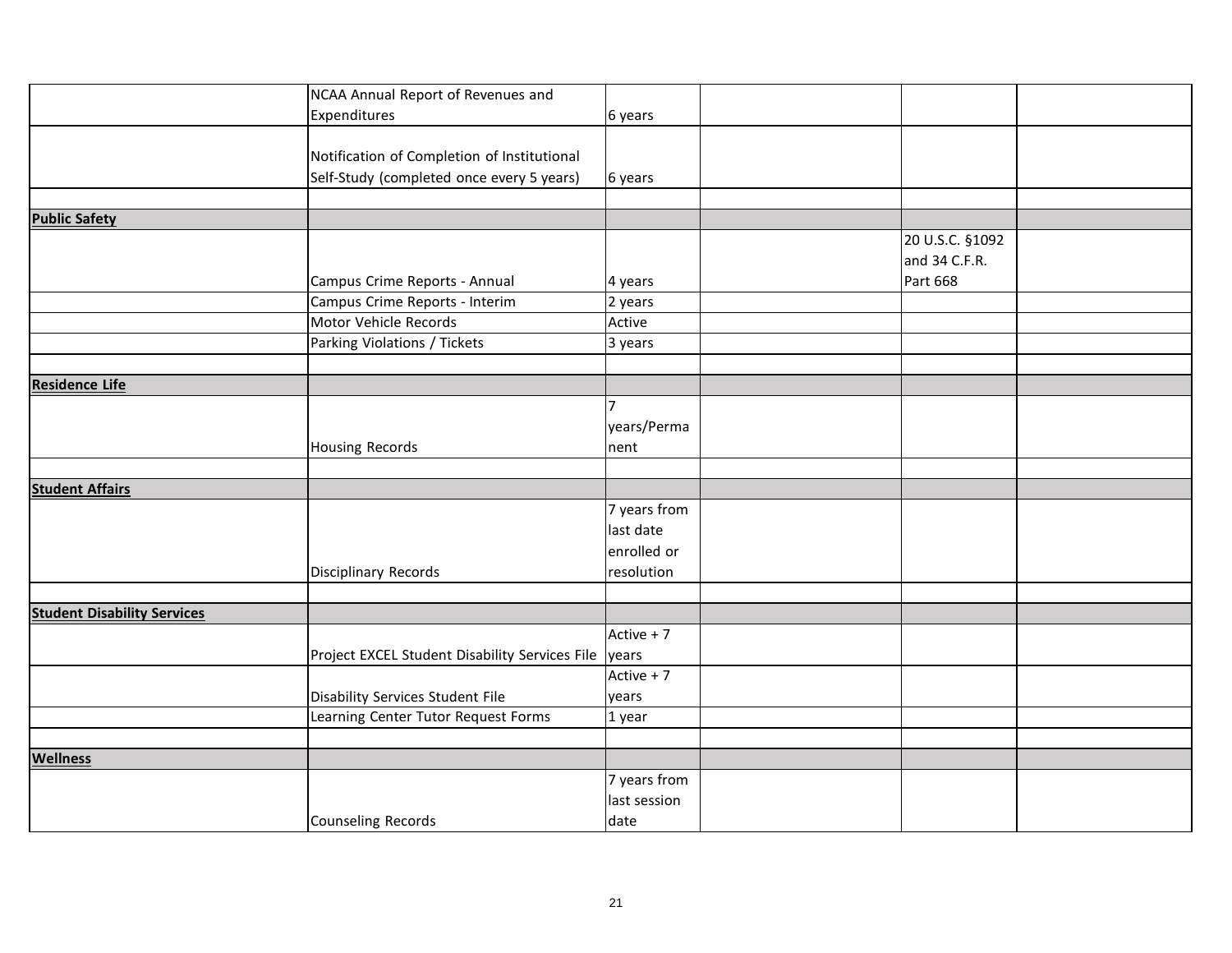| Health Services: Immunizations given on |              |               |                           |
|-----------------------------------------|--------------|---------------|---------------------------|
| campus                                  | Permanent    |               |                           |
|                                         | 7 years from |               |                           |
|                                         | last date    |               |                           |
|                                         | enrolled or  |               |                           |
| Health Services: Medical Records        | graduated    |               |                           |
| Influenza immunizations                 | 1 year       |               |                           |
|                                         |              |               | The university's drug     |
|                                         |              |               | prevention program        |
|                                         |              | $34$ C.F.R. § | certification should also |
| Alcohol/Drug Biennial Reviews           | 3 years      | 86.103(b)     | be maintained.            |